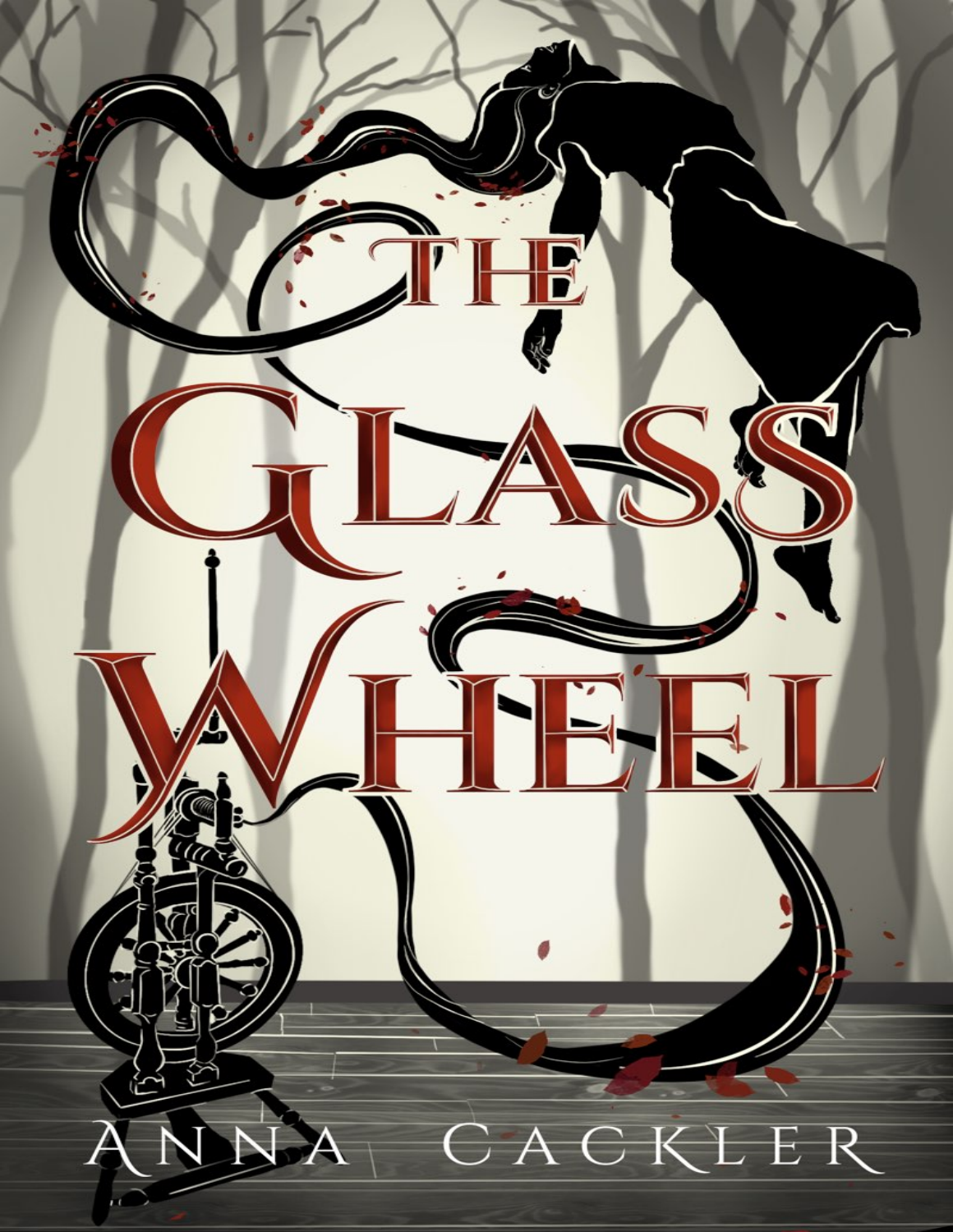# The Glass Wheel

ANNA CACKLER

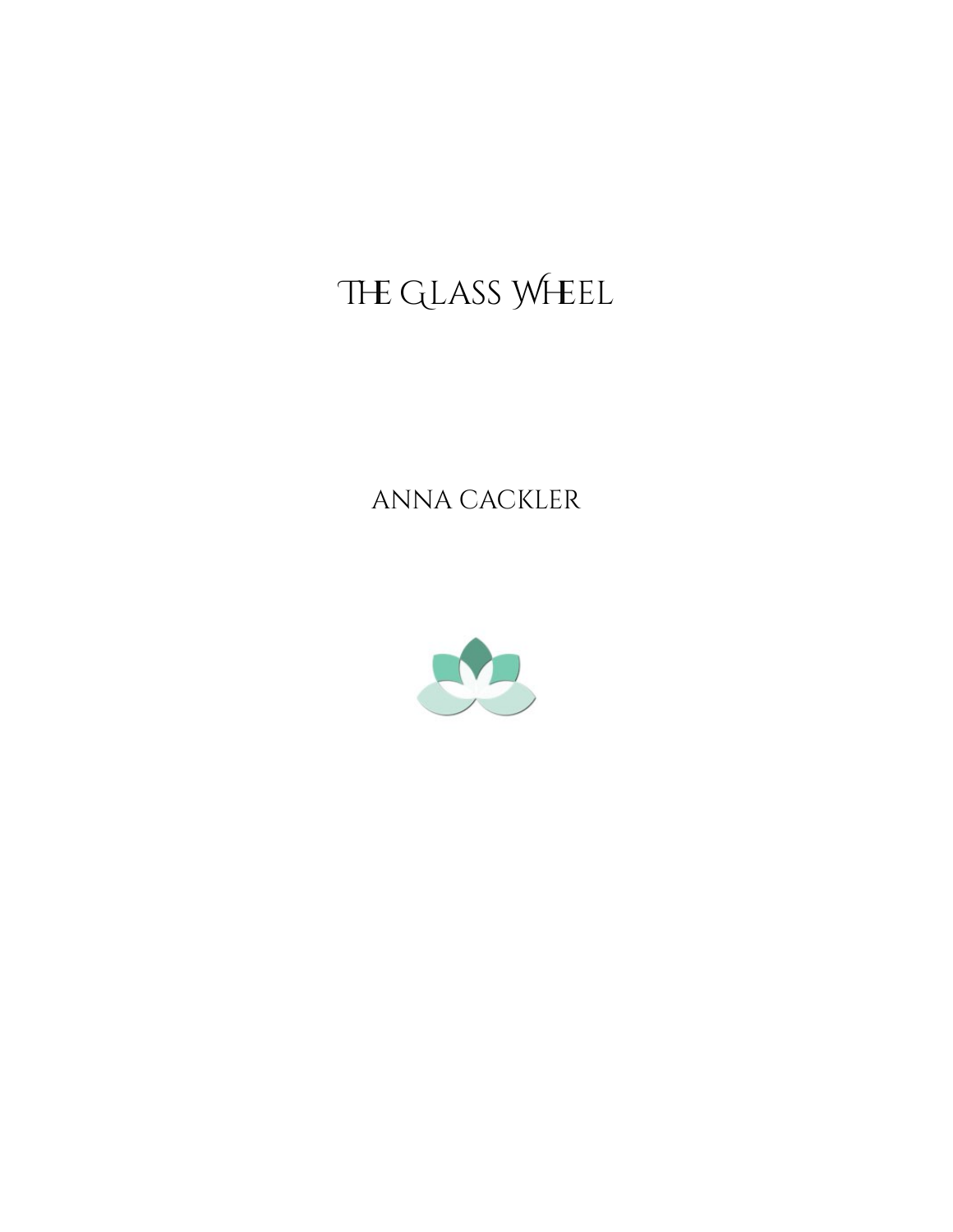#### **CONTENTS**

[Chapter 1](#page-3-0) [Chapter 2](#page-13-0) [Chapter 3](#page-16-0) [Chapter 4](#page-20-0) [Chapter 5](#page-25-0) [Chapter 6](#page-33-0) [Chapter 7](#page-38-0) [Chapter 8](#page-44-0) [Chapter 9](#page-47-0) [Chapter 10](#page-52-0) [Chapter 11](#page-58-0) **[Afterword](#page-61-0)** [Acknowledgments](#page-62-0) [Also by Anna Cackler](#page-63-0)

[About the Author](#page-65-0)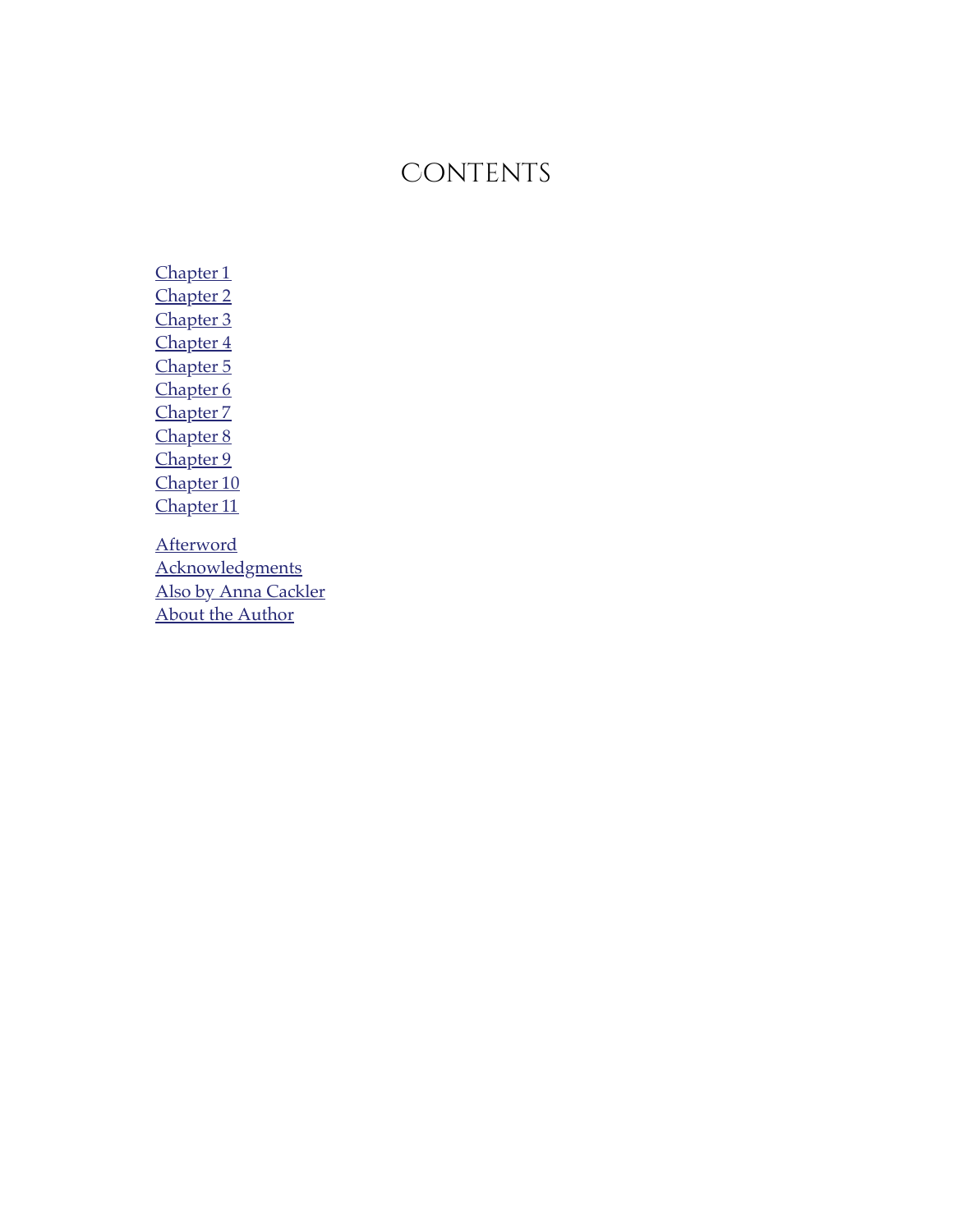## <span id="page-3-0"></span>CHAPTER I

"AURORA, PLEASE," CAEL SAID, HIS HANDS RAISED IN <sup>A</sup> HELPLESS GESture. Grime accentuated the creases in his hands, callused from working the flax day in and day out. "This feeling you have for me, it's not real."

"Don't you dare tell me what I'm feeling, Cael!" I shouted. "As if you're some expert!"

"Aurora…" He ducked as my wine glass hurled through the air at his head. It shattered on the wall behind him, splattering glass shards and deep purple droplets all over him.

Cael stared at me, at a loss. Our farm hand – no. My farm hand. The one I'd been daydreaming about for years. He stood near the door, beautiful, rugged, and impossible. How could things have turned out so wrong?

He tried again. "Your father wouldn't have wanted…"

"Don't talk about my father! You don't know what he would have wanted." I pointed toward the door with a shaking finger. "You want to leave so badly, then go!"

When he still didn't move toward the door, I jabbed with my finger and screamed again. "Get out, Cael!"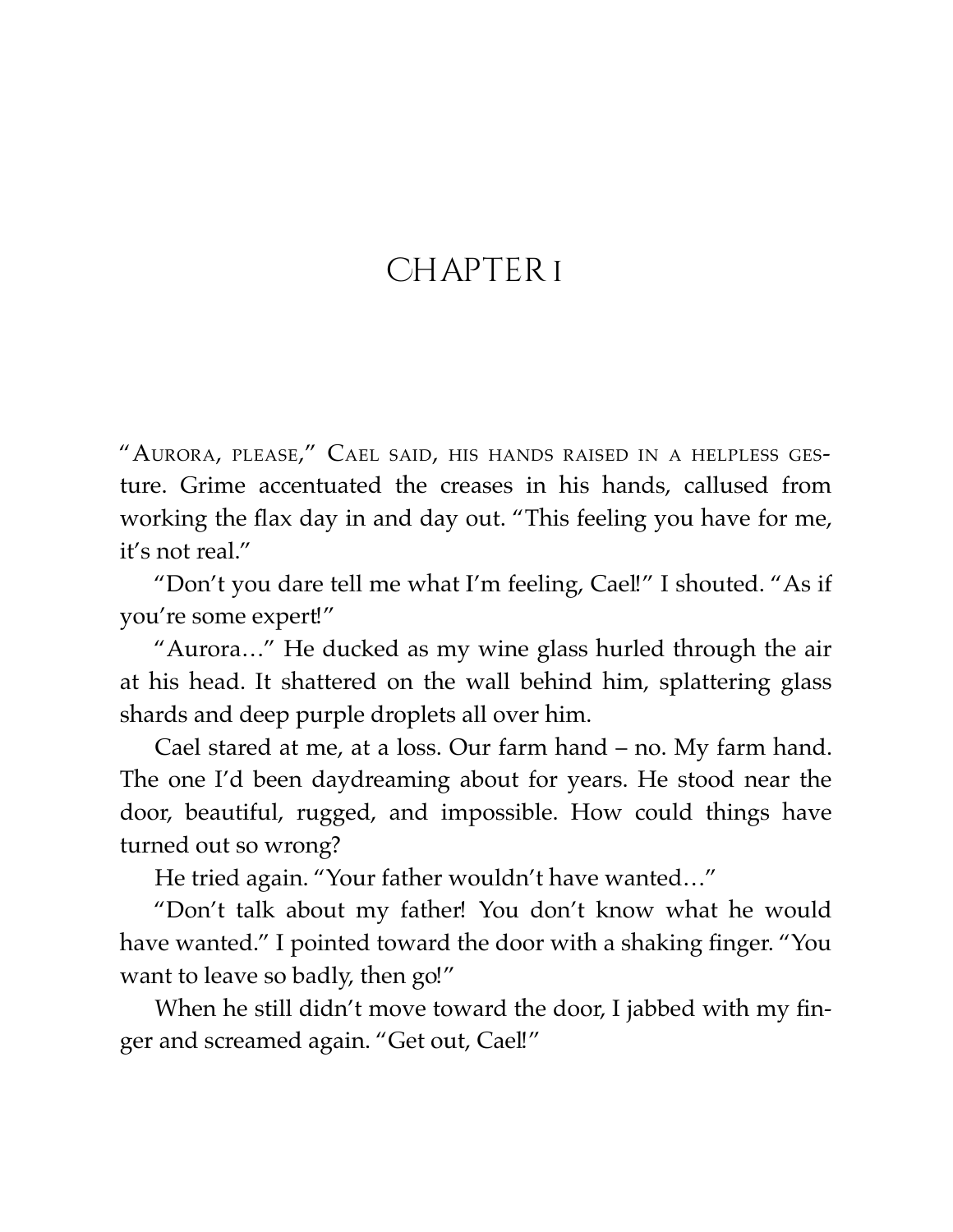This time, he didn't hesitate. He grabbed his cap and coat off the hook and slammed the door behind him. A few white snowflakes fluttered in as he left.

The empty house closed in around me. My anger filled it up. Anger, confusion, grief, rejection. It vibrated through my body and into the house around me. The lamplight glowed too brightly. The fire burned too hot. The buzzing in my ears drowned out the silence.

I careened from one corner to the next. To the bed. *No, can't sleep.* To the spinning wheel. *No, can't spin. Can't sit.* To the sideboard. *No, can't eat.* I raised the half full bottle of wine to my lips, but the memory of Cael's wine-soaked breath nauseated me. I shrieked and threw the bottle to the ground, where the contents gurgled out onto the woolen rug. The purple stain spread like blood over the simple striped pattern, and that made me even angrier.

I couldn't breathe. I couldn't think. Couldn't stand to look at my spinning wheel or my bed or my ruined rug. I crammed my feet into my boots and stumbled out the front door and onto the frigid porch. The cold air brought instant relief. It smacked into my skin and brought back a little clarity. For a second, I could think again.

#### *Breathe Aurora. Just breathe!*

I glanced back at the warm lamplight spilling out of my front door. The house where my father died. The place where Cael had wrapped me up in his arms and kissed me – then pushed me away.

I staggered down the front steps, away from the life I should have had and out into the thickly falling snow. It already dusted the yard and coated the roofs of the various buildings around the house – the main barn, various sheds, and the coop. The fields stretched out to the south, nearly purple in the early twilight.

My farm. My entire world, all visible from where I stood in our front yard. The boundaries of my life came closing in just like the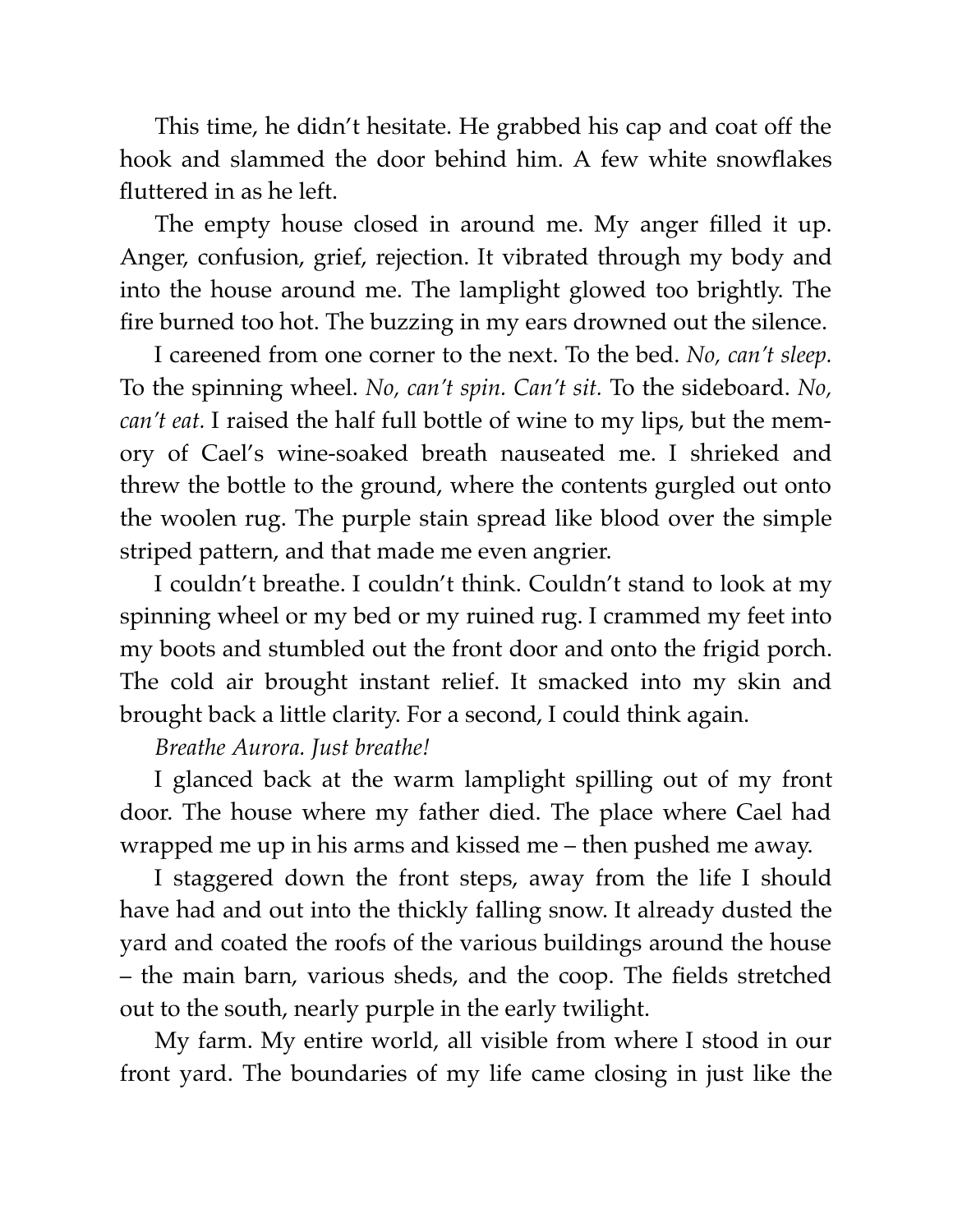walls of my house. I had to get out, had to get away.

My feet took me toward the dusky tree line on the eastern border of our property, the snow crunching under my boots. I stumbled past the sturdy elms and oaks, past the little creek that fed our irrigation system, and toward the great boulder I used to lay on and daydream when I was a little girl.

Maybe it was the gathering snow, or my desperation, or the angry tears that blinded me, but the boulder wasn't where it should have been. I paused, turning this way and that. Maybe I had gone a little too far north. I veered to the right and continued on, but all the landmarks I expected never appeared.

The snow fell in heavy swaths through the bare tree limbs, reflecting the last of the twilight so that everything stood out in sharp detail.

I stopped again and turned a complete circle. These were the right trees, I was sure of it. Elms, oaks, hickories. Towering sycamores and squat little dogwoods. All naked for the winter. Sleeping, silent. The snow rustled down, encasing everything in peaceful stillness.

These were definitely the right trees. And yet…

"Why do you cry?"

I whirled around with a choking gasp. "Who's there?"

My eyes darted from tree to tree, peering through the snowfall. The last of the evening sun, diffused through the heavy clouds, bounced off of everything, illuminating each branch and twig in the semi-darkness.

Nothing. There was no one.

"'Tis only I," said the voice again, smooth and cool as ice.

Four long fingers appeared around a hickory tree about ten feet away. They wrapped around the rough bark slowly, laying down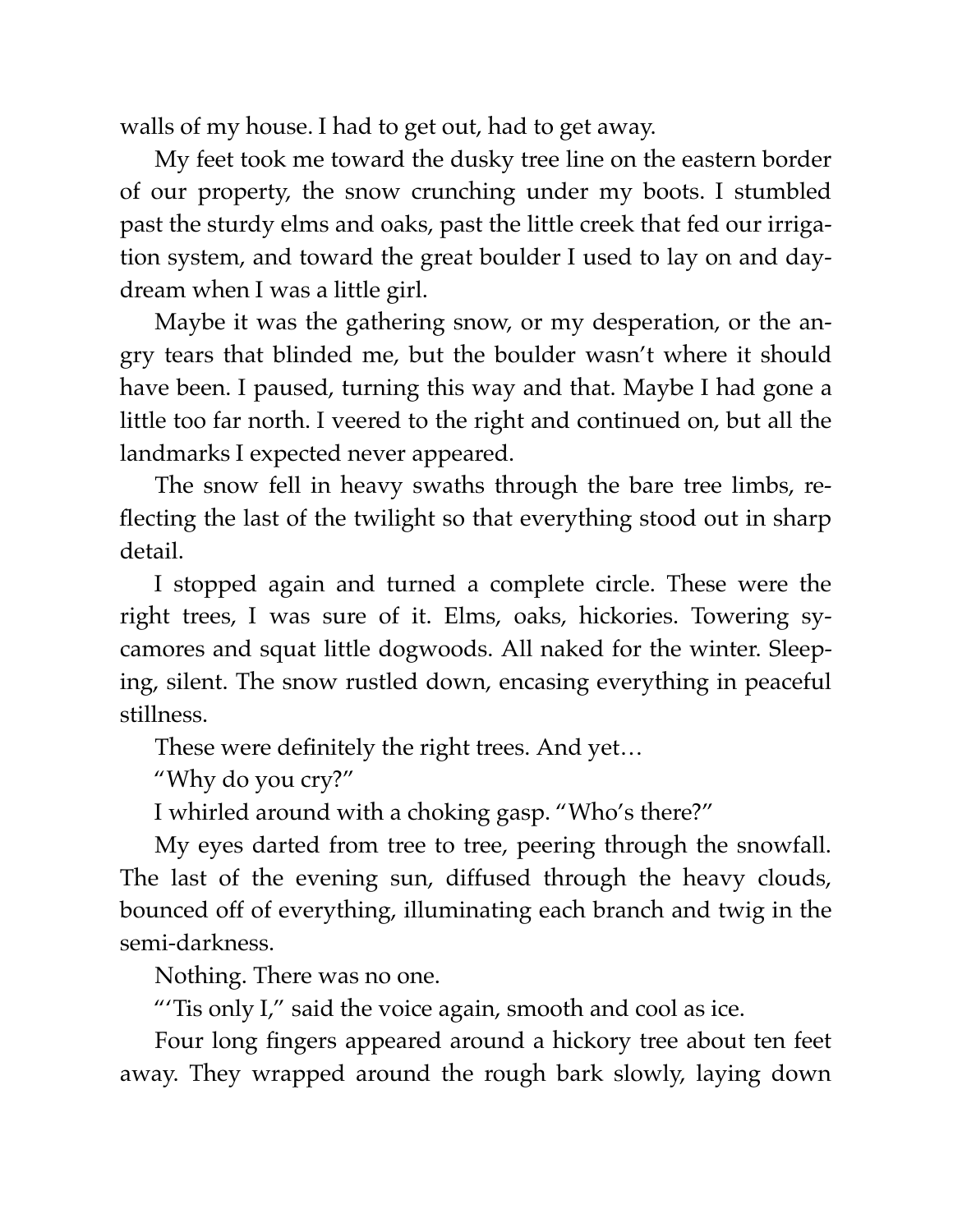one at a time with graceful precision. And then, from behind the same tree appeared a face.

At first glance, it appeared to be the face of a young woman. Smooth complexion, long delicate nose, pert mouth. Her flowing hair was only a few shades darker than her ice-white skin, pulled back into an efficient braid that would have looked boring on anyone else.

And yet, something about that face set my heart racing. My palms began to sweat, despite the biting cold.

As the figure came fully into view, that unknown uneasiness solidified into fact. She was too tall. Impossibly tall. She towered at least ten feet high, with long, narrow proportions. Her sheer, sleeveless dress showed off her lean figure in every incredible detail. It hung about her in tatters – ripped, torn, and worn through to almost nothing.

Not human. Not human.

I backed up a step.

This was not human, but one of the Old Kind. A creature of magic, long gone. And yet here one stood, right in front of me in my own woods.

"I've gone mad," I breathed, taking another step backward.

The creature smiled kindly down at me. "No, child. You are not mad."

"What are you?" I asked in a shaking voice.

She bowed her head in greeting. "I am called the Weaver. What is your name?"

I couldn't take my eyes off her. "Aurora."

She extended one long hand toward me. "Come Aurora, and tell me why you cry."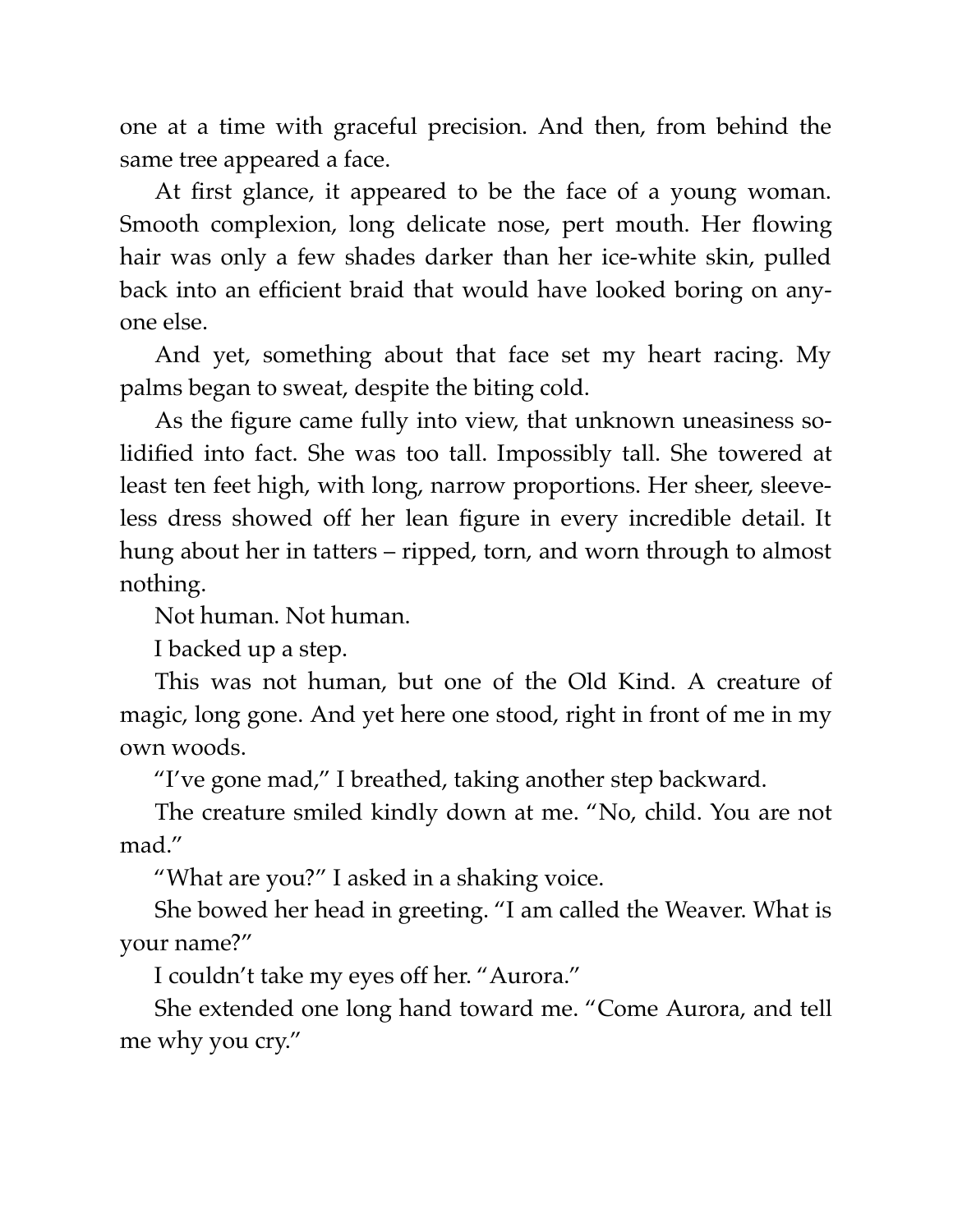Every instinct screamed at me to run. All my life I'd heard warnings about the Old Kind, crones, sibyls, unnatural children, and witches. *"Beware, beware!"* they all said. *"Run!"*

And yet, my feet stayed planted in the slowly gathering snow. What did I possibly have left to lose?

"My father –" I choked on the word. It had been a month since I'd lost him, but I still had a hard time saying it. "My father… died. And the man who I thought… Well, he left me, too."

The Weaver frowned in compassion. "Poor little thing," she said. "That is very hard."

I nodded.

She held out her hand to me again, and this time I took it. Her skin was pleasantly warm against my fingers. But this time, when my instincts screamed *"Run!"* the warmth of her hand smothered the fear like a familiar blanket. All pain fled. All sadness. And in its wake came relief. For the first time in more than a month, I felt okay.

Blissful emptiness.

The Weaver's hand became an anchor, and all the uncertainties melted away. I let myself revel in the fact that  $-$  for right now  $-$  I didn't have to be sad anymore. Deep down, I knew she must be bewitching me, but I didn't care.

"You live on that farm, there?" The Weaver pointed with her free hand, and between the trees, my farm materialized, snow blanketed and familiar.

"Yes. We grow flax."

"You're a spinner," The Weaver confirmed.

"How did you know?"

"I have been watching you, little Aurora," The Weaver said. "Your sadness has been calling to me. I wish to help you. And maybe you can help me, too."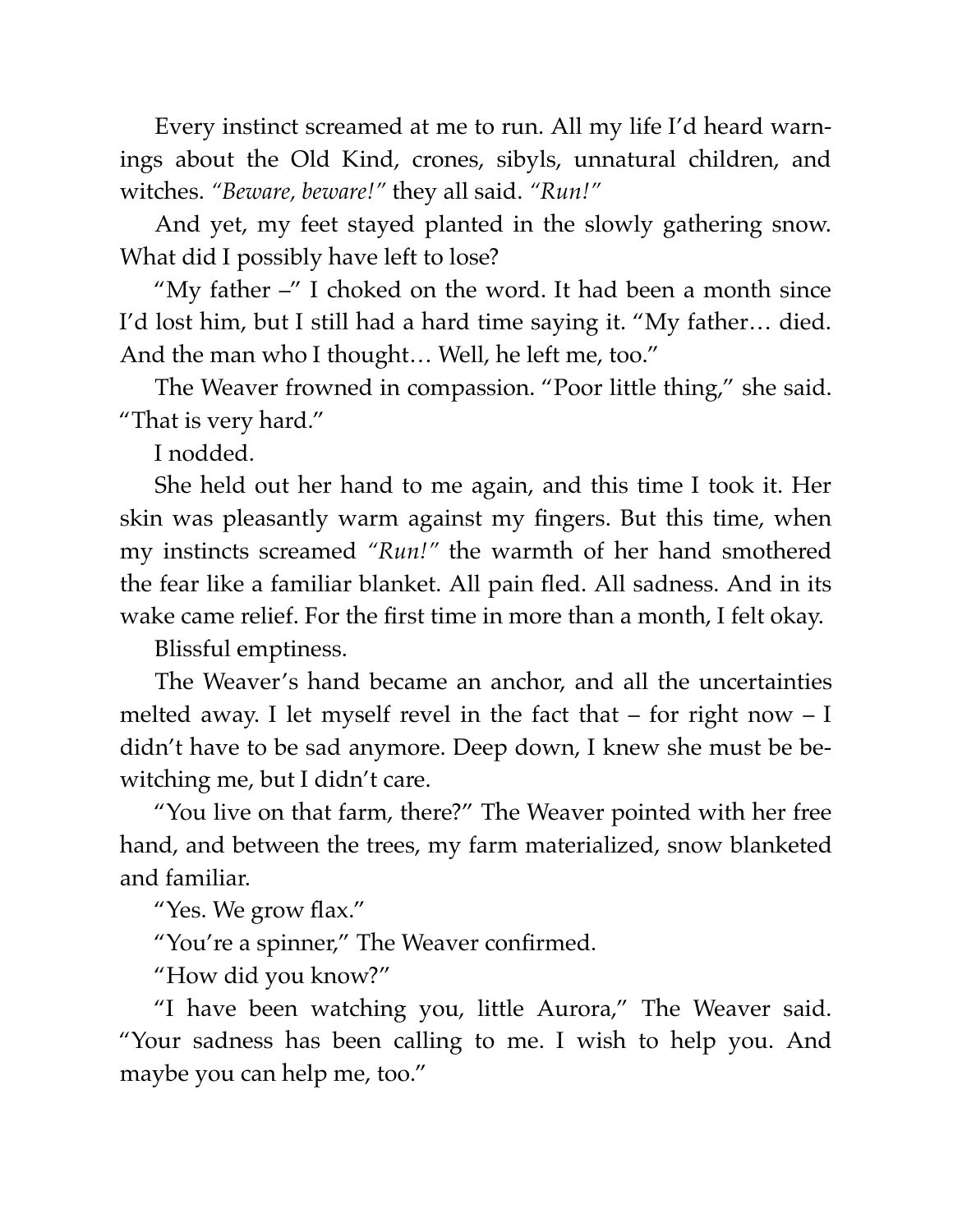"How?"

The Weaver held out the tattered folds of her dress. Where the layers gathered the thickest, a faint glow could be seen coming from the thin material.

"My cloak is very old," she said. "The time has come to make a new one. But I need thread."

"Can you not spin it yourself?" I asked.

She shook her head sadly. "No. Only human hands can spin the thread for my cloak. It is the balance of my magic, that I must rely on the kindness of man. I will pay for your work by granting a wish. Perhaps I can make your man come back to you. The handsome worker."

"No," I said sharply. "No. Love is given freely. I will not ask you to force him."

She bowed her head. "You are very wise, child."

An image of my father's ledger books flashed through my mind. All the plans he had for us. The weaving house, the extra fields. Our visit to the sea. Bounty he would never get to see. This was my chance to fulfill his dream. "Money," I said. "Riches. I want to be wealthy."

The Weaver smiled, sending a tingle down my spine. She released the folds of her dress and turned her hand over, revealing several ingots of shining gold the size of plum stones in her palm. "Very well," she said. "I will provide you with my own wheel for one year and one day. And for every fifty yards of thread you spin on it, I will pay you an ingot of pure gold. You may have these now, to seal the bargain. Free and clear."

She extended the fistful of gold toward me, but I hesitated. She still held my hand gently, warmth and safety radiating from her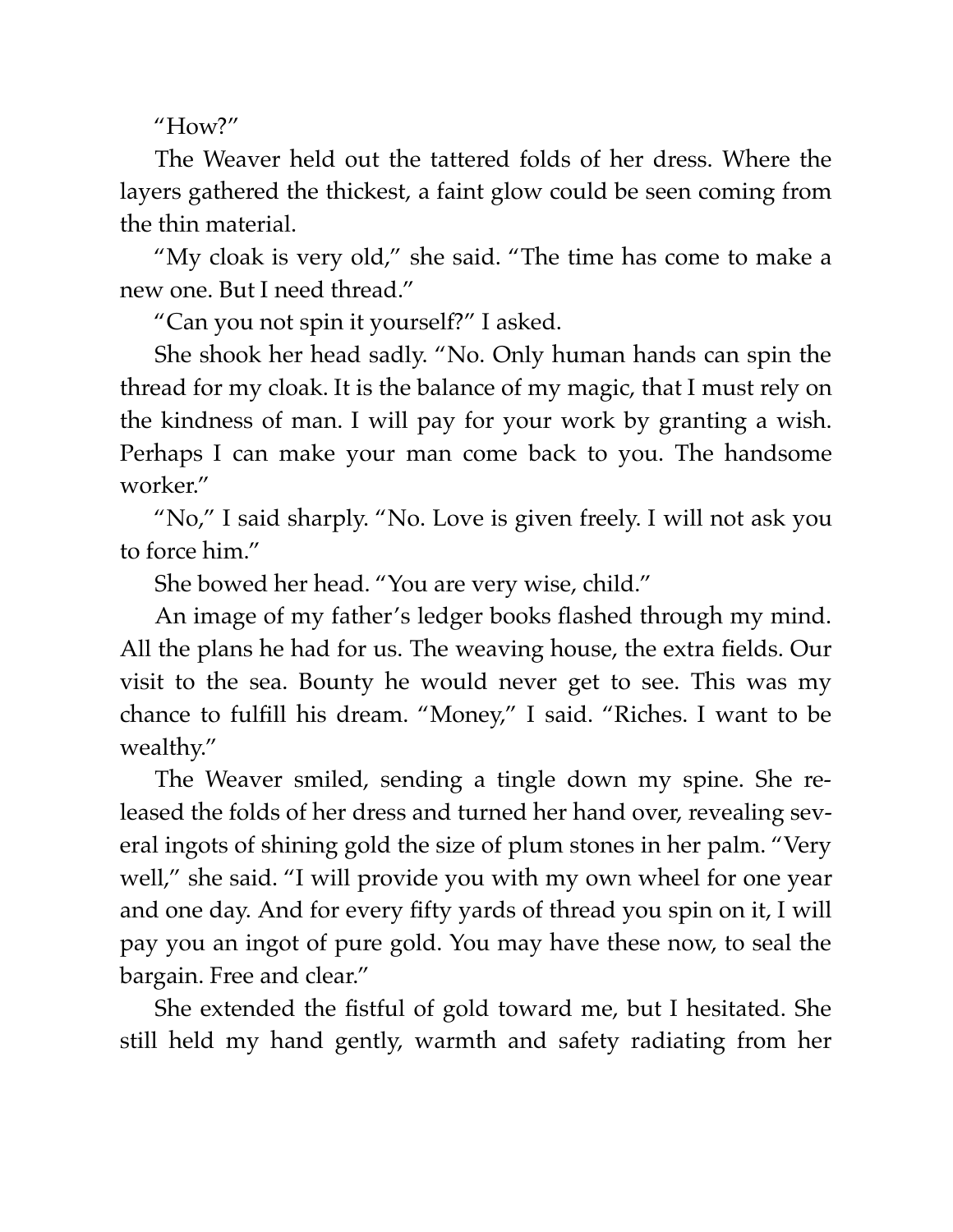touch. The snow fell on my exposed skin like gentle brushes, no trace of cold at all.

Somewhere deep down, where my body remembered I stood in the snow with no cloak, with a magical creature trying to bargain with me, I heard my father's voice. *"Go home, Aurora."*

And Cale's voice, too. *"Go home, Aurora. Go spin your flax, and in the spring, I'll help you hire someone new to work the fields for you."*

*"Time flies like the wheel, Aurora."*

No. Not this time. Everyone had left me. They didn't get to tell me what to do anymore. This time, I decided. And it was time for the wheel to stop. Time for me to break away from this crushing sadness. This was my way out.

"A year and a day?"

The Weaver nodded, her smile growing.

I extended my hand, and she poured the heavy gold into my palm. Five lumpy ingots. More than I could earn in a year from selling my linen. I stared at them, amazed.

"Why your wheel?" I asked, slipping them into my pocket. "Why can't I use my own?"

"It is a special wheel. It will help you produce finer thread than any human is capable of. I need the very best to weave my cloak." The Weaver ran her hand over her tattered dress longingly. A shimmer followed in the wake of her hand, the last traces of an old magic nearly worn out.

My eyes followed the shimmer as it rippled through the fabric. It glowed like the moonlight on the snow, like starlight in a cloudless sky. Like the gold in my pocket.

"When shall I start?" I asked.

But only silence met my words. I looked up at the empty, snowy forest around me. The Weaver had gone, just as swiftly as she had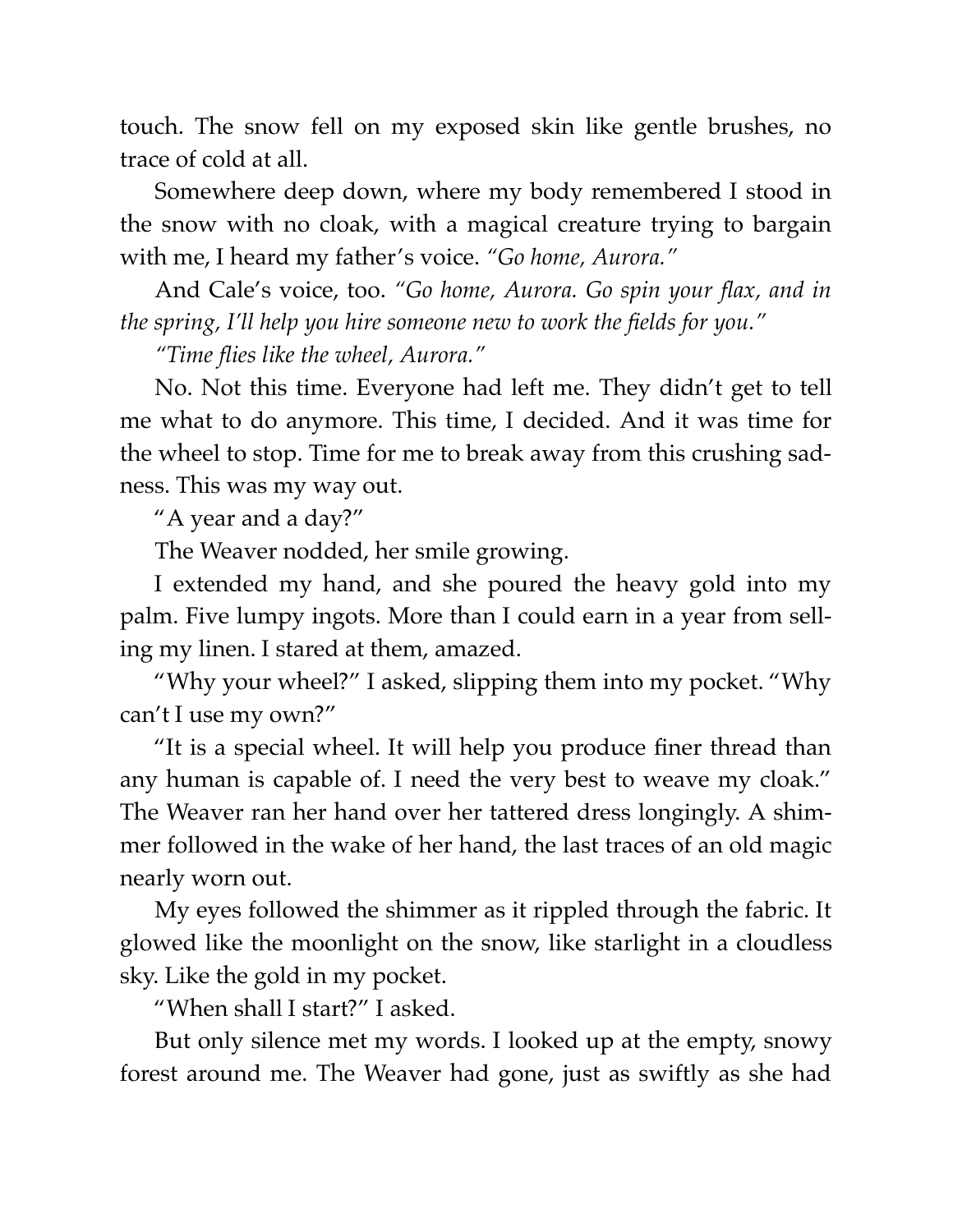arrived. No footprints marred the snow, and my hand had gone cold once more. I examined the tree she had stood next to and the snow on the ground. Nothing.

"A dream," I breathed. "Only a dream." I was exhausted. Or drunk. Maybe both. Too much wine, too much confusion.

I turned to my left, and there stood my farm. Only a few trees stood between me and the south field. I had gotten so turned around. I'd only dreamed of getting lost and meeting one of the Old Kind in the woods. I'd just gone a little ways south. The snow could be so disorienting.

My shoulders slouched, and I tucked my cold hands into my pockets. But when the fingers of my right hand brushed something warm and hard inside, I jerked my hands back out. Tentatively, I drew out the shining gold ingots.

They were real. Right there, in my hands, The Weaver's gold shone in the twilight.

With a jolt of anticipation, I clutched the gold in one hand and ran toward the house. I threw the door open without bothering to kick the snow off my boots and went straight to my wine-soaked rug. The sweet, acrid smell hit my nostrils, but I no longer cared about the stain or the mess. My eyes fell on the spinning wheel that stood in the center of the room.

The Weaver's wheel was made entirely of glass. The treadle, the wheel, the flier, all of it perfectly clear, beautifully blown glass. Not a bubble or imperfection anywhere. The legs and distaff looked like pristine icicles freshly plucked from the eaves. The wheel, with its delicate spindles, shone in the lamplight, casting shadows and glimmers all around the room.

I moved toward it, unsure. The Weaver had said it was special. This must have been what she meant. The wheel was utterly beauti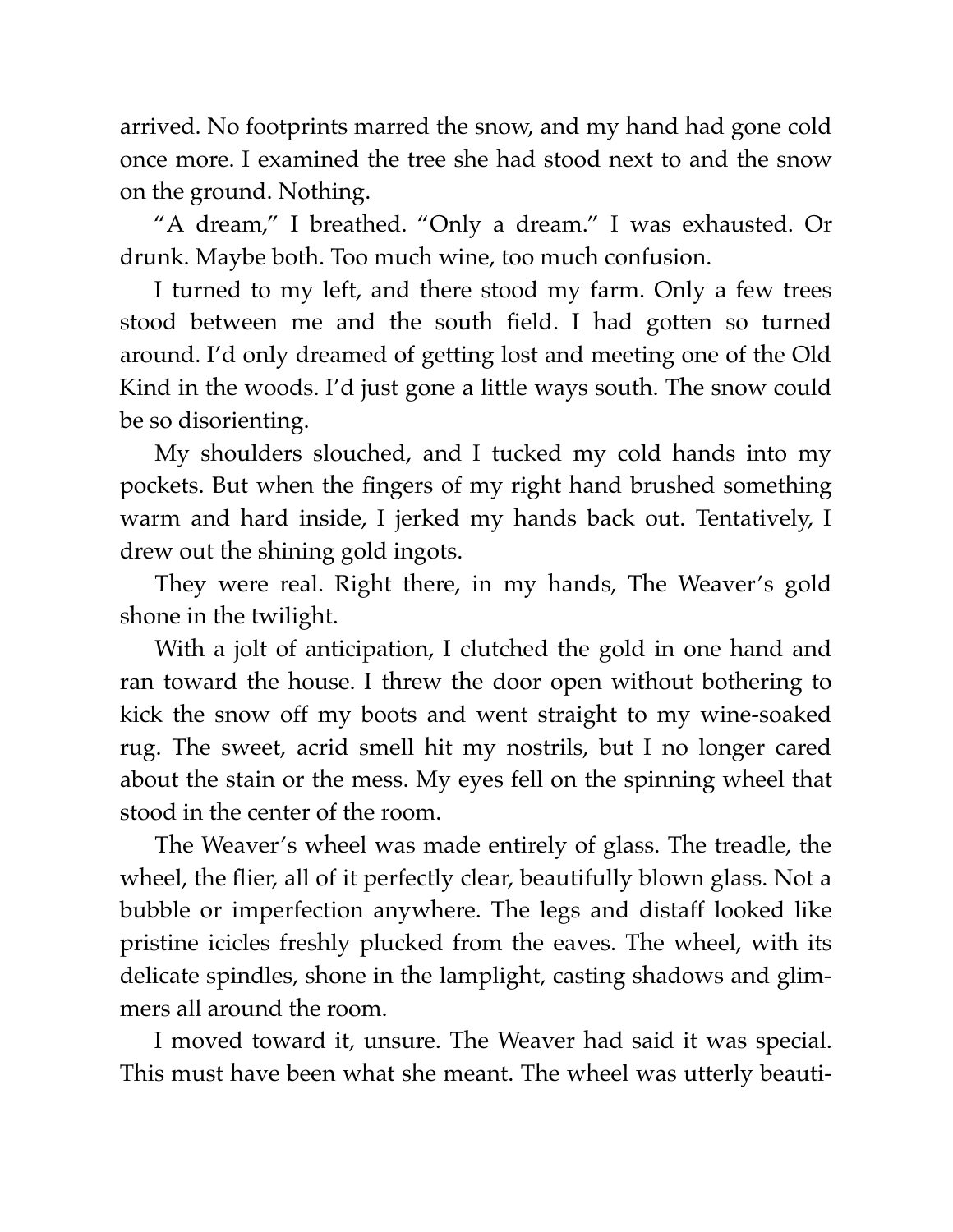ful. Delicate, clear, other-worldly. I touched it with the barest fingertip, expecting it to be cold as ice. Cold enough to bite.

But it was cool, only. Unremarkable. Slick and perfect. I ran my fingers down the knobs of the distaff, then turned the flier experimentally. It spun easily, dragging the main wheel around a tenth of a circle. The refracted lamplight swung around the room in perfect time with the wheel.

My fingers traveled downward over the mother-of-all, to the table. There, stored on delicate spindles, sat four empty bobbins waiting to be filled. All of it, perfect glass.

Judging by The Weaver's tattered dress, I'd have to spin my finest thread. Doing a few quick sums in my head, I judged I could earn at least two of the Weaver's gold ingots per day. After a year and a day, that would be…

By all the gods in heaven. Even if I only spun a few days a week, after this year I'd never have to work again. I could build my father's fabric empire, or I could do something else. Anything. I could travel, or buy a fancy house in Valheid, or stay here and do nothing at all. I could go south and spend the rest of my life sea bathing and eating crabs with lemon, just like my father and I always dreamed.

With shaking hands, I ran to the storage closet at the back of the house and selected a strick of flax from the topmost bag. I spread it out on the worktable in a delicate fan. I gently removed the glass distaff from its socket and dressed it with the prepared flax, tying it all up with a long, blue ribbon with a pattern of roses.

Then I lit all the lamps I had, dragged my father's chair – no. My chair. I dragged my chair over to the glass wheel, and inserted the first bobbin into the flier. I tied a new leader onto it, attached my first strands of flax, and began treadling.

*Treadle, treadle. Draft, twist. Shhh!*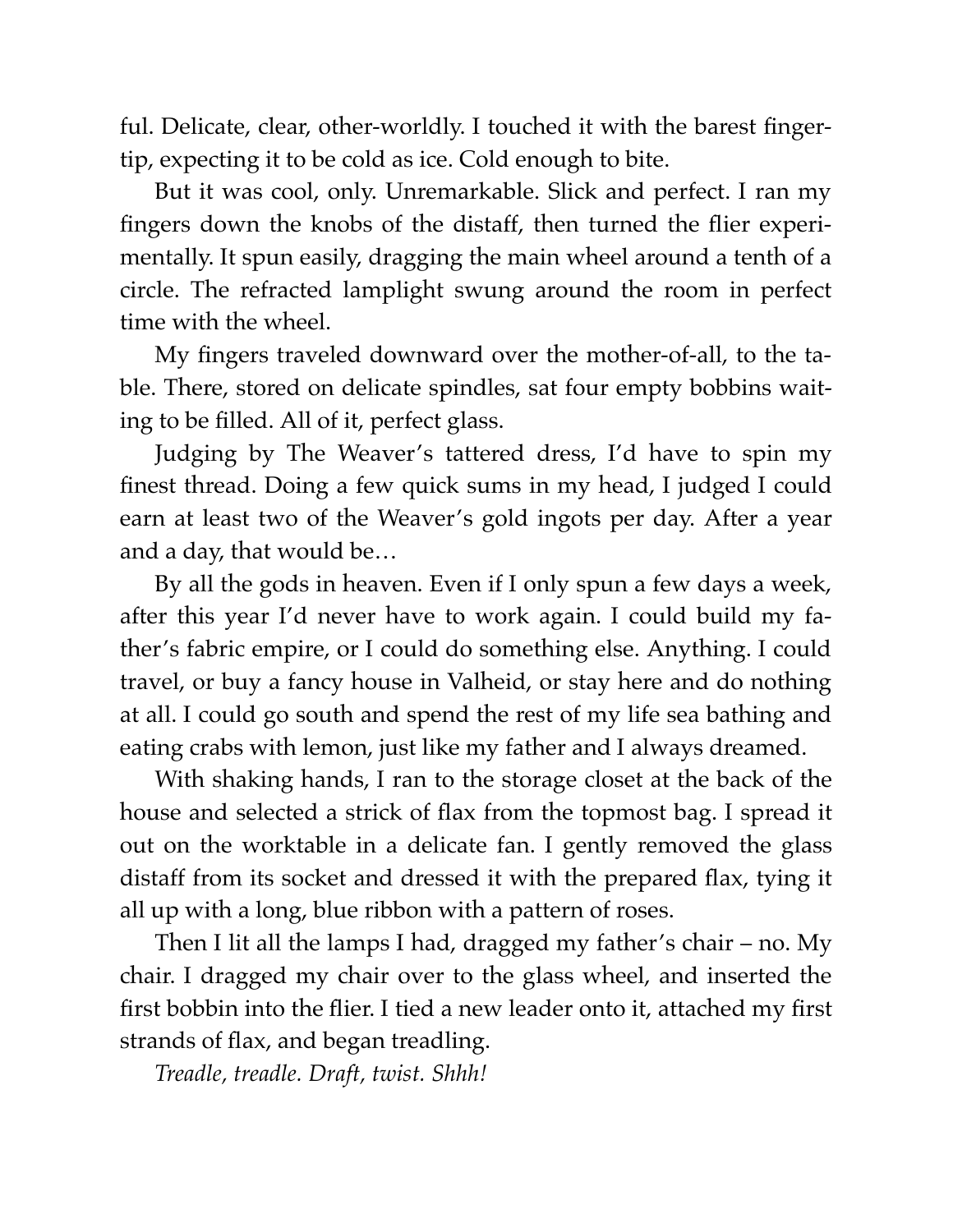The fiber snaked away from the distaff and toward the wheel, guided by my expert hands. And as it slid past my fingers, it happened. That beautiful glow, the shine of moonlight on snow, infused the fiber. It glowed twenty times brighter than the Weaver's old cloak. Full of life, joy, and spirit. Fresh, new magic.

It slipped around the guide hooks and began wrapping around the bobbin in a luminous filament, finer and smoother than I thought I could produce. Too perfect, too beautiful. The Weaver had been right. This glass wheel did make all the difference. I'd never be able to spin like this on my father's – on my – wheel.

I spun for several hours, entranced by how easy it was. Even when the odd snarl came off the distaff, as soon as it passed through my fingers, it smoothed out into a perfect, glistening thread. I didn't have to stop or adjust, didn't have to wet my fingers and correct. It just worked. I fell into an easy pattern, eyes on the window as snow fell in steady drifts.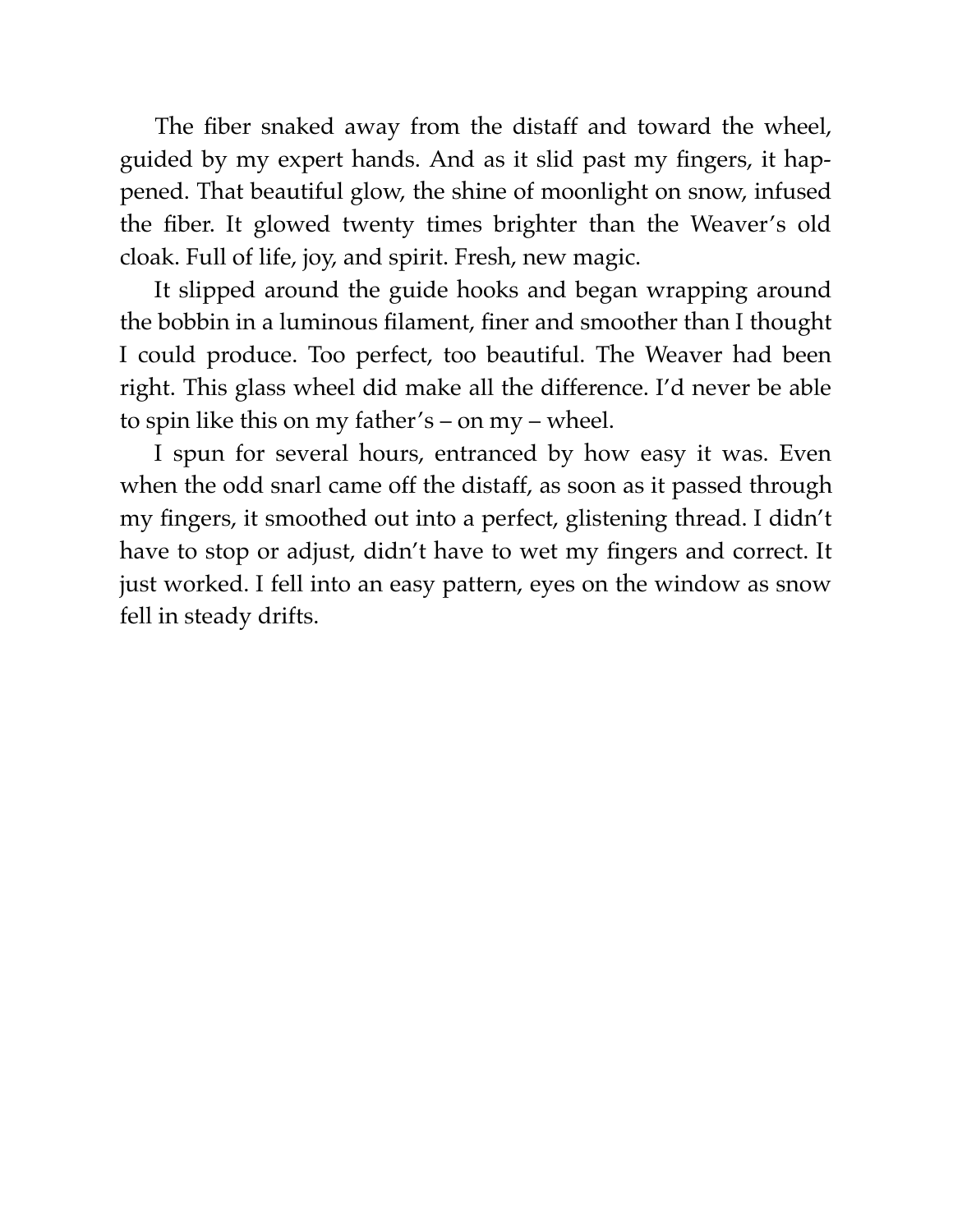## <span id="page-13-0"></span>CHAPTER 2

MY FATHER TAUGHT ME TO SPIN WHEN I WAS FIVE YEARS OLD, AND I FELL in love with it.

"You have to hold the fiber tight, Aurora," he said in his low, smooth voice, "but not too tight. You must strike the right balance so that the fibers can draft out of the supply and twist together at the same time."

"How?" I asked.

"That's not something I can teach you, sweetheart. You have to learn that on your own. It's something you feel in your hands."

I watched in fascination as the yellow-gray flax slipped between his fingers in an endless, delicate stream from his distaff to the bobbin, each long fiber catching the next so that they could all twist up into a thread as fine as a cobweb.

"Just like every spinner has unique hands, we all find our own balance. Just the right tension and hold. Just the right method for our thread."

"Can I try?" I asked, already reaching for the thread.

My father laughed. His feet stilled on the treadles, and the wheel slowed to a heavy stop. I took his place on the padded chair, but my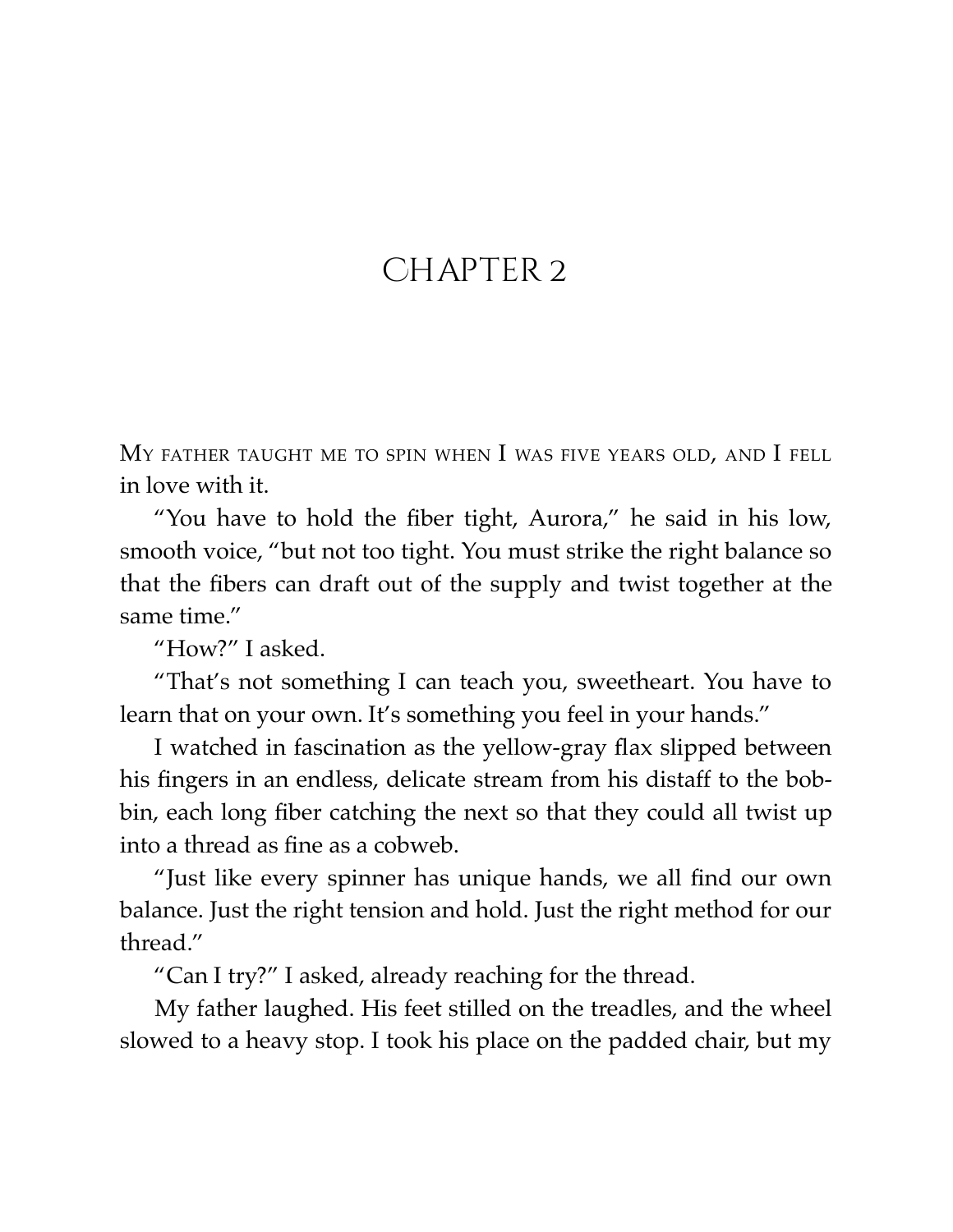feet couldn't reach the treadles. He swapped out his chair and gave me a low stool to sit on instead.

"You'll grow into the big chair," he said.

I began pumping the treadles, one for each foot, left right left right, and the wheel resumed its great circle. The drive band swung around the wheel and looped around the much smaller flier and bobbin, which spun at ten times the rate of the wheel. It whipped through the air, creating the telltale *shhhhh!!* sound that I had been listening to all my short life.

"Feed it more fiber," my father said. "Before you add too much twist. Like this."

He showed me how to pull a few fibers at a time from the supply on the distaff and direct the twist up the new thread just so. How to allow the wheel to take up the thread once enough twist had been added.

The new thread disappeared into the orifice at the end of the flier, fed through the guide hook, and wrapped around the bobbin for storage. The wheel ate up the thread like a hungry thing, always sucking, always pulling the fibers from the distaff like a long noodle. It didn't care that my thread was fat, lumpy, and full of snarls. It didn't care that it came with an uneven twist, sometimes loose enough to nearly fall apart, sometimes so tight that it kinked up on itself.

The wheel was always greedy, always pulling.

Left right, left right. Treadle, treadle. Draft. Twist. *Shhh!*

I glowered at the lumpy thread winding onto the bobbin, but my father only laughed again, his beard twitching with mirth. "You will find your balance, Aurora. It will take time. You will spin many stricks of flax before you can produce good linen. Just think of it. With us both spinning, we will double our profits. And you'll have a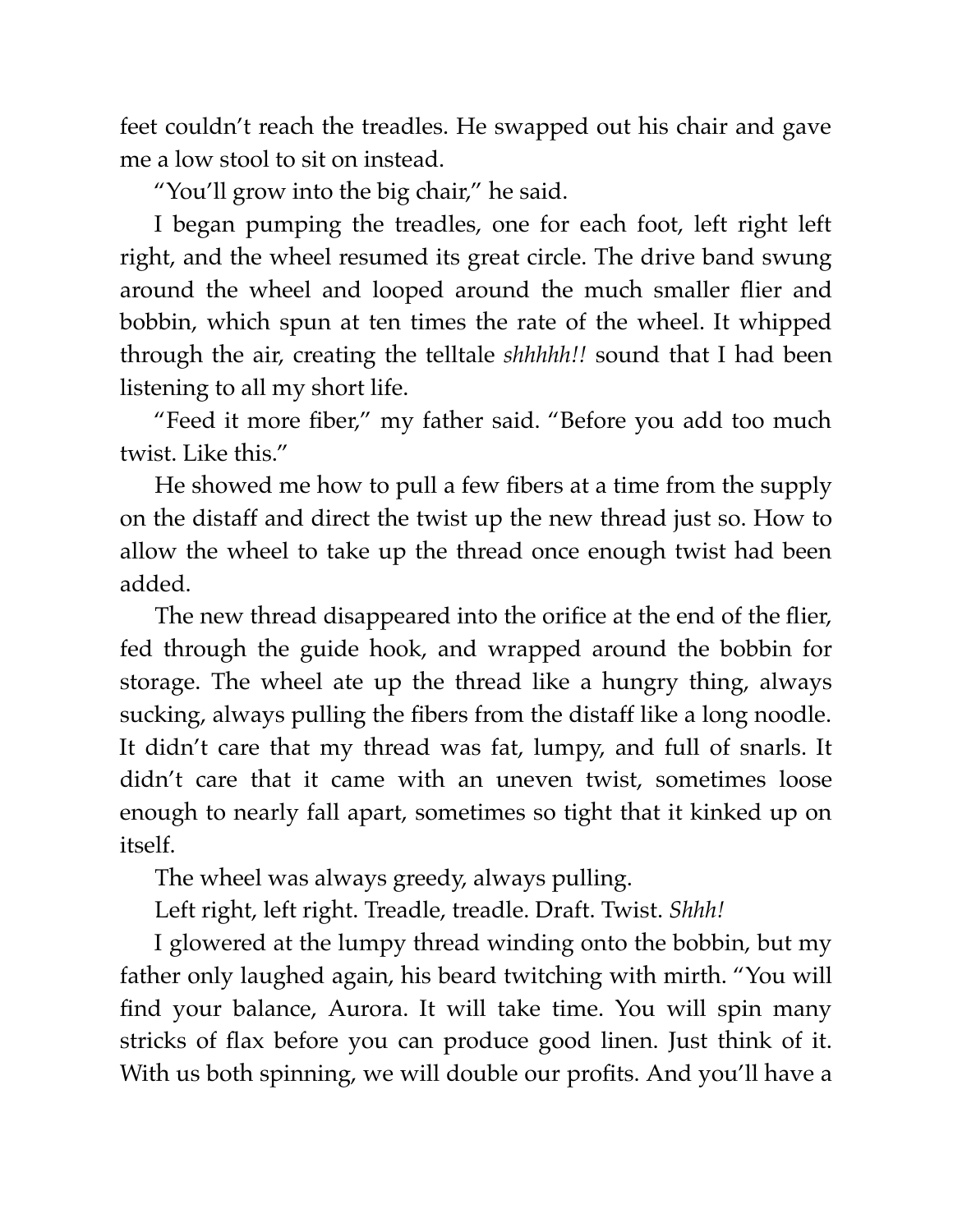real future, Aurora. Enough money to do anything we like. We can go to the seaside someday. What do you think of that? They say there's merfolk living in the water."

I stared up at him in wonder. "Do you think that's true? About the merfolk?"

"Believe everything you hear about the Old Kind, Aurora," he said seriously. "That way you'll never be caught unawares."

"When can we go?" I asked.

He laughed again and squeezed my shoulder. "One thing at a time. First, learn to spin. And once you've spun fifty stricks, then we can start selling your thread."

"But that will take forever!" I cried.

He tucked a strand of my light brown hair behind my ear. "Time flies like the wheel, Aurora."

 $\sim$ 

I SUCKED IN <sup>A</sup> BREATH AND SAT UP IN MY CHAIR. DARKNESS FILLED THE room, with only the dim light of one guttering lamp struggling to stay lit as it burned low. Adrenaline crept into my fingers and toes, leaving an empty feeling in my core.

It must have been a dream. My father was dead and gone for over a month. And nothing would ever bring him back.

I shook my head to clear the fog. My eyes fell on the thin stream of glowing thread on the glass bobbin before me, and I stroked the gold ingots in my pocket.

Nothing could bring my father back, but maybe I could make his dreams come true anyway.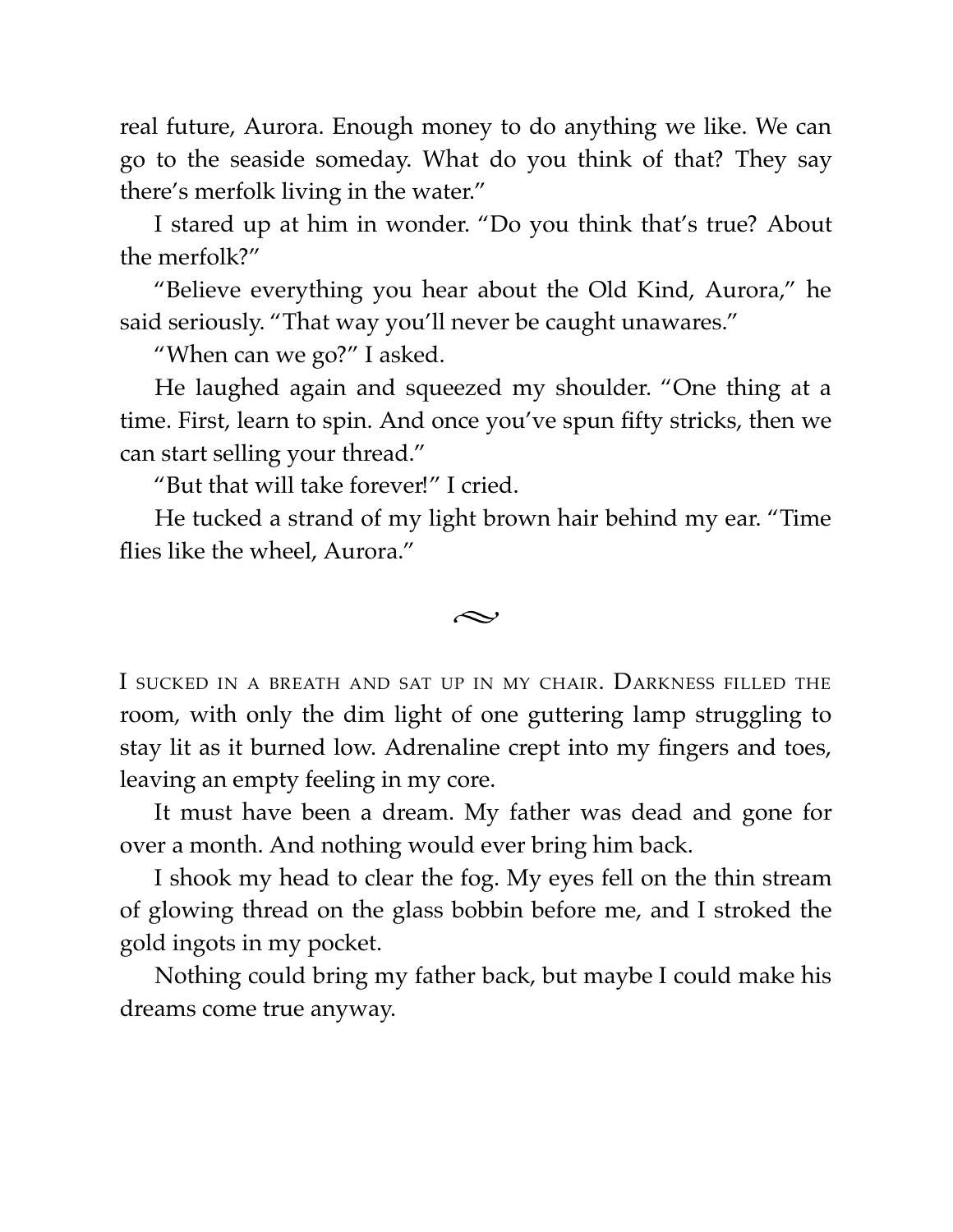#### <span id="page-16-0"></span>CHAPTER 3

ABOUT TWO WEEKS AFTER I BEGAN SPINNING FOR THE WEAVER, MARIAH came striding up my laneway. Short and blunt, Mariah was the local doctor and our family's oldest friend. I saw her from the window as I sat spinning, and instantly went into a panic. She would never approve of a deal with one of the Old Kind. She wouldn't understand.

I scampered to the table and snatched up three skeins of glowing, linen thread and threw them into the cupboard. Then I ran to the bed and hastily draped a sheet over the glass wheel, careful to remove the fragile distaff and lay it on the ground first. The dense linen completely obscured the glowing thread on the bobbin just as the heavy *thunk thunk!* of Mariah's snow-covered boots against the lintel rang through the house.

"Hello, my dear," Mariah said as she strode inside. "I just wanted to check on you, see how things were going."

"Hello, Mariah," I said, still breathing hard. "How are you?"

She stared at me, eyes narrowed at my lost breath. Then her eyes darted to the lumpy object hidden under my sheet by the window where my father's wheel usually sat. "What are you doing? What's that?"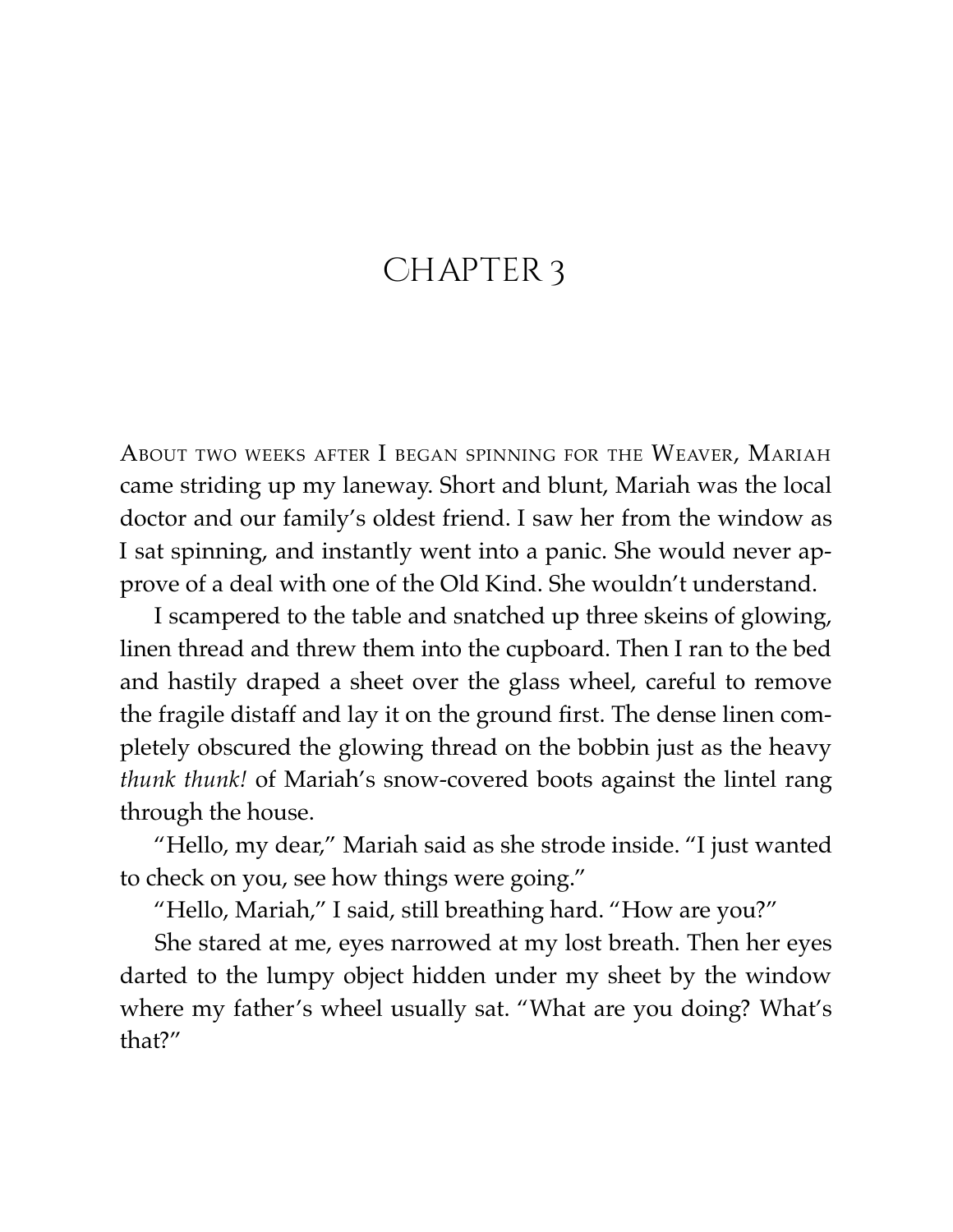She strode forward, one hand extended to uncover the wheel, but I stepped in front of her, causing her to stop short.

"It's just a project I'm working on," I said.

"May I see?"

" $No."$ 

She glanced over at my father's wheel, which now stood by the back wall. She had no way of knowing that the flax on it was nearly two months old now. I hadn't touched it since the day we'd buried him.

"Have you been working?" she asked.

"Yes," I answered truthfully. "Probably too much." I shook out my hands, trying to ease the low ache that never quite went away anymore.

"You shouldn't be alone like this," Mariah said. "Not every day. Have you considered taking a boarder? Maybe Cael could…"

"No!" I said sharply.

Mariah cut her eyes at me, then finished her sentence with grim judgment. "...could help you fix up your father's room to make it ready to rent."

I shifted my weight, unable to meet her eye. Why wouldn't she just leave? The glass wheel called to me, the flax ready to go. I needed to get her out of here.

"What is going on with you two, by the way?" Mariah asked. "I noticed plenty of sideways glances when we were doing the scutching. It was rather hot in the barn as the two of you beat the ever loving shit out of that flax to release the fibers. And I'm not talking about the weather."

"Mariah!"

She ignored me and powered on. "You're welcome for that, by the way. I'm not a farmer, you know. I'm a doctor."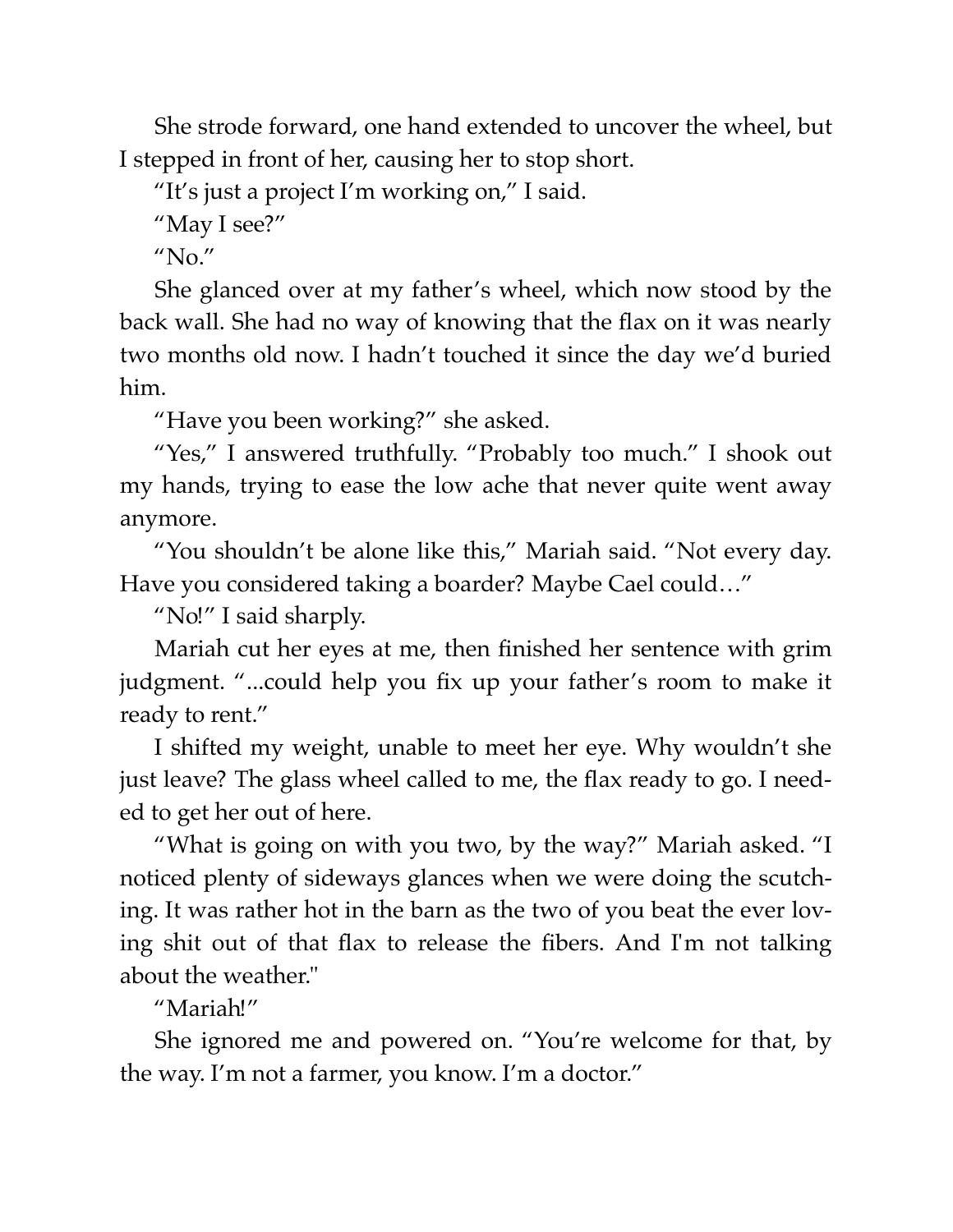"Everyone's a farmer here," I said. "You just don't sell your crops."

"No, I eat them!" she said stoutly. "And sometimes I bring them to you. And sometimes I help you scutch your flax. What is wrong with you, Aurora? Is it your father?"

I sniffed heavily. I hadn't thought of my father once in the last two weeks. All I could think of was the glass wheel. I should be spinning right now. I shook out my hands again, stretching them forward, backward, bending my wrists as far as they would go to ease the soreness.

"What's wrong with your hands?" she asked.

"Nothing," I said, relaxing my arms. "Like I said, I've been spinning too much."

"You need to take care of yourself, girl," she said. "I'll bring you some tinctures to help with the pain tomorrow."

"I just need time, Mariah," I said. I took her by the arm in as comforting a way as I could. "I'm fine. You don't need to worry about me."

She let me guide her to the door. Her usually sharp expression softened to worry and compassion, her mouth turned down at the corners. "Aurora…"

"I'm fine, Mariah. I promise. Thank you for stopping by."

And I shut the door in her face. A pang of guilt made my heart skip. I'd just sent Mariah away, my father's oldest friend. *My* oldest friend. I'd just kicked her out of my house.

But as the knock of her boots moved away from the door and down the steps, followed by the crunch of snow, I felt only relief. I moved to the cupboard and pulled out the three shining skeins of linen. These I laid out gently on the table so that I could see them from my chair.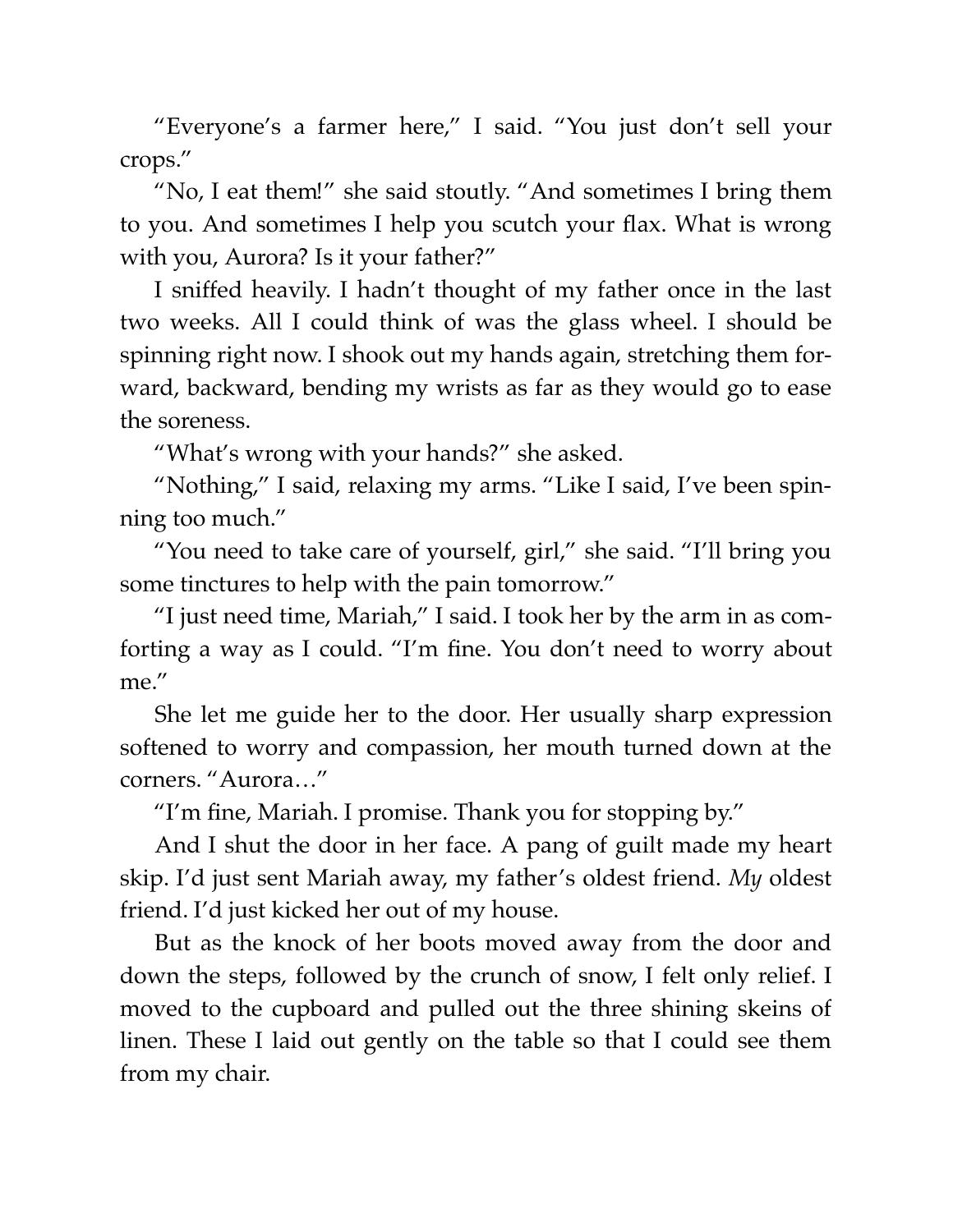And then I carefully uncovered the glass wheel and replaced the distaff in its socket. Then I sat down and resumed spinning.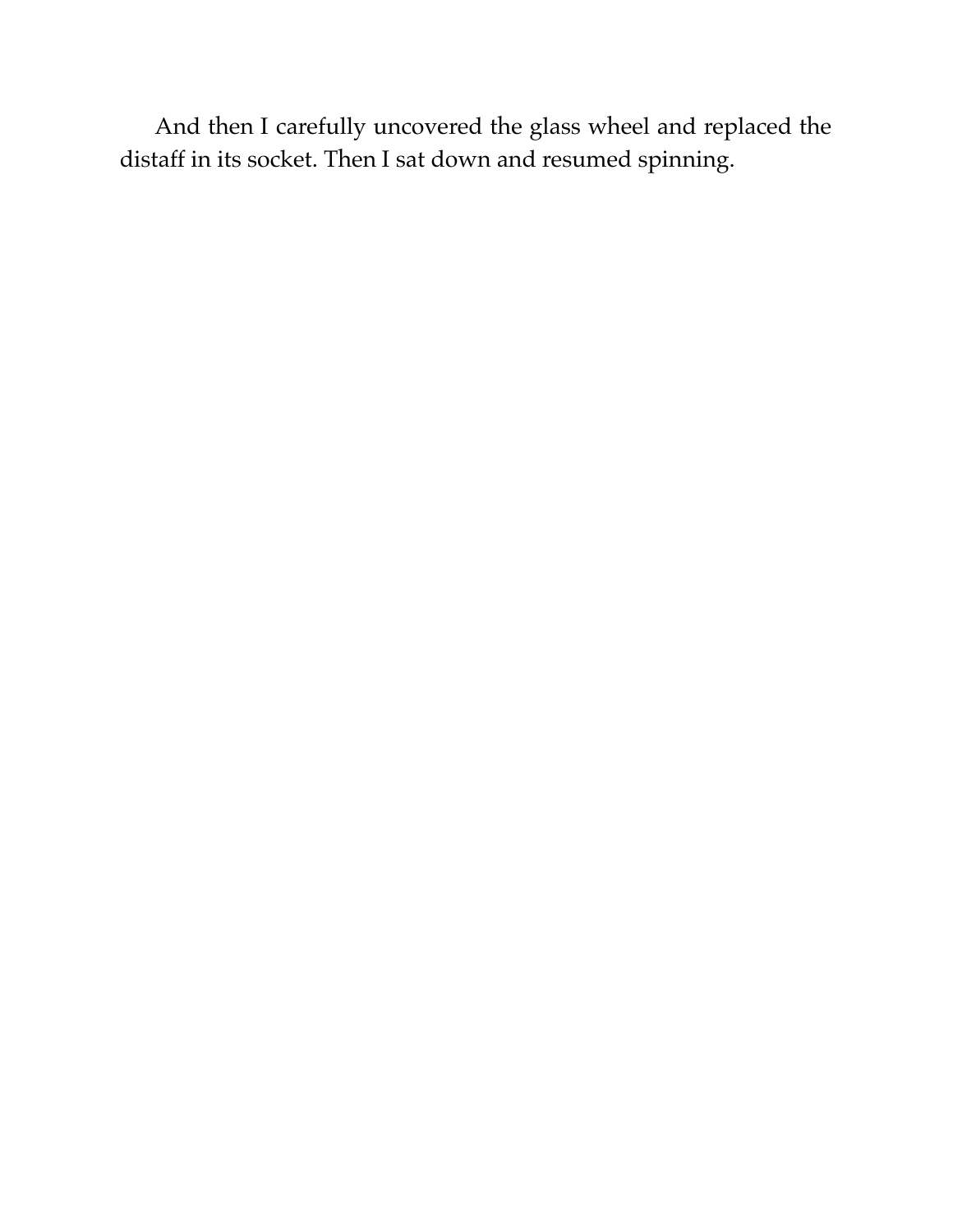### <span id="page-20-0"></span>CHAPTER 4

#### "AURORA?"

I jumped, sucking in a harsh breath of surprise. Morning sun streamed in through the sheer curtains and the open door. I looked around at the house, clean and tidy as usual.

It was the morning after my father's funeral, and Cael stood near the front door, his hat in his hands. I hadn't even heard him come in. He was taller than most, and lean and strong from working in the fields his whole life. His dark eyes always hit me first, more than his size or his demeanor. Eyes like coals ready to light at the first spark.

I sat up a little straighter on my father's chair – no, on my chair. I had fallen asleep at the window, my feet on the treadles of the spinning wheel. I pulled my long braid around and began undoing it. I'd never thought much of my hair, mouse brown and boring. But my father had loved it. "Like dark flax," he used to say.

"Did you sleep at all?" Cael asked.

I'd never seen his hands so empty. He usually had a plow or a scythe. A simple wool cap felt so small in his hands. So insignificant.

I scrubbed at my eyes and sat up a little straighter, rebraiding my hair. My back groaned in complaint at having slept in an upright chair. "A bit."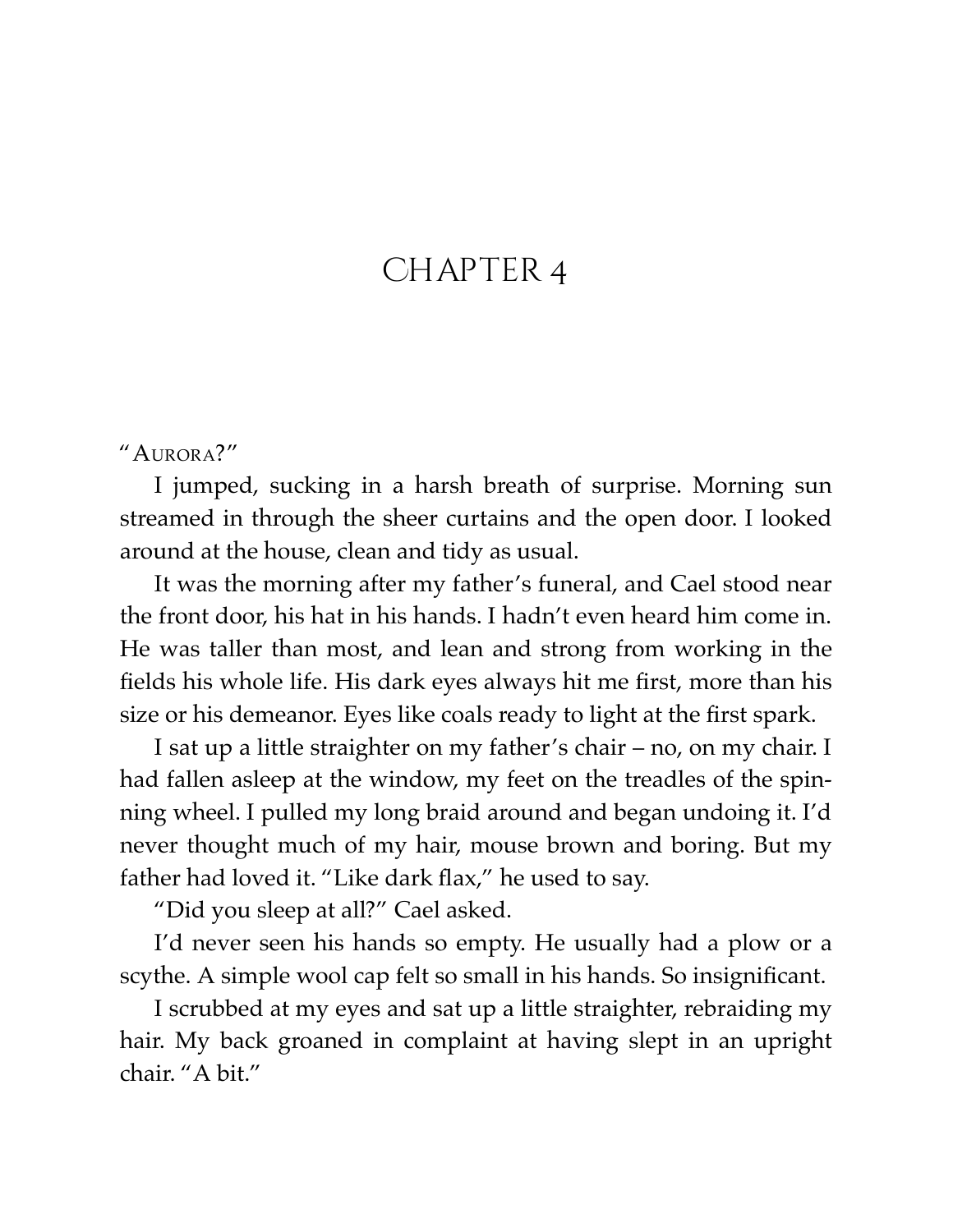"We need to talk about the farm," Cael said. He shifted his weight from one foot to the other and the floorboard creaked under his bulk. He was such a big man, arms thick as tree trunks after years of working in the fields.

My heart clenched at his words. The farm. All I had left. The wheel never stopped, not even for death. I nodded rapidly. "Yes. I suppose so."

"Autumn is nearly gone," Cael went on wringing his cap between his hands. "The harvest has been soaked and dried, but it still needs scutching before it gets too cold to work outside. It should only take me a month to get through it all on my own."

I continued nodding as he rattled off the chores. I couldn't stop staring at the way he manhandled his cap. Twisting, folding, turning, over and over and over again.

"What's wrong?" I asked suddenly.

His hands froze and he caught my eye. His eyebrows gathered in a tight bundle on his sun darkened brow, dirt collected in the creases of his skin. His mouth pulled downward into a tight frown.

"What's bothering you, Cael?" I said again, a bit more strongly this time. My heart picked up its pace, sending adrenaline all through my body.

Whatever was on his mind, not now. Not today. Not the day after I buried my father. Please, just say everything's fine and go start scutching the flax. Come in for lunch like every other day.

"Aurora," he said, his voice low, but he couldn't continue.

I closed my eyes to brace myself. "Just say it."

"I won't be back for the sowing come spring."

For the second time in two days, the wheel stopped. Everything stopped. His words echoed in my mind again and again. *I won't be back. I won't be back.*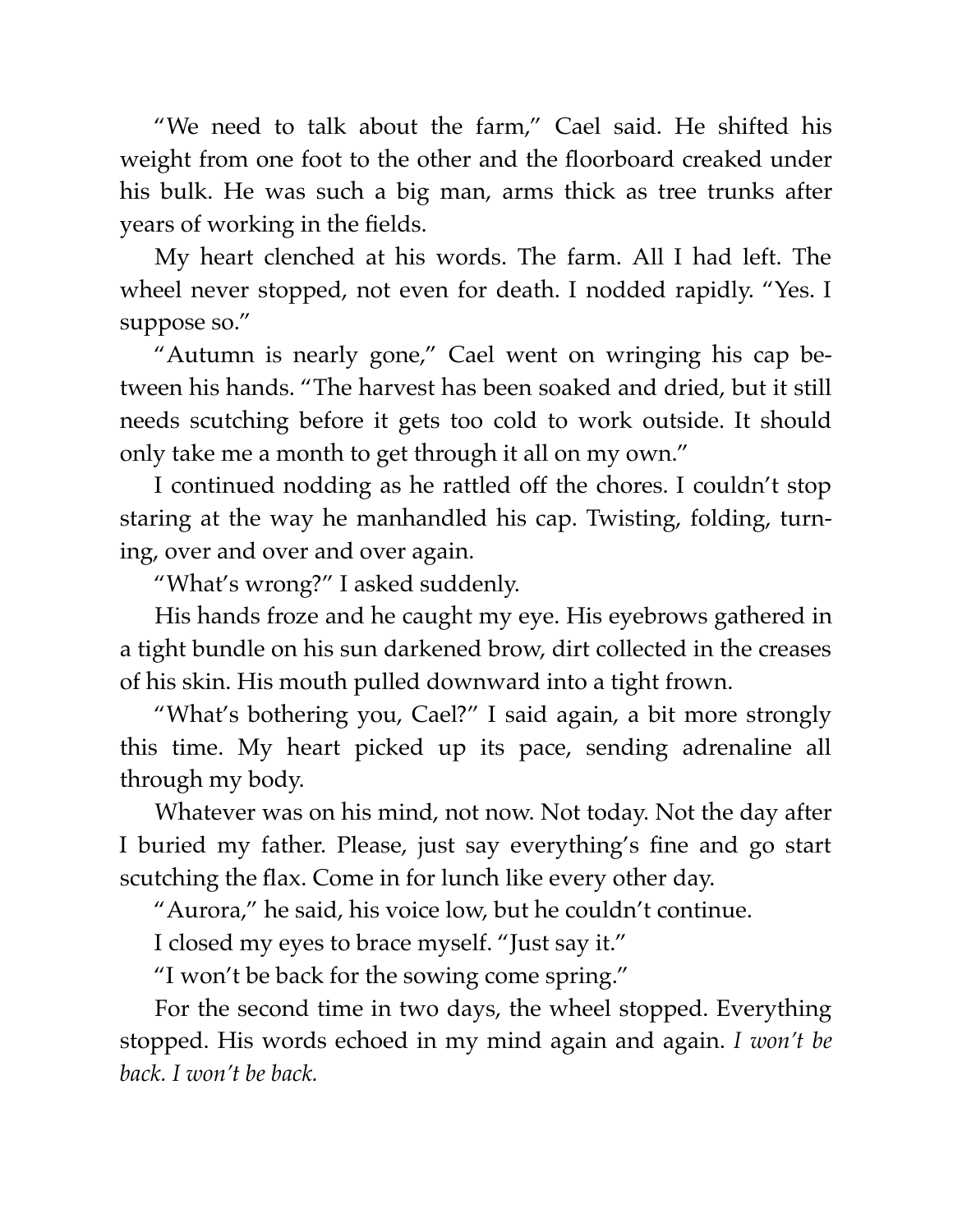"I've been saving up these past two years," he continued, shifting his weight again. "Last week I bought the field behind my house, and your father gave me a bag of seed to start working it. My own field, Aurora. My own –" his voice broke off, and silence fell between us. Smothering, aching silence.

"You can have this farm," I found myself saying. "You can have these fields. I don't want them."

He shook his head over my words. "No. This is your farm, Aurora."

"I don't want it."

"Then sell it," he said.

"I'll sell it to you."

"I can't afford it."

"I don't want it!" I said again, my voice growing more and more frantic. "I can't do it alone! I don't want it!"

Cael took three steps forward and pulled me out of the chair. I tripped over my father's wheel, and he caught me in his strong hands. His arms went around me, and for half a second, I froze.

Cael was touching me. He was holding me. At most I'd only ever brushed his fingers when passing him a plate or a tool. I'd daydreamed of how his chest would feel, the warmth and the solidity of it. Of feeling his heartbeat under my cheek and smelling the sun on his clothes.

What a cruel twist of fate that this should be the time it finally happened. That the moment would be rooted in grief and loneliness and pain.

"You're not alone, Aurora," he said, his voice rumbling through my skin.

I nodded vaguely. He was right. I knew that. Cael only lived about twenty minutes away by foot, and Mariah only ten minutes in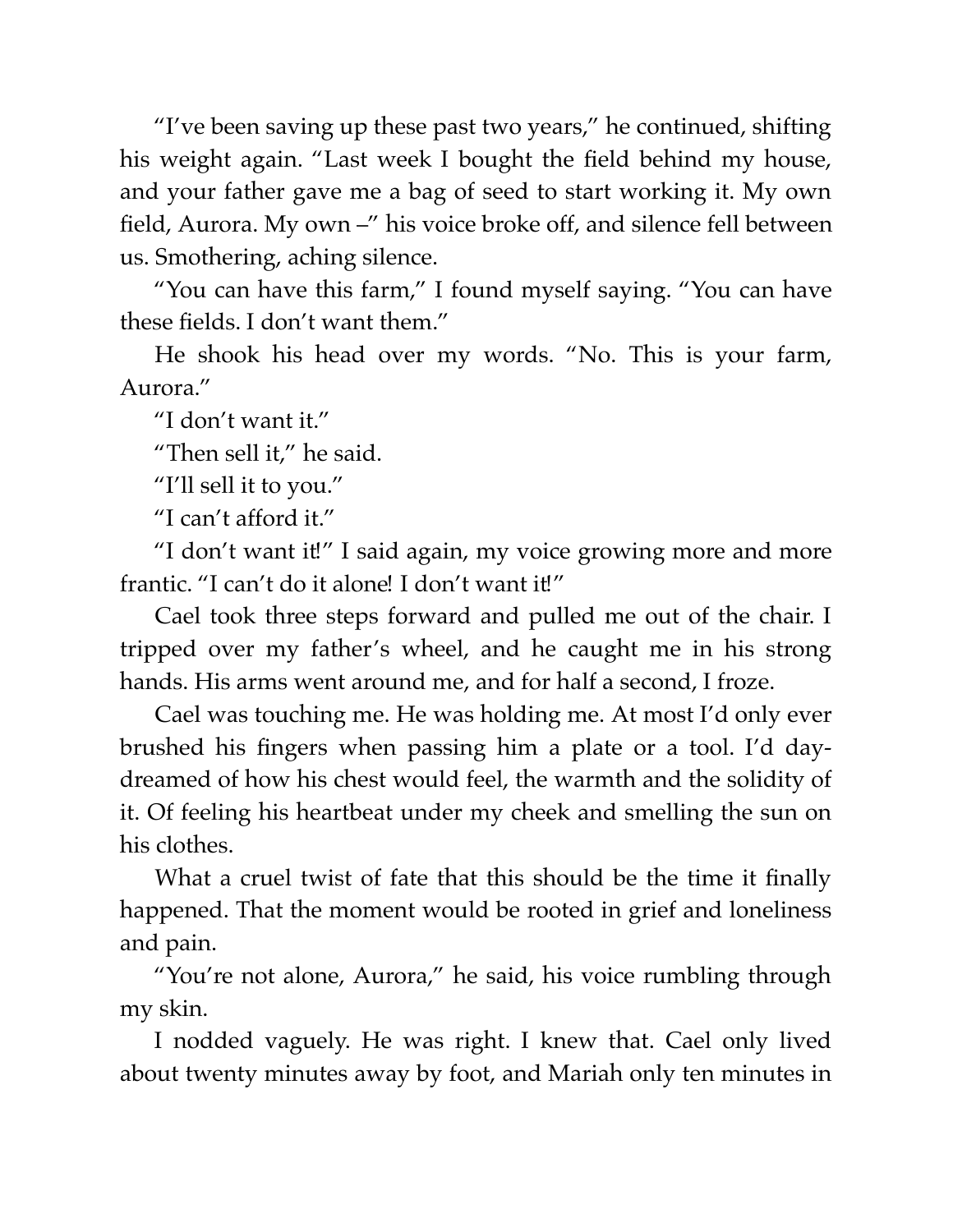the opposite direction. I had friends in town, contacts in the auction house, and several dozen acquaintances that would undoubtedly lend a hand if I asked. I'd lived in Barano my entire life. One could never truly be alone in a small farming town.

But even so, the ache remained. The emptiness, the loneliness.

My fingers clutched around wads of his shirt, and the tears came. Great, wracking sobs that sent spasms through my whole body. I had been crying for days, it felt like, but not like this. Not this upturning of the world.

"Shh," he said gently. "You're not alone."

After a few minutes, when breath came easier and my face relaxed a little, I stepped away. He let his arms fall to his sides, his wool cap held casually in one hand. No more wringing and twisting.

"My father didn't love spinning like I do," I said with a throaty voice. "Flax was his mother's trade, and he grew up with it. To him, it was just a job. A way to make money. And with prices rising these past couple of years, he really thought we'd make it big, finally."

"Your father loved this farm," Cael said.

"Of course he did," I replied. "This was his home. These were his fields."

"It wasn't just a job to him," Cael insisted.

"Look," I said, moving toward the desk on the far wall. I pulled a heavy, leather ledger toward me, the page already open to the latest date. I ran my hands over the neat columns and rows filled with my father's handwriting. "He obsessed over these books. Every night, he sat for hours going over them, talking about our future, about our profits."

"Hours?" Cael asked, but I ignored him.

"He hoped to buy two more fields next year, and two more the year after that. To employ not only field hands, but spinners, too.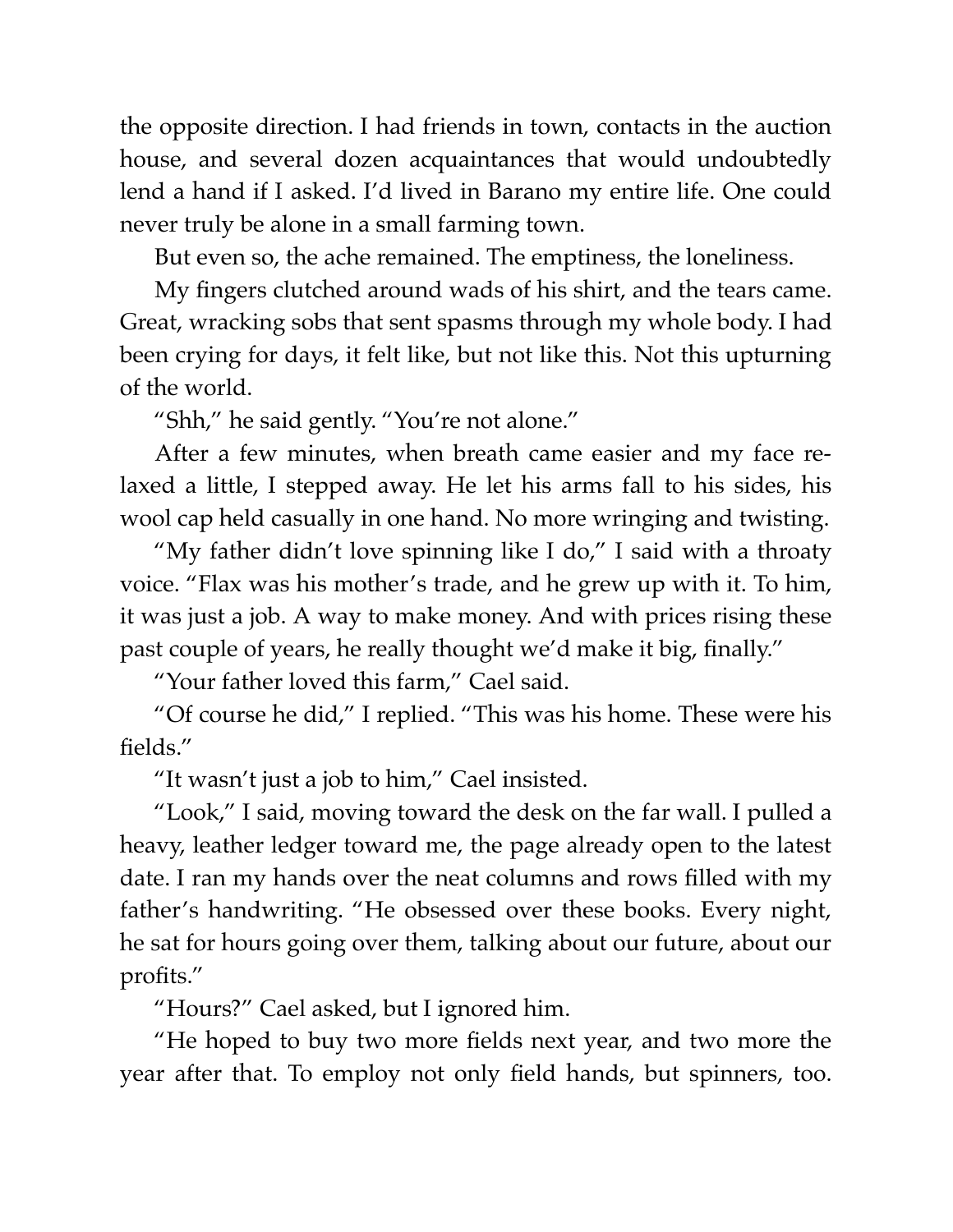And he talked about building a workhouse for weaving. He had such big plans. We wanted to visit the seaside." With a bitter frown, I snapped the ledger shut. I wouldn't have to open it again until Cael finished scutching this year's harvest. Not until his last day on the farm.

"You don't have to do any of that," Cael said. "You don't even have to think about what to do right now. You have a huge harvest, plenty to prep and spin and sell. You can hire someone in the spring. I'll help you." He stepped closer and put a hand on my arm.

I jumped at his touch. His face swam into focus before me.

He squeezed my arm. "Are you alright?" he asked.

Darkness closed in until the entire house dimmed to the light of a single lamp and a few skeins of glowing thread. The glass wheel glimmered in the faint light, calling to me. *Come! Spin!*

I turned on the spot, but Cael had gone. No, he'd never been there at all. I'd kicked him out weeks ago.

I rubbed my chest over my heart, trying to push away the ache. *"You're not alone."*

Yes, Cael. I was alone.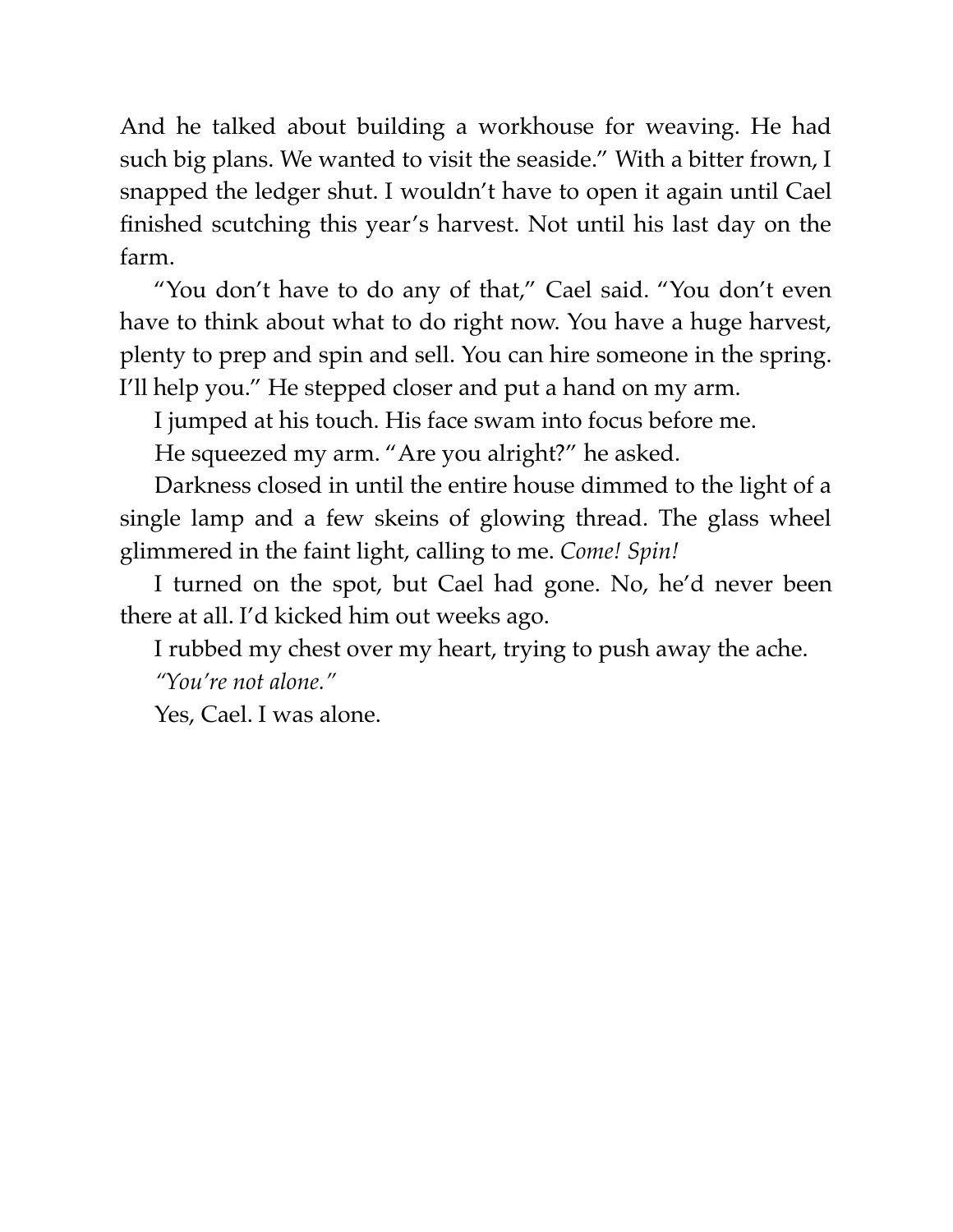## <span id="page-25-0"></span>CHAPTER 5

MARIAH CAME BACK EVERY WEEK AFTER THAT. I'<sup>D</sup> SEE HER COMING FROM my window, and I'd run to hide away the evidence of what I was doing. Then I'd get rid of her as fast as I could before she could comment on the state of my house, which grew steadily worse as the project wore on.

After about a month, I stopped resting and simply resumed spinning after the housework was done. Then, a few weeks after that, I started doing only the bare minimum around the house so I could get back to the wheel as quickly as possible. I cleaned just enough dishes so that I could eat again and ignored the growing clutter completely.

Every moment I spent spinning was a moment I didn't have to think about the ache in my chest. And every strick spun meant more gold. More success. This would be the only opportunity I'd ever get in my entire life to make money like this. I couldn't waste even a single minute.

And if ever I started to doubt my logic, I'd simply get out the five gold nuggets the Weaver had given me. I laid them out on the windowsill in an orderly row and let their shine fill me with renewed purpose.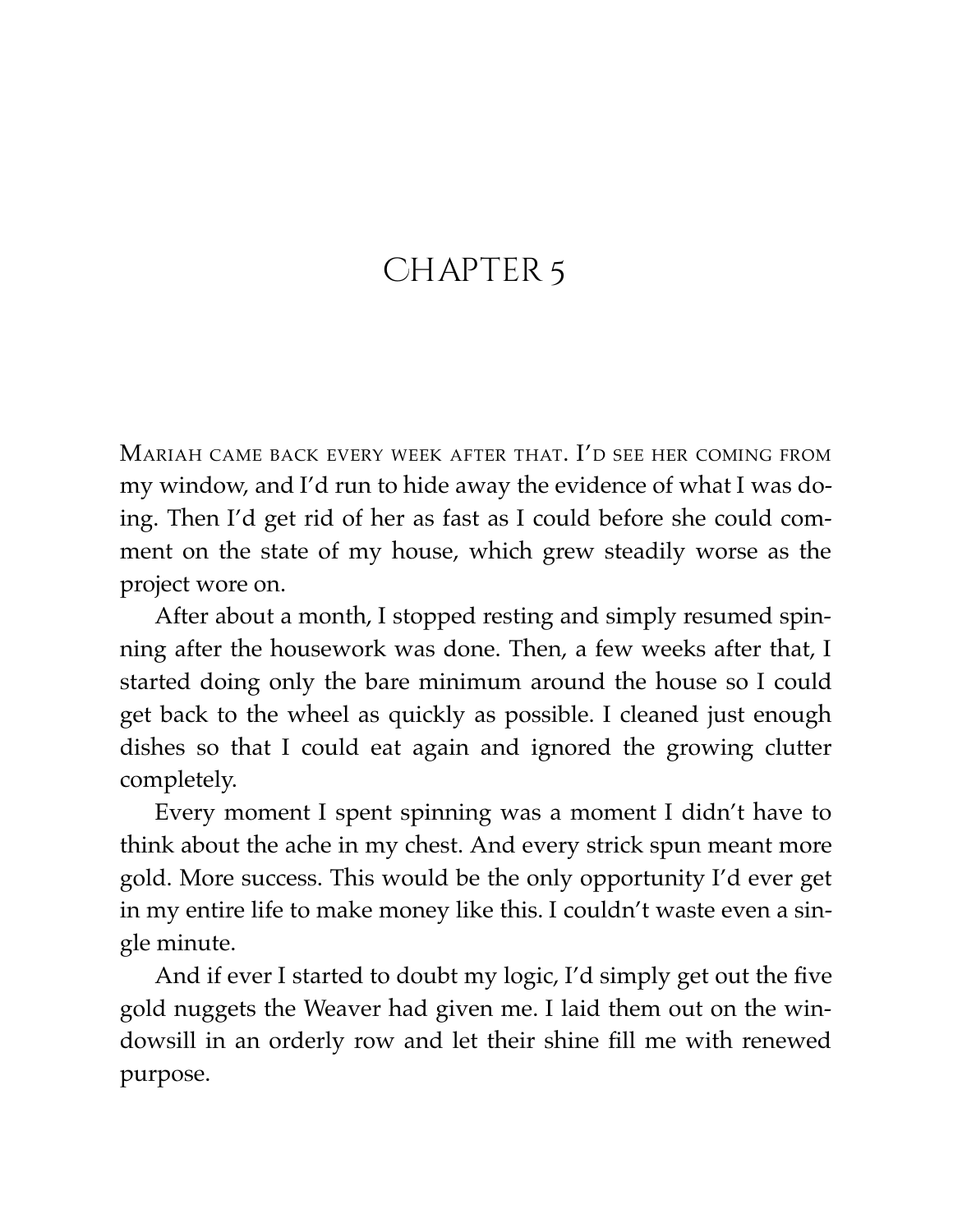Mariah eyed the towers of dishes, the haphazard piles of clothes and tools and rubbish. But I'd always shoo her out again like an angry goose before she could start in on me. After a while, tired of hearing her scolding and worrying about the state of me and my house, I stopped answering the door when she knocked. And after that, she stopped knocking altogether. She simply came, dropped off a milk crate of fresh bread and smoked pork, then turned around and left again.

Weeks turned to months, and I barely noticed. All I could think about was the glass wheel and the steadily growing pile of glowing linen thread. I emptied the contents of my wardrobe out into the corner, and instead used the shelves to store the thread in orderly rows. I twisted them into tidy hanks to prevent tangling, and laid them side by side.

I liked to stare at the thread. Something about it eased the ache in my arms. It brought a little light back into the darkness that crowded in at the corners. They were beautiful, glowing with life and vitality.

The Weaver would be pleased. Her new cloak would be glorious.

 $\sim$ 

CAEL CAME BACK IN SPRING, JUST LIKE HE'<sup>D</sup> PROMISED. I SAW HIM FROM my window, trudging up through the last of the muddy snow. He was as broad as I remembered, just as rugged and strong. The sight of him triggered a pang of longing that I had entirely forgotten about.

I froze at the glass wheel, unsure of what to do. I had fallen into an easy routine with Mariah. I didn't have to speak to her at all. She didn't even try anymore. But Cael would be different. As deter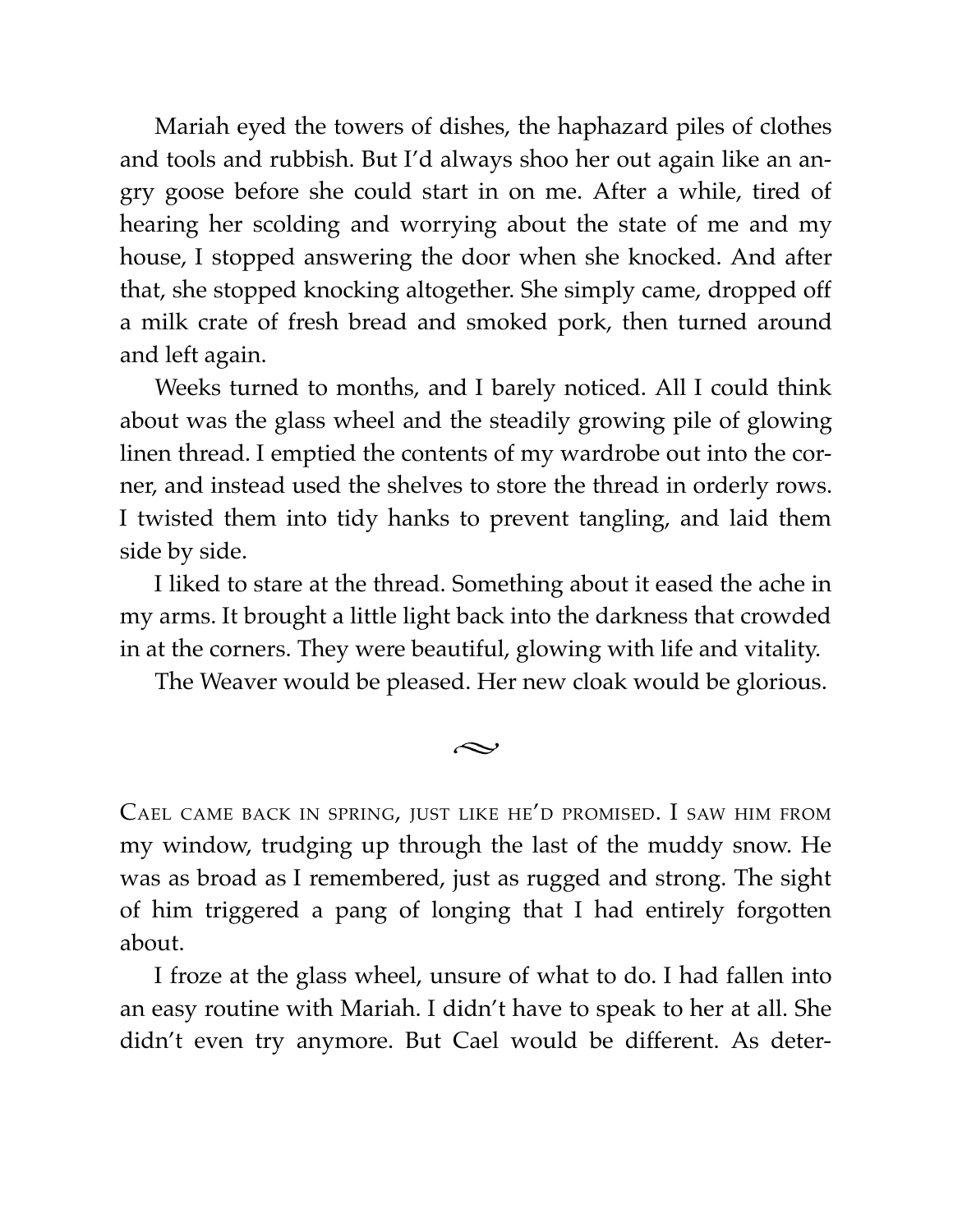mined as Mariah was, she could be held back. Cael? He didn't take no for an answer.

In a panic, I ran to hide the wheel the way I used to do with Mariah. I laid the distaff on the ground to keep it safe, then draped my sheet over the whole thing. I closed the doors of my wardrobe, hiding the glow of the finished linen, then moved toward the kitchen and began nervously straightening up.

Not that it would do any good. I needed several hours of dedicated scrubbing to get this place in order.

Cael paused at the threshold, fresh, spring air blowing in around him. He stared around at my house, which I realized was in shambles.

"Hello Cael," I said without turning around. I stretched out my arm to relieve the aching that had crept up from my hands toward my shoulders. Even my ankles had started complaining from all the treadling, but it would all be worth it when the Weaver bought my linen.

"Hello again, Aurora," he answered. "I'm just stopping by to see how you're doing. It'll be time for the sowing soon. Have you started looking for a new field hand?"

"Oh, uh," I hesitated, reaching for another dish. "No, not yet. I will soon."

"Aurora," he said.

I stayed facing the sink, dipping my rag into the water and scrubbing the old beans off of a plate. "Yes?"

"Why won't you turn around?"

I put down my dishes and turned to face him with a pleasant smile. I wiped my hands on my apron and shrugged. "I'm just doing the dishes."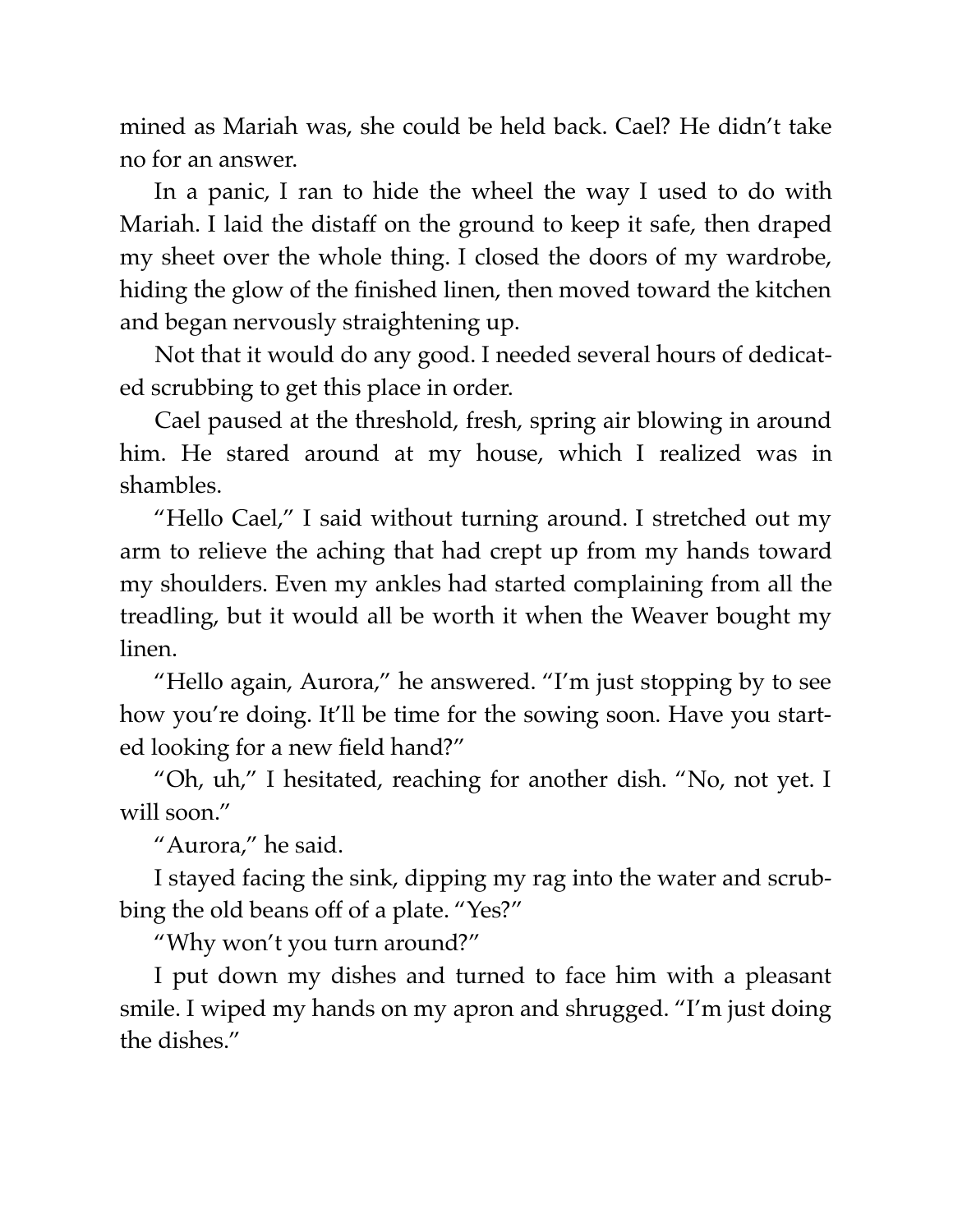Cael gasped when he saw me. "Aurora, what's happened? Are you sick?"

I frowned. "No. Just a little sore. I've been spinning." I rolled my shoulders.

"Have you been eating?"

"Of course!" I gestured at the piles of dishes around me. But he couldn't know that these dishes were weeks old. I had taken to eating the cold, unseasoned vegetables directly out of the canning jars. It was faster, and I could get back to work.

He narrowed his eyes at me, taking in my jutting collar bone and the way my shirt hung off of me at least two sizes too big. I hadn't noticed these things until I saw the way he looked at me. I must have grown very thin over the past few months.

"Mariah's worried about you," Cale said. He ran his hand through his dark hair, looking around. "And now I can see why. I was giving you space after our argument, but that may have been a mistake. I shouldn't have left you alone for so long. I'm so sorry."

"You didn't give me space," I said, hackles rising. "I told you to leave."

He stared at me in shock at my outburst. "Aurora, what is wrong? Wait… what is that?" He moved toward the window, his boots clunking across the wood floor.

Horror dropped my stomach to the floor. The gold. I had left the Weaver's gold ingots laid out on the window sill where I could stare at them as I spun. I darted after him, more sluggish than I used to be. Maybe I'd been sitting too long. I'd grown weak. I should really take time to eat. I couldn't spin if I wasted away to nothing.

"Is this gold?" Cael picked up one of the ingots and turned it over in his grubby palm, but I was right behind him. I snatched it away from him and scooped up the rest.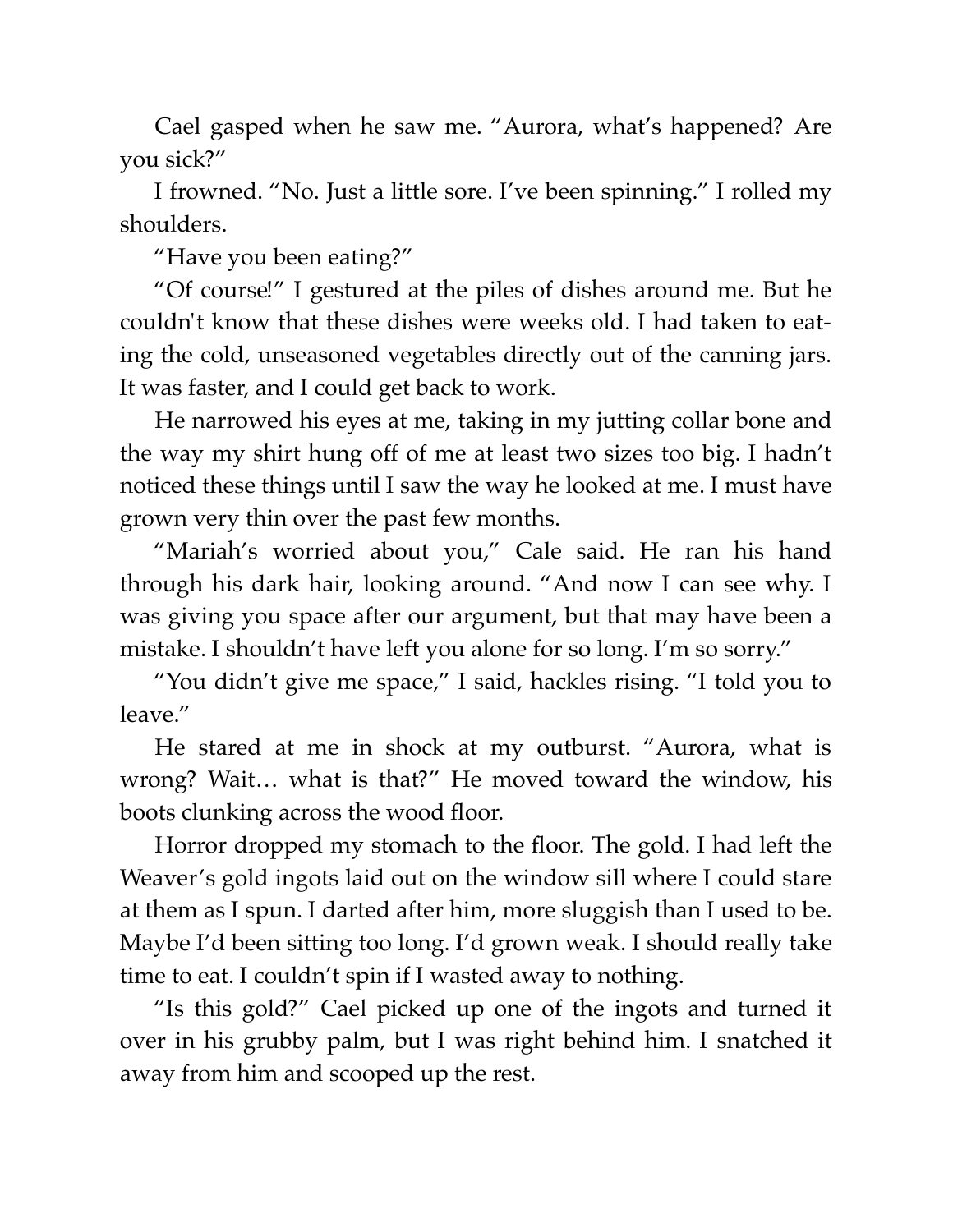"Gods, Aurora. You're cold as ice!" He grasped after my hands to feel my skin again, but I lurched away, clutching the gold to my body.

His expression darkened to confusion and dread. "Aurora, what is going on here? Where did you get that gold? Why aren't you eating?"

And then, before I could answer or move or act in any way, his eyes fell on the lumpy shape under my sheet. And with zero hesitation, he snatched it off.

"No!" I cried. But my hands were full of gold, and I couldn't stop him.

He whipped the sheet away, and the glass wheel shimmered in the morning sunlight streaming in through the window. The bobbin was already mostly full with shining thread.

Cael backed up two steps and stared at it, his mouth open. "What is going on here?"

I dropped the gold, which clattered to the floor. I grabbed Cael by the shirt and pushed him toward the door.

"Aurora!"

"Get out, Cael. I don't need you to check up on me."

He pushed against my hands, but I clung on with determination, steering him out.

"What is that wheel? Where did you get it from?"

"Get out!"

"Aurora!"

I slammed the door in his face and locked it. He pounded on it in protest. "Aurora! Talk to me!"

I leaned my head against the door jam, eyes closed, and begged him silently to go away.

"Aurora!"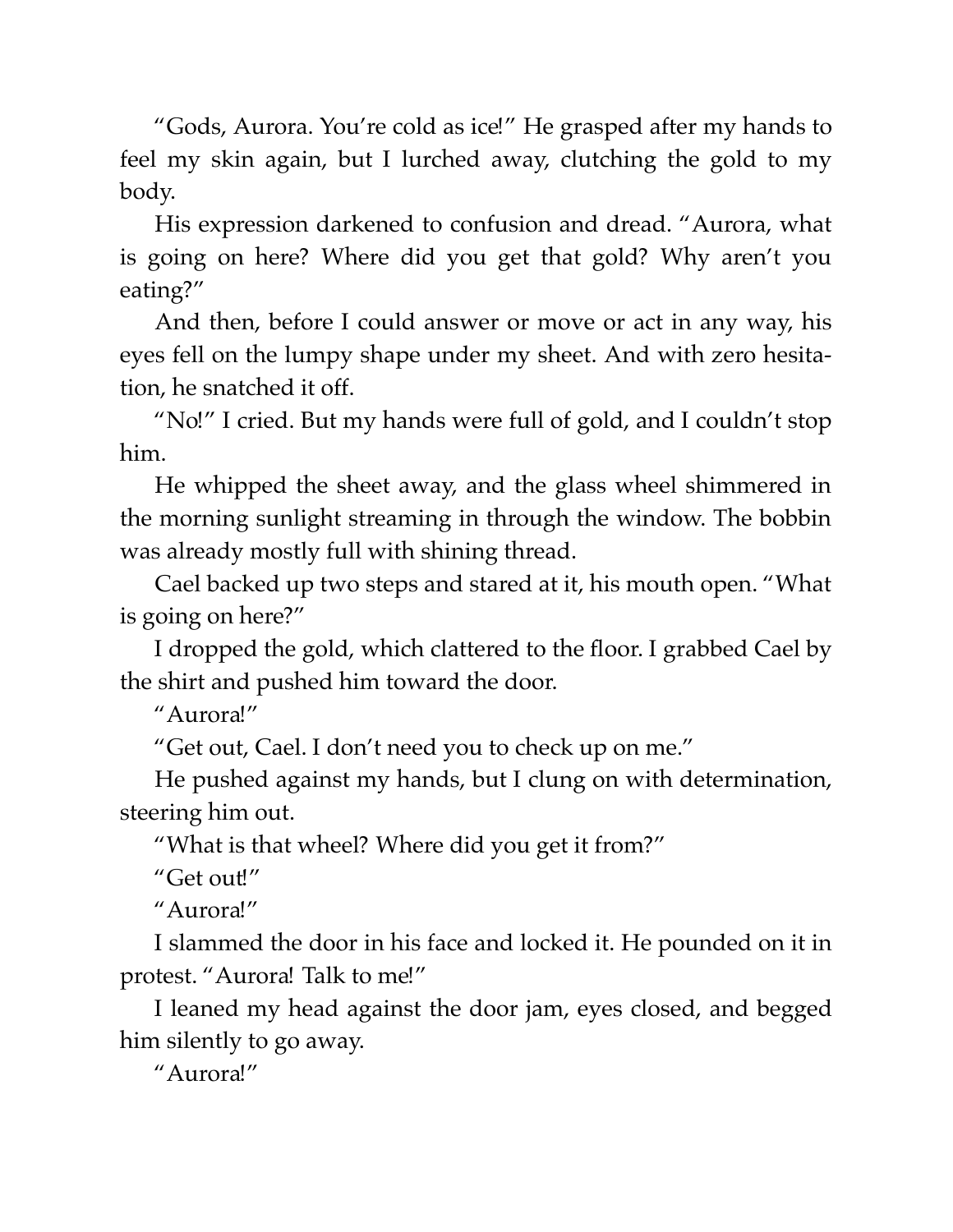#### *Go away! I need to spin!*

"Aurora, I'm sorry, okay?" he called through the door. "I'm sorry I pushed you away. I shouldn't have done that. Just talk to me!"

My heart thumped with that half remembered longing from before. An old memory of Cael at the far side of the field of golden flax, his hat in his hand, staring at a rose-colored sunset. I used to daydream about him. What had that feeling been? I used to know.

"I'm alright, Cael," I said.

Silence met this statement, except for a single thump against the door. Maybe his head hitting it in defeat.

"I'll eat. I promise."

"What is that wheel, Aurora?"

"I know what I'm doing. Go home. Plant your field."

He growled in frustration, and his boots scraped across the porch as he spun away. I watched him from the window as he strode away down the lane. But when he reached the road, he turned right instead of left.

He was going to Mariah's, I'd bet my left shoe. They'd both be back tomorrow. Maybe even tonight. I glanced at the glass wheel, jealous that someone else knew about it now. It was mine. My own. The linen that came off it was a part of me.

I opened the wardrobe and sighed as the glow of the thread hit me. The aches in my body eased immediately. I had completed seventy-two hanks of linen thread. Seventy-two in five months. If I worked hard, I could finish another hundred before my year was up. The sight of it filling up my wardrobe would be glorious. I could see it in my mind's eye, and the image brought a little smile to my chapped lips.

I no longer cared about the gold. I just wanted to spin.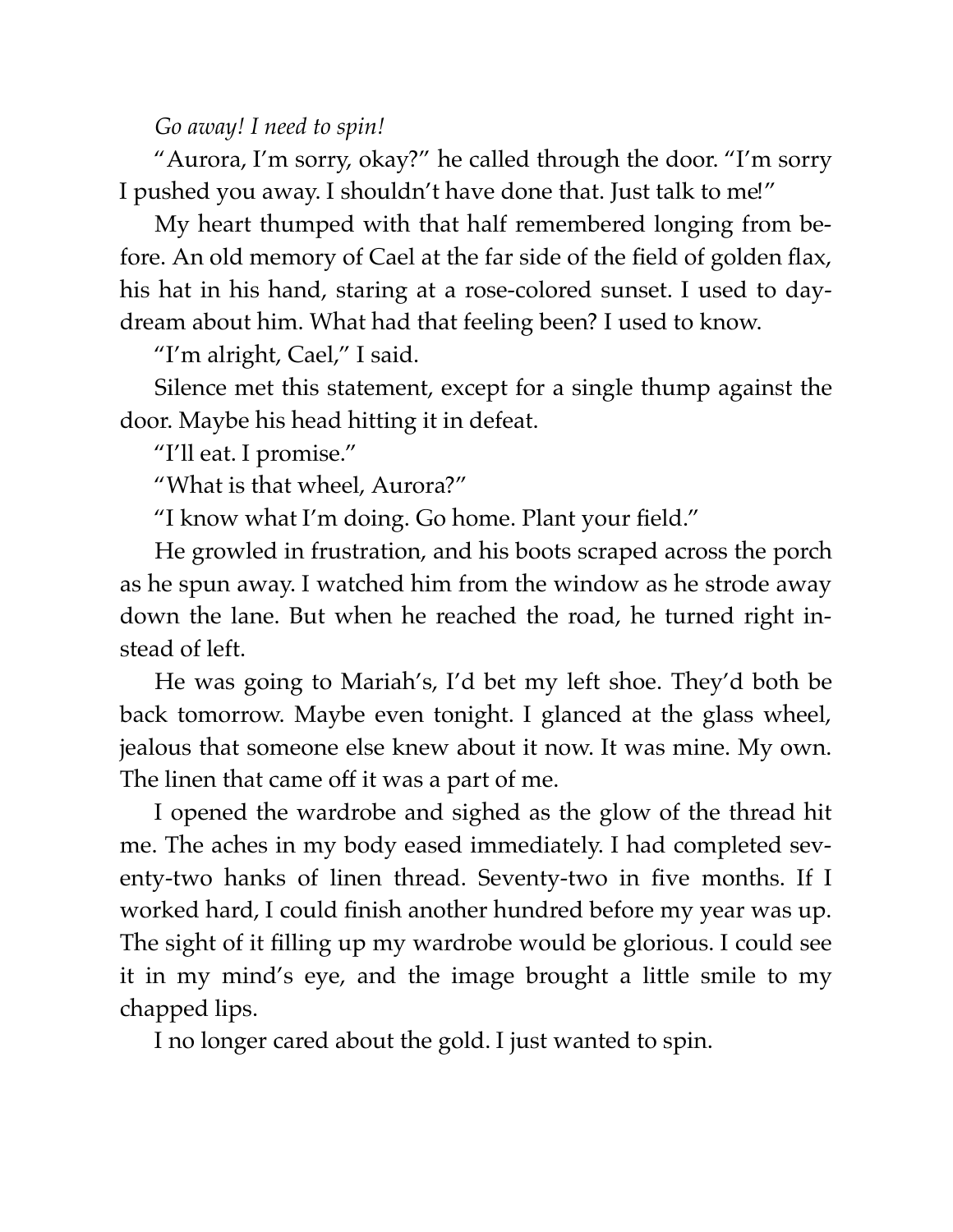"You can't spin if the healer and the farmer interfere," said a familiar, melodious voice. It whispered up the back of my neck.

I whirled around to find the house empty. But I felt her. The warmth, the peace. I could feel her hand on my shoulder.

"Is that you, Weaver?" I asked in a tremulous whisper.

"It is I," the voice responded. "I have been keeping watch over you, my child. Haven't you felt me?"

As she said the words, they became true in my head. Yes, she had been there all along, just out of sight. She had been keeping me safe and focused on my task.

"What should I do?" I asked.

"Shut the house," the Weaver responded confidently. "We have work to do. They cannot interfere."

The smile melted into determination. Yes, I'd shut up the house. I was a grown woman. They couldn't come into my house if I didn't want them to.

So I went around to every window and pulled the shutters to, latching them securely. I only left my spinning window open, which I could shut the moment someone started down my lane. Then I barred the front door with an upright chair, just in case the lock failed.

Once that was done, I honored my promise to Cael and lit the stove. I took the time to cook up a real pork pie that would last me a few days at least.

I felt much better with a full stomach. When I turned back to the main room, the Weaver's long face melted out of the darkness in the far corner. She was lighter than I remembered, like mist in the morning sun. She'd faded to almost nothing in the months since I saw her last.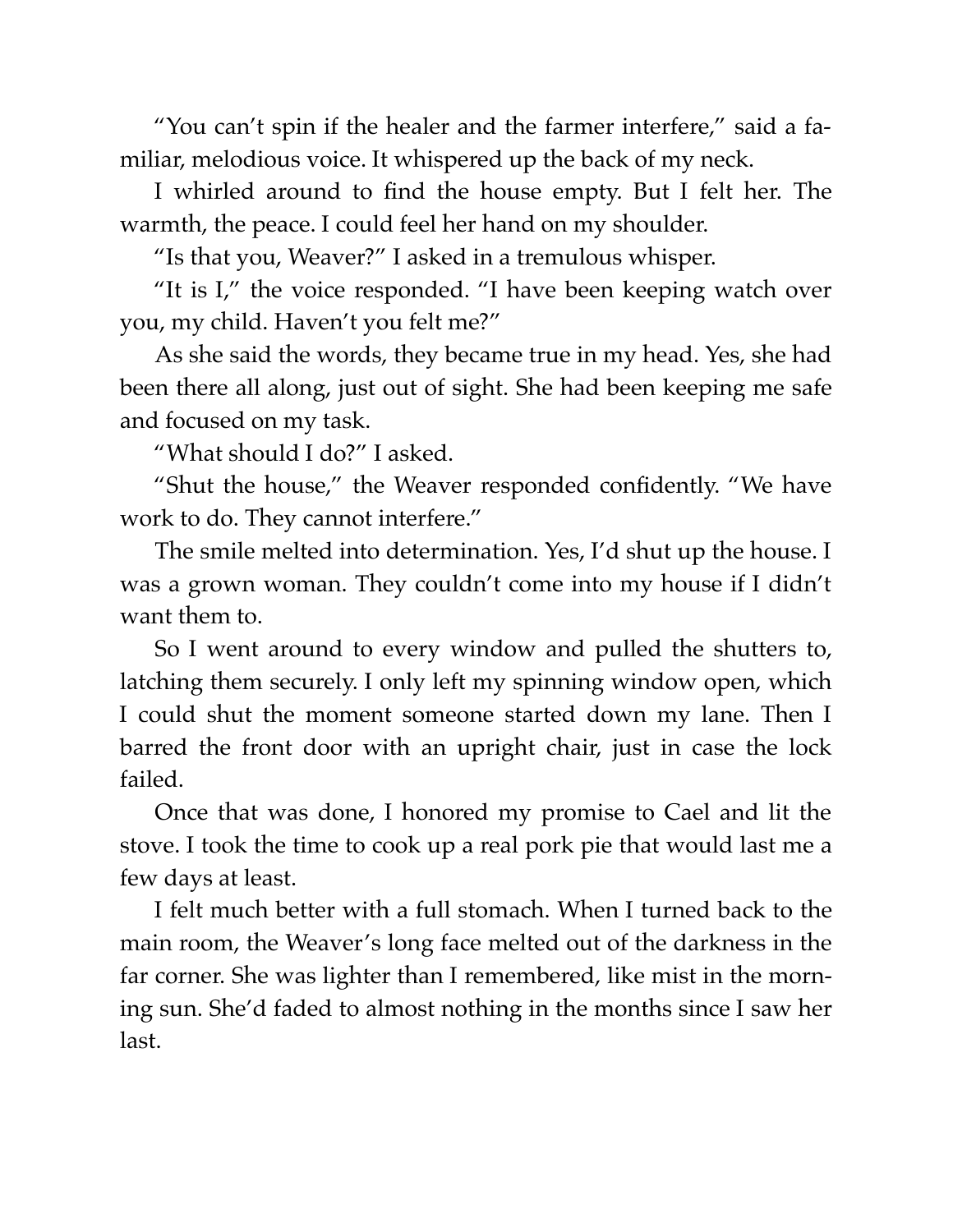She smiled kindly at me, as if she'd been there the whole time and I simply hadn't noticed.

"Hello," I said with an excited smile.

"Hello, child," she responded.

"Do you like the thread?" I asked, gesturing to the wardrobe.

"It is perfect, thank you," she said.

She held out her long hand to me, and I hurried to take it. The second her skin touched mine, all the ache and uncertainty faded to nothing. Blissful nothing. I knelt before her, holding her hand tightly in my own.

The Weaver smiled again and stroked my hair. "We have work to do."

"Yes," I said.

I returned to the glass wheel with fresh determination and a clean conscience. I placed the distaff in its socket, wet my fingers in the bowl, and began treadling. The fibers slid through my fingers as easily as ever, trailing golden magic onto the bobbin, and I sighed in relief.

The Weaver nodded her approval and settled back into her corner, almost disappearing in the shadows.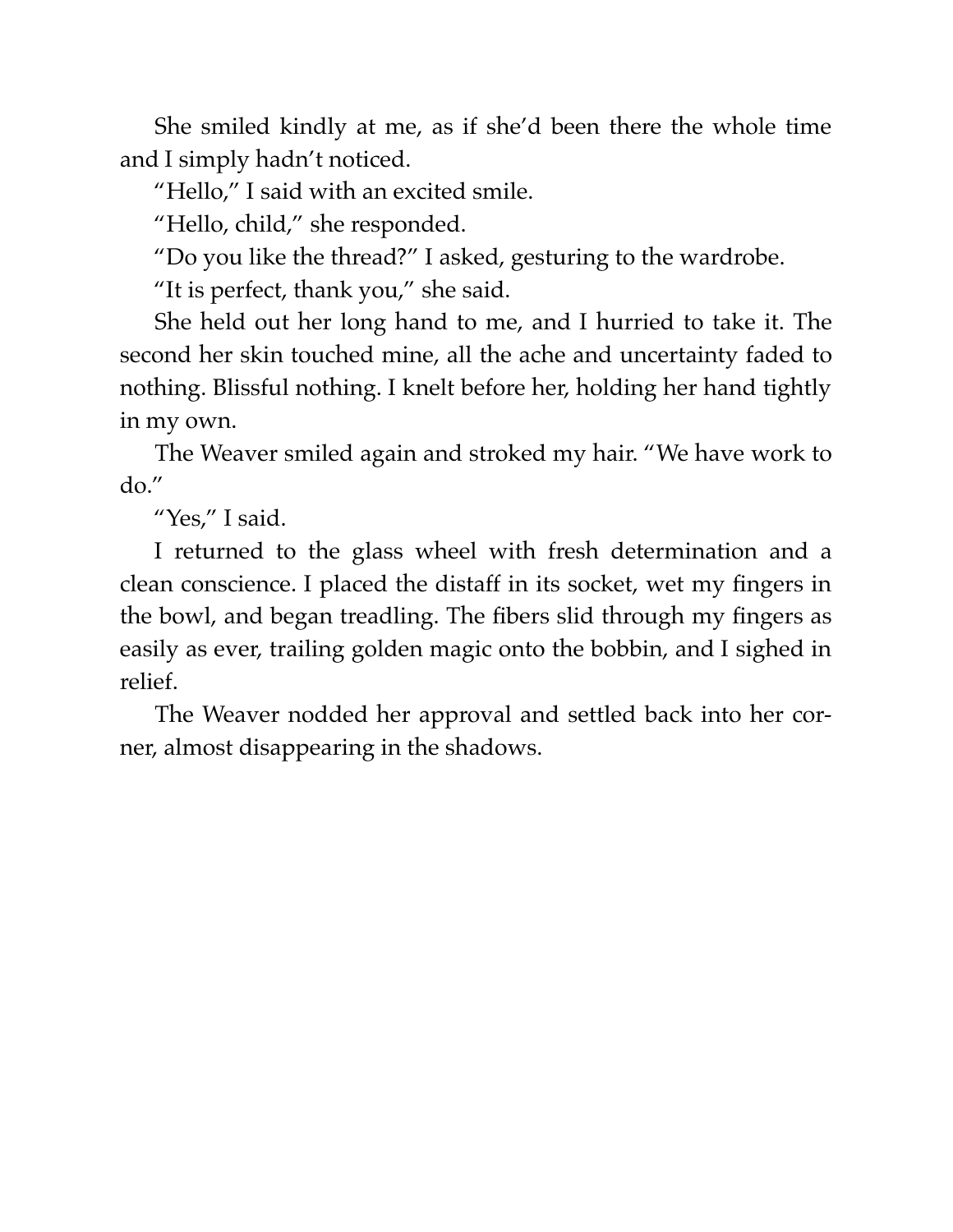## <span id="page-33-0"></span>CHAPTER 6

"IT WAS AN EXCELLENT END-OF-SEASON DINNER!" MARIAH ANNOUNCED.

"Yes, thank you for letting me join you," Cael said.

"Of course!" I said. "You earned it. We couldn't have gotten the scutching done without you."

Mariah wrapped herself up in her heavy shawl and hugged me tight. "I wish your father could have been here, but he'd be proud of you, my dear. Are you sure you'll be alright alone tonight, love?"

I gave her my best smile and waved the half-empty bottle of wine at her. "Don't worry about me. I've got company."

She laughed, for a moment sounding like the person she was before my father died – someone who didn't have to force her smiles. She patted my arm and opened the door. A blast of cold wind pushed in around her. "Don't you keep her up too late, boy," she called over her shoulder to Cael. "It's already started snowing. You should get home, too."

"I'm coming, Mariah," Cael said in a patient tone.

She cast him one disbelieving look and pulled the door shut behind her.

Cael and I stood in the empty house, the silence beating in around us. I twisted my fingers together around the neck of the wine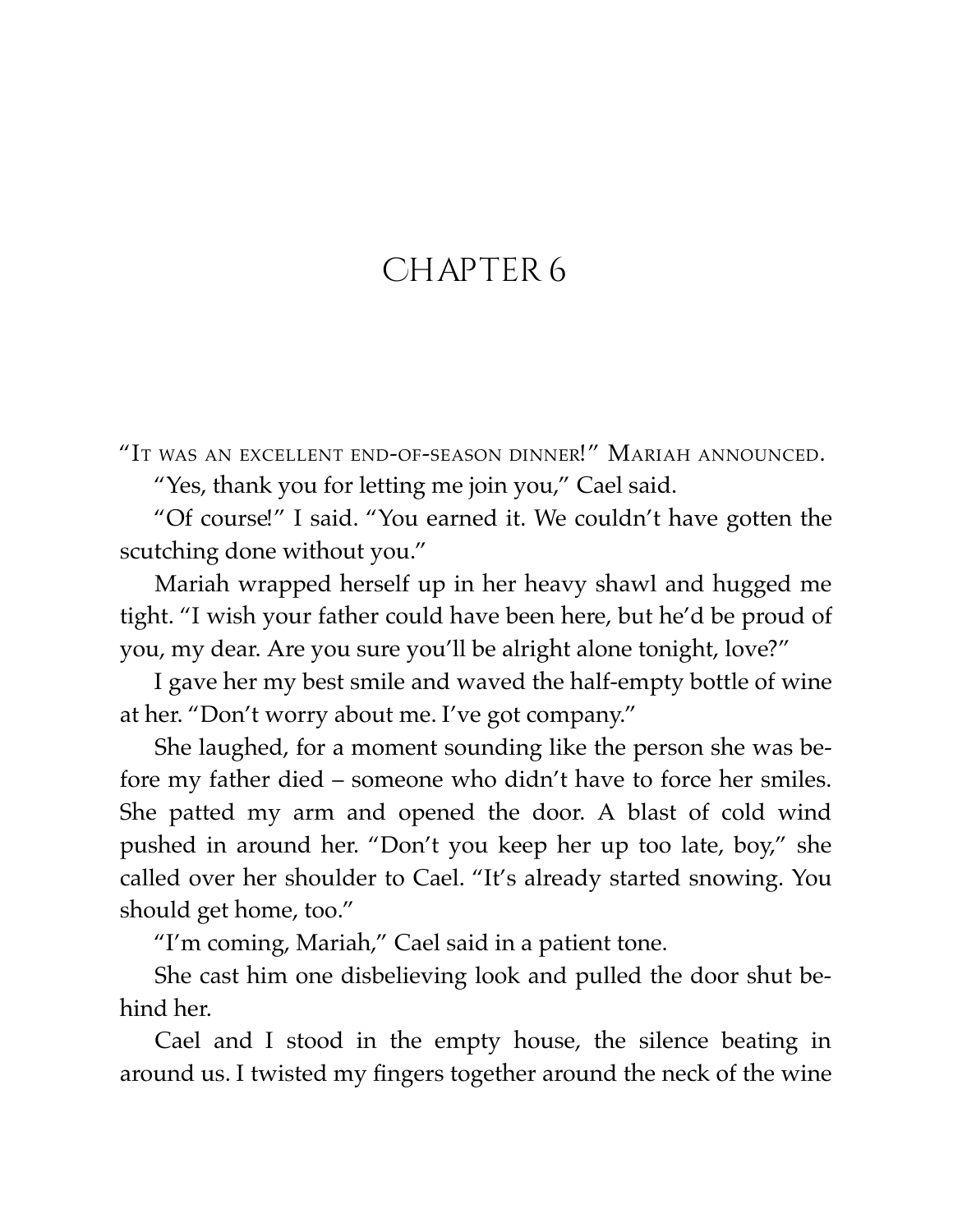bottle.

Finally, I could bear the quiet no longer. "Thank you for all your help this season."

Cael nodded away my thanks. "In the spring, let me know when you're ready to hire a new field hand. I'll help you find someone. Show them how things run around here."

"Okay. I will."

He nodded again, eyebrows furrowed just like that day three weeks ago when he'd told me he was leaving. Then he took a step forward, hands up as if to reach for me. "I had a plan, Aurora," he said in fervent tones.

"What?"

"I had a plan. I *have* a plan. To make something of myself, to prove to myself that I can stand on my own two feet."

"Okay?" I said, unsure.

"When you grow up like I did in the workhouse," he pressed on, his eyes darting around the floor at my feet. "When you're beat down and told you're nothing day after day, it gets easy to believe it. But your father, he took me in. He gave me work, taught me a trade. I owe it to him – to myself – to make something that is my own."

"I know, Cael."

He closed the last of the distance between us, actually taking my hand in his. I stared at our hands in shock.

"So you understand?" he asked. "It breaks my heart to leave you here like this. You weren't supposed to be here alone. Your father… But I have to do this. I have to go, Aurora."

It took several long seconds for his words to find meaning, but with understanding came the slow burn of hope.

"What are you saying?" I asked.

"Aurora," he breathed.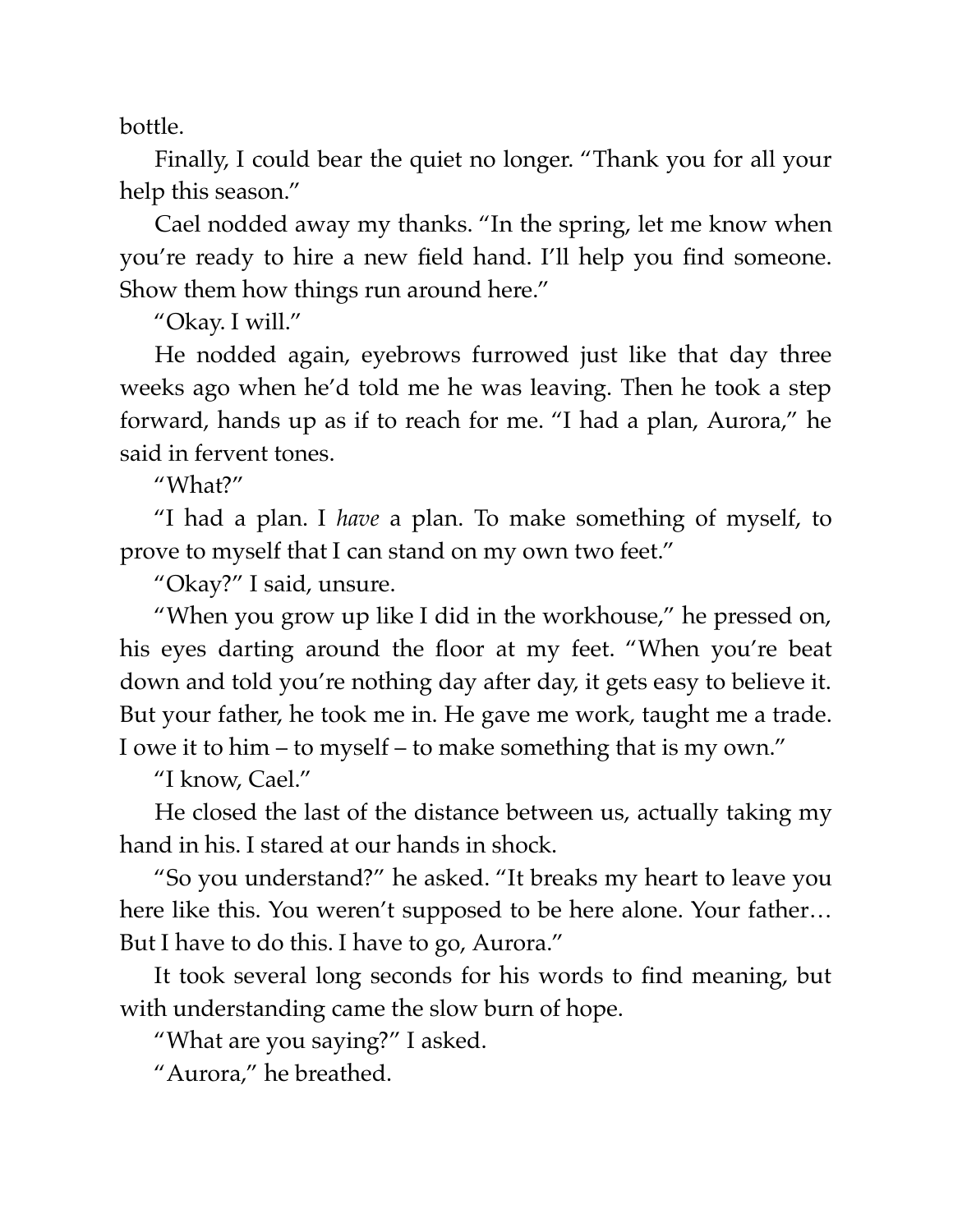I tightened my grip on his hand. "Speak plain, Cael," I said. "Don't make me guess or assume. What are you saying to me?"

He took another step closer, his chest heaving in and out as he searched for words. "I care about you, Aurora," he said. "I –"

But that was all the confirmation I needed. I leaned up on my toes and kissed him. He sucked in a breath of surprise, but after a second's hesitation, his fingers threaded into my hair, and he kissed me back.

I put everything into that kiss. My daydreams as I watched him in the pink glow of a sunset in the flax fields. The happiness I used to have before my father died. My hope for a little light, a little love.

And as he wrapped me up in his arms, pressed me close against his body, and kissed me with all he had, I thought for a few seconds that I might get it. That this might be it. The light and happiness that I had lost in the past few weeks. It swelled in my chest like an ember that finally caught the dry tinder and burst into flame.

But then Cael stopped the kiss and held me away from him, breathing hard.

I stared up at him, confused. "What is it?" I asked.

"It's too soon," he said.

"Too soon?" I said.

"Your father just died. You're not thinking straight."

"What does my father have to do with how I feel about you?" I asked.

He shook his head. "You're grieving. You're lonely."

I grabbed the front of his shirt in both hands. "I've wanted this for years," I said, and I leaned up to kiss him again.

But he leaned away, and the fire in my chest fizzled.

"I have a plan, Aurora."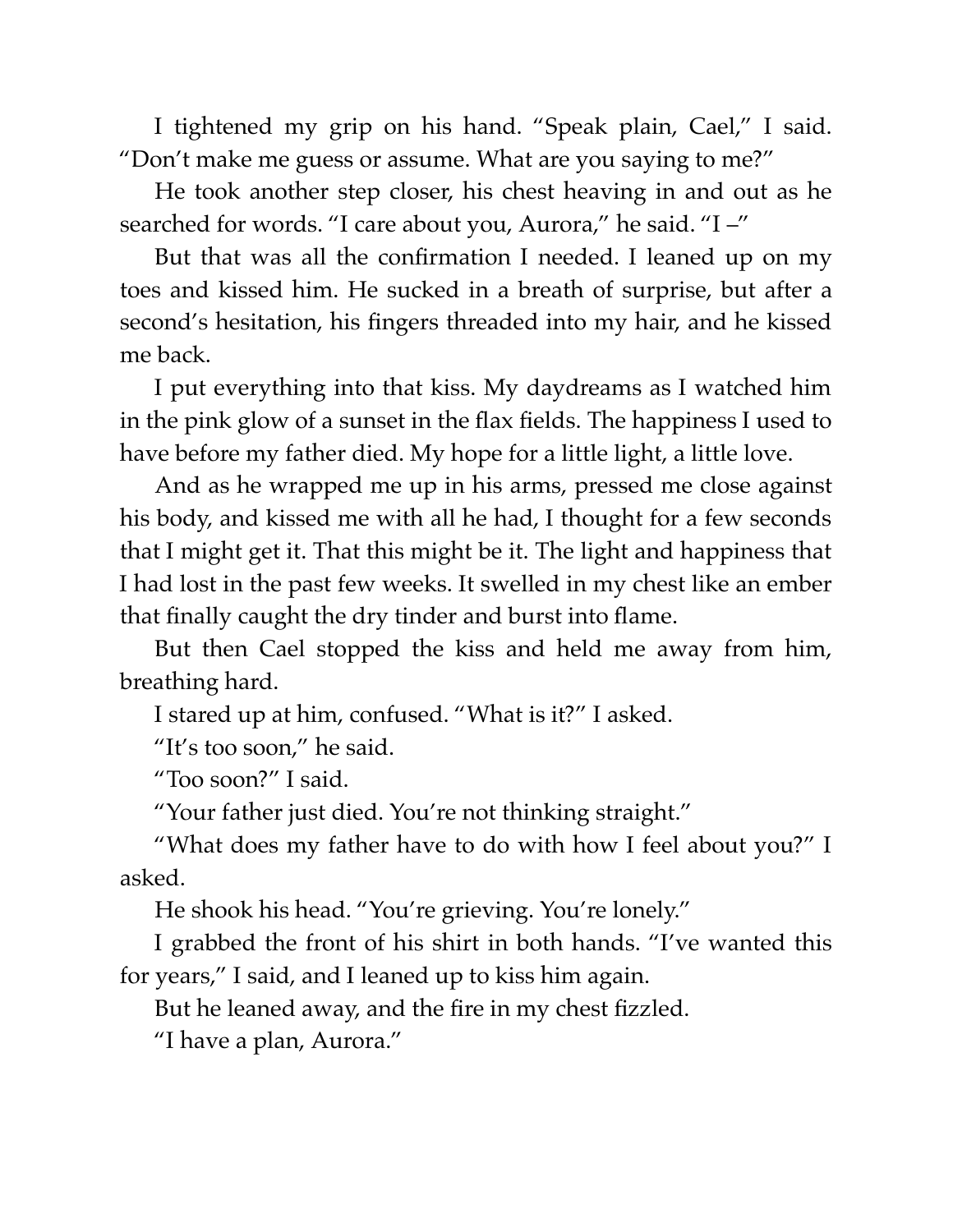"What, for your farm?" I asked, even more confused. He put my hands away from him, and the ember went out completely.

"I have to make something of myself. I have to do this on my own."

"Do what on your own? Live alone? Why?" The ember turned to ice in my chest, jagged, painful, and cold.

"You don't understand what it was like for me growing up," he said. "I need this, Aurora. I need to build something for myself. Where I don't owe anybody anything."

"You owe my father," I spat.

"I earned everything your father gave me," Cael shot back, his voice cold.

I shrank away half a step. My heart pounded in my chest with an anger that I didn't know how to quantify. It vibrated in my fingers, took away my breath, drew up my top lip. It took away all reason, all caution.

"Aurora, please," Cael said, his hands raised in a helpless gesture. "This feeling you have for me, it's not real."

"Don't you dare tell me what I'm feeling, Cael!" I shouted. "As if you're some expert!"

"Aurora…" He ducked as my wine glass hurled through the air at his head. It shattered on the wall behind him, splattering glass shards and deep purple droplets all over him.

Cael stared at me, at a loss. "Your father wouldn't have wanted…"

"Don't talk about my father! You don't know what he would have wanted." I pointed toward the door with a shaking finger. "You want to leave so badly, then go!"

When he still didn't move toward the door, I jabbed with my finger and screamed again. "Get out, Cael!"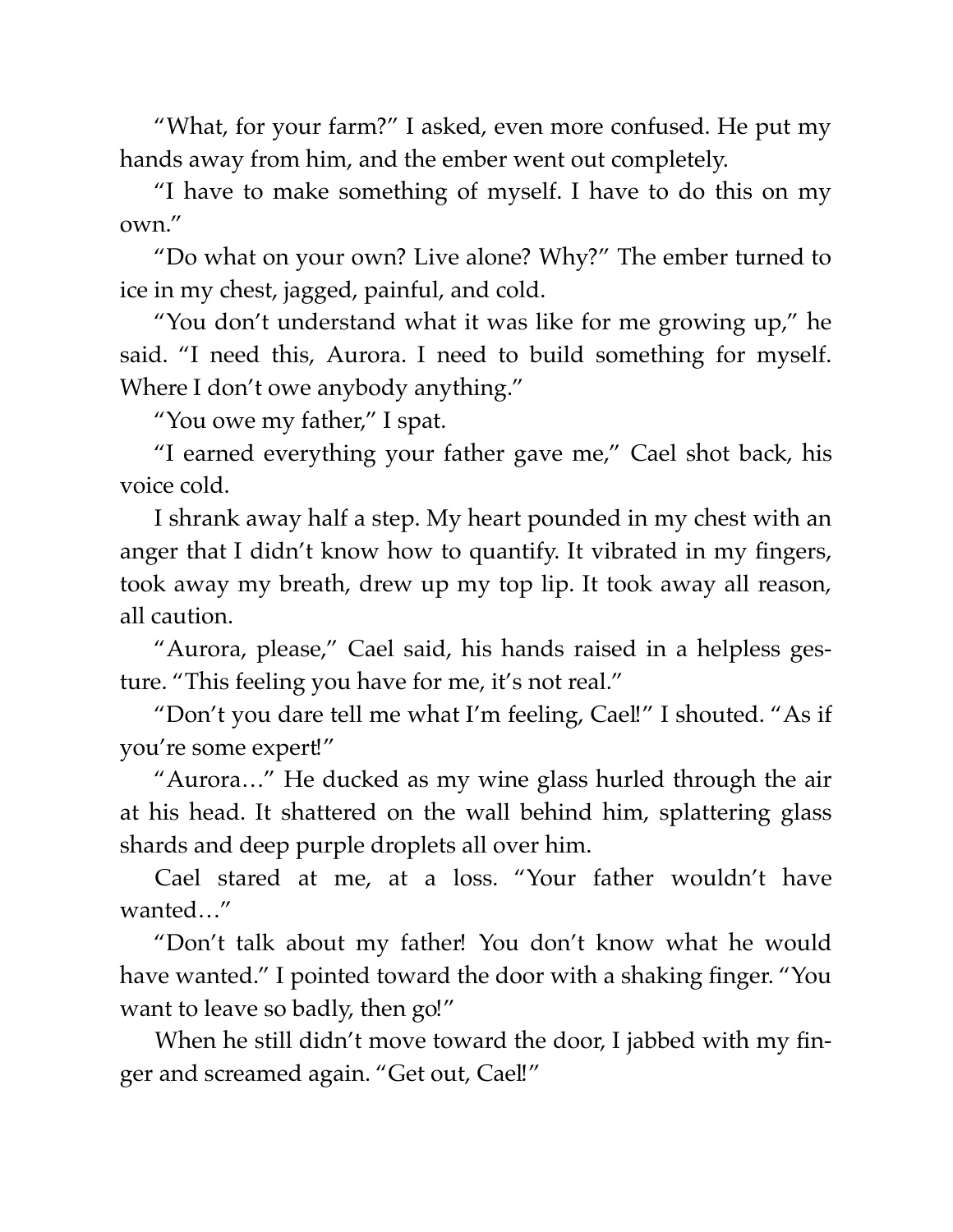This time, he didn't hesitate. He grabbed his cap and coat off the hook and slammed the door behind him.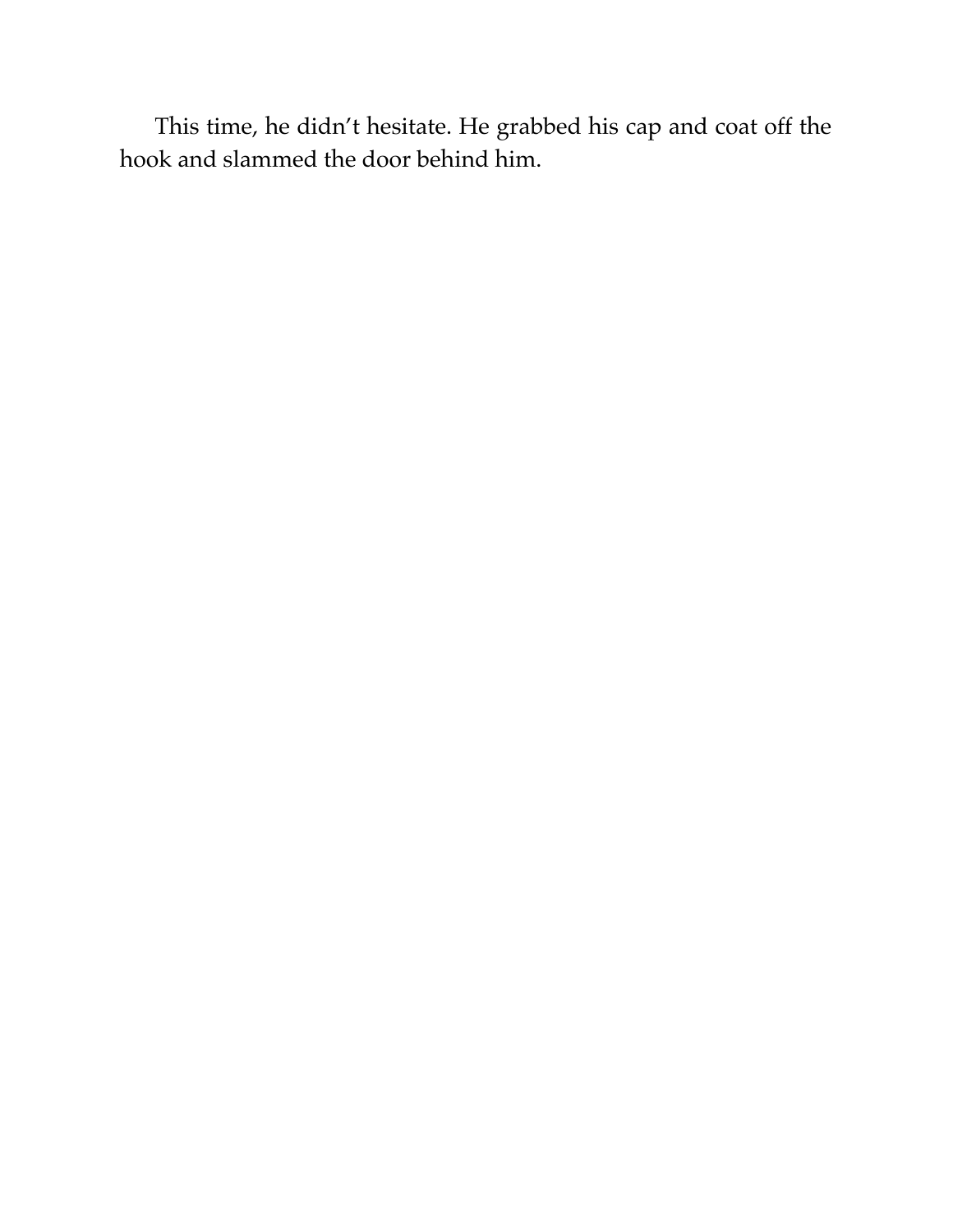#### <span id="page-38-0"></span>CHAPTER 7

REALITY CAME BACK SLOWLY. THE MEMORIES WERE GROWING MORE FADed, almost as thin as the Weaver was when I first met her. I shifted my weight in my chair and heaved my feet back onto the glass treadles.

Cael did come back the next day, just like he said. I slammed the shutters closed the second he turned down my lane and ran to the door to wait for his knock.

"Let me in, Aurora," he said.

I glanced at the Weaver once, and though she said nothing, I understood what she wanted me to do. "No."

"Where did you get that wheel?"

"It doesn't matter! Go home, Cael!"

He came again the next day.

"I wish you'd let me in," he said, his deep voice muffled through the door. "I wish you'd let me help you."

"I don't need help," I said.

He came again the next day, and the day after that. He didn't care that I never unlocked the door or that I refused to answer his questions.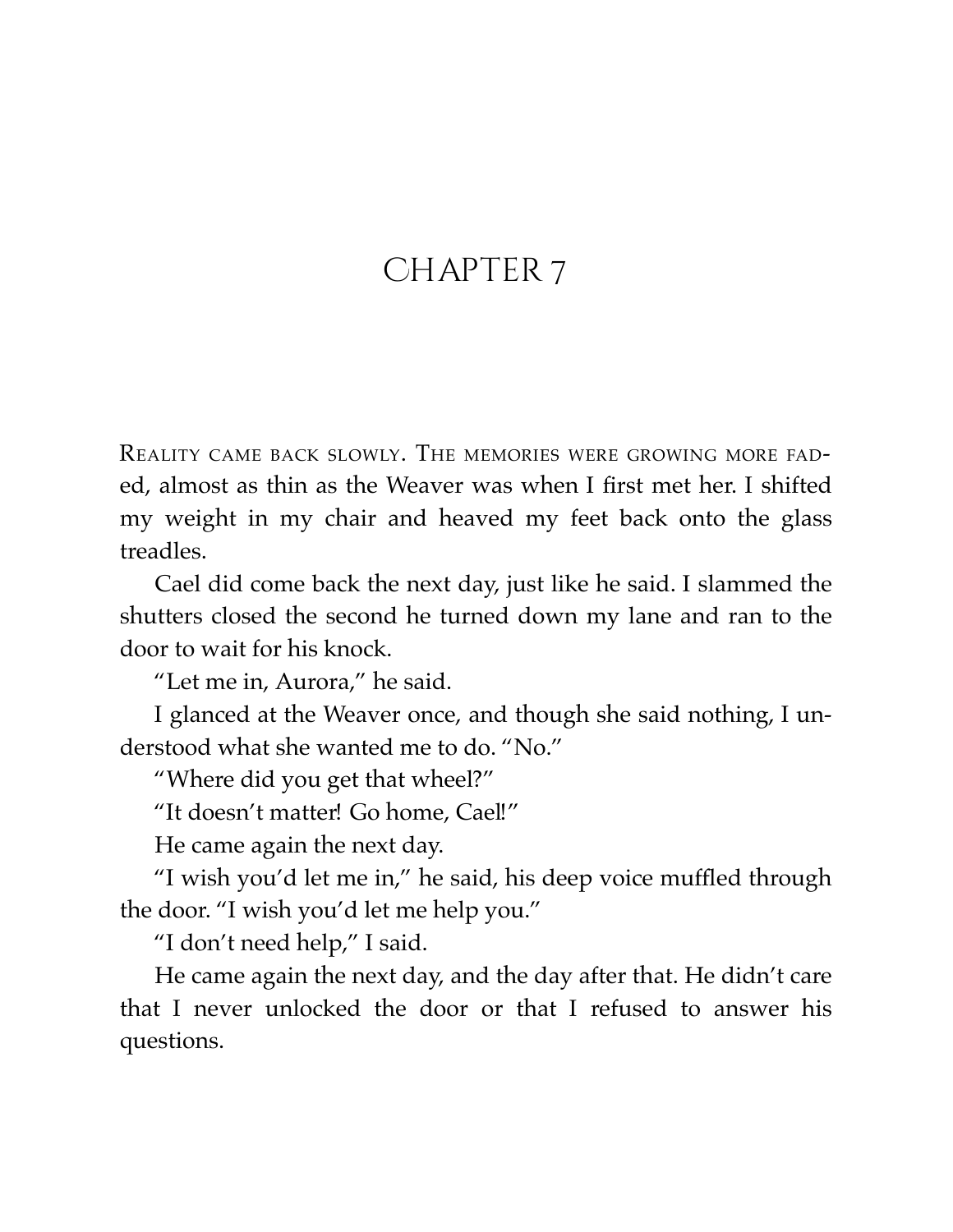After a while, he stopped asking about the wheel. "Are you eating properly?"

"Yes." That was a lie. I never made a second pork pie after I finished the first, but maybe it was time I did. I'd gone back to eating cold veg out of the can with a couple of baked eggs. My joints were so stiff, not just in my arms and legs, but everywhere. Cael was right. I needed to eat. Why did I keep forgetting?

He let out a heavy sigh. "I'll come back tomorrow. I hope you'll let me in."

I never did. All I could think about was spinning on the glass wheel and the warm touch of the Weaver's hand on my shoulder.

Every day, the Weaver grew a little more tangible. Sometimes I turned around to find her at the wardrobe, dwarfing the room with her incredible height. She ran her translucent fingers over the glowing thread and sighed with delight.

During the day, she disappeared altogether, as if the light made her truly invisible. But I could feel her nearby, and her presence kept me focused on the task at hand.

But I was grateful to Cael, though. He came to the door every single day, forcing me to get up out of the chair. And once he left, I'd usually cook something since I was up anyway.

But then I'd sit back down and pick up the flax once more.

One day, a trickle of sweat ran down my brow. I wiped it away and stared at the moisture in awe. Was I hot?

I looked out the window at the overgrown field. Summer had come without me noticing. That field should be a sea of pale blue flax flowers, but I never hired someone to plant it. Not that it mattered. I never needed to spin again after this year. I could sell the whole place and let someone else farm it. I'd go south to the real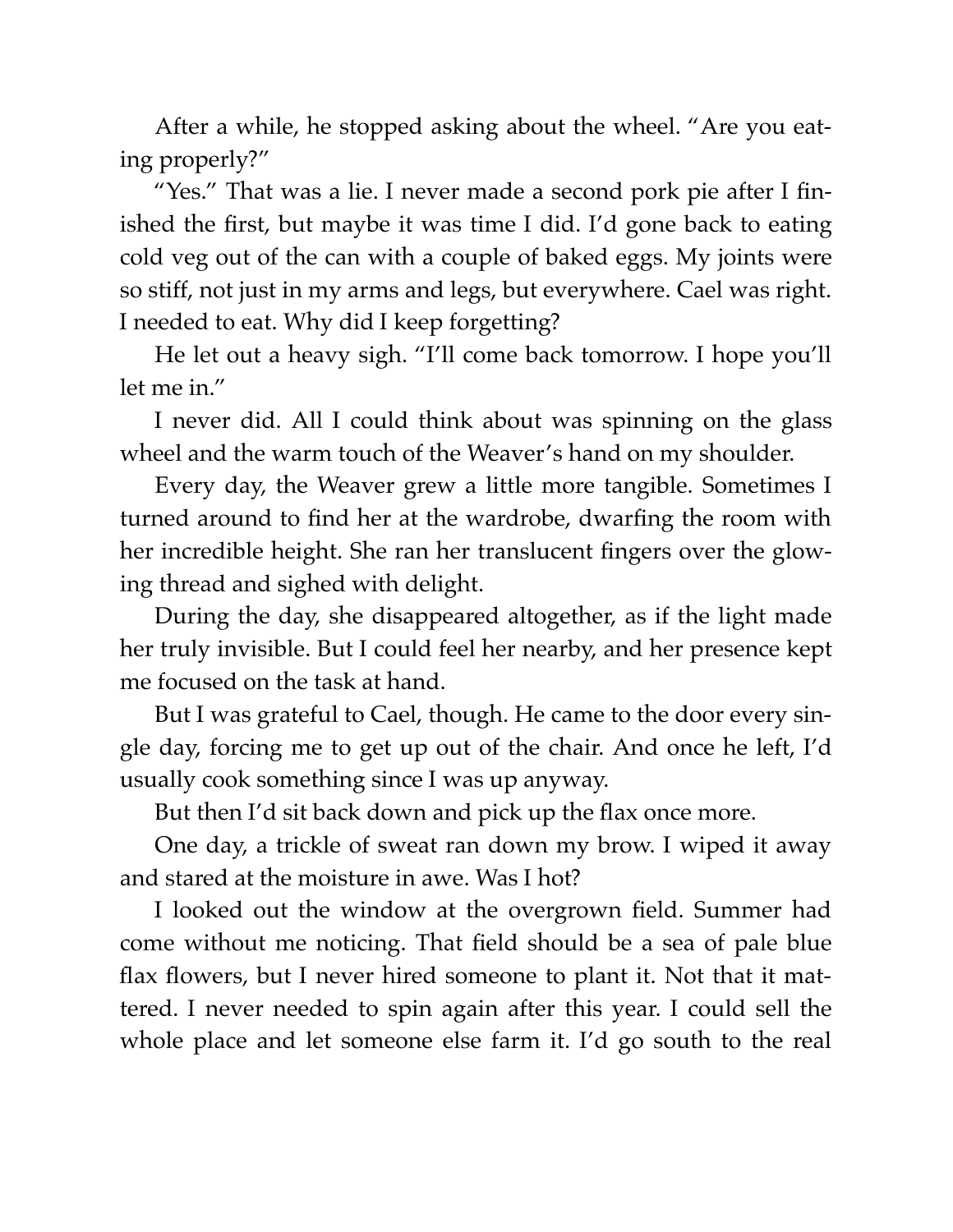ocean just like Father had always talked about. Maybe see how it compared to a flax field in summer.

A small smile crept up the corner of my mouth, and I kept spinning.

But the problem with my constant spinning wasn't my aching body, my lack of sleep, or my steadily degrading living situation. It was the fact that I ran out of flax far sooner than I could have anticipated. One day in high summer, I went to the storage closet to get a new strick, but found only cobwebs. I reached into the dark corners and even got a stool to check the highest shelf in a panic, but nothing. It was all used up. I had spun every last fiber that we'd harvested the year before.

I leaned back against the wall, my chest heaving breath in and out, in and out.

*Just breathe, Aurora!*

But I couldn't. I had to spin. I needed flax.

I looked for the Weaver in the darkest corners of the house. "Are you there?" I asked the empty room, but only silence met me. Of course she didn't answer. It was full daylight.

I had to get flax. And with the Weaver unable to help me, I had to help myself. My first thought was the market in Barano. It was the wrong season for it, but one could reliably find at least a few stricks for sale somewhere. I could be there and back in under two hours.

I ran to the pile in the corner and dug out my cleanest shirt and pants, changed as fast as I could, and hauled on my boots. But I only made it about halfway down the laneway before the panic set in. My heart pounded against my ribs and I couldn't catch my breath. It was like drowning in molasses. I fell to my hands and knees, gaping and gasping. The gravel dug into my skin, but I barely felt it.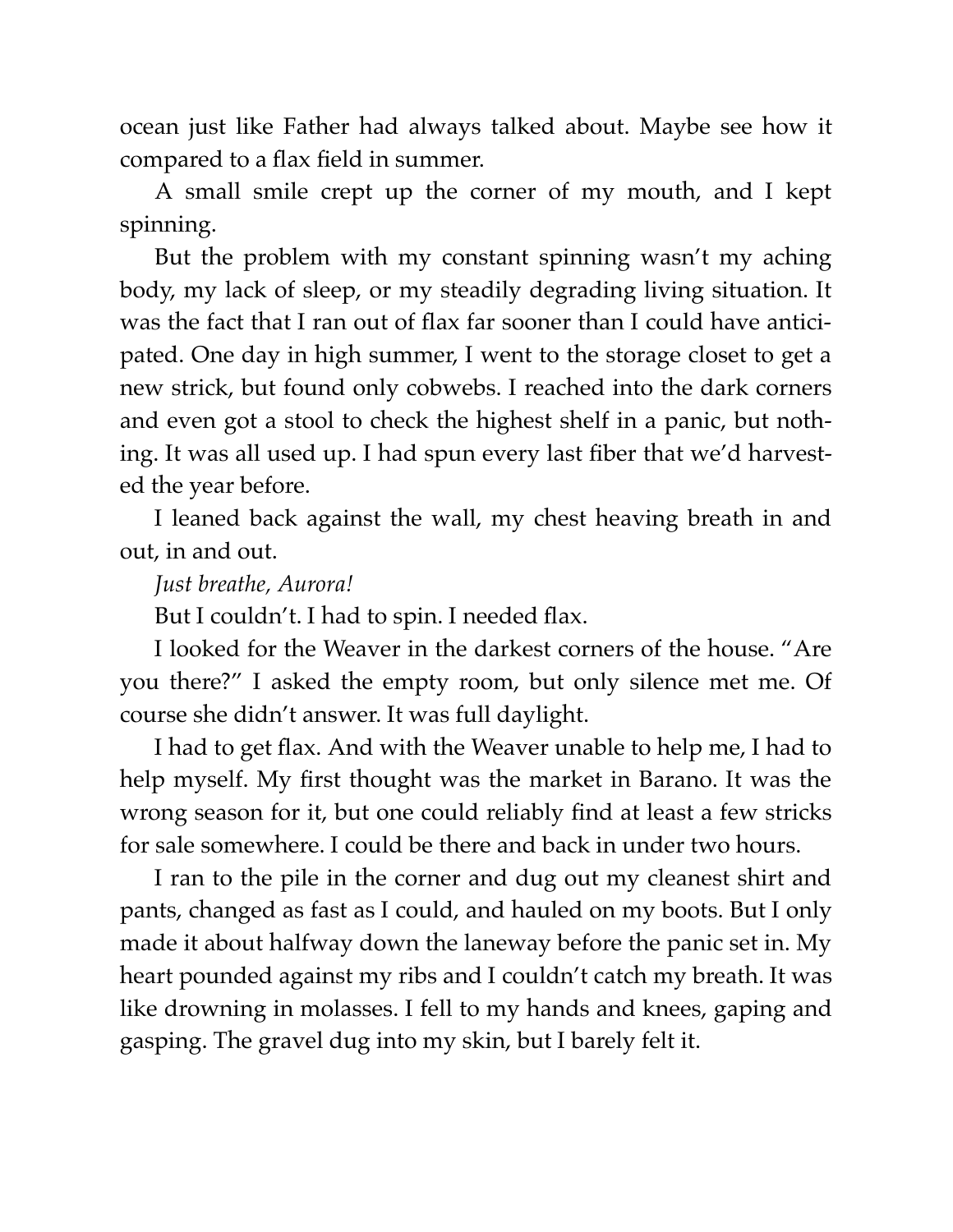I crawled back toward the house, and with every agonizing inch, breath came a little easier. Soon I was able to scramble up to my feet and get back inside the comforting cave that my house had become. I went straight to the wardrobe and opened it.

The glow of more than a hundred hanks of linen thread hit me like the sun after a storm. I sucked in a deep breath and laid my face directly against the nearest stack, soaking in their warmth.

After a while, I settled down on the floor, staring up at my thread in despair. I was out of flax. I couldn't go buy more. Cael would never enable me by getting it for me. If he saw me now, there's no telling what he'd do.

I twirled my fingers through the end of my tattered braid, wearing a hot spot into my fingers where it traveled the same path over and over. What was I going to do?

Later, when the sun dipped low in the west, the Weaver reappeared. "What troubles you, child?"

I scrambled to my feet and ran to her, taking her hand frantically. I closed my eyes and sank to the floor in relief. "I ran out of flax," I admitted. "I can't spin anymore."

The Weaver stroked my tangled hair, and I leaned into her touch. "Do not fret."

"But I need to spin! I have to! I can't get into town. Why can't I leave the house?"

"You are connected to the thread," she said, drawing a hank near. She held it up to me and I stroked it lovingly. "It is a part of you. You cannot divide yourself by leaving."

This made perfect sense, but fear threatened to come in at the corners. The thread was a part of me? I could never leave the house? What would happen when the Weaver took the thread away?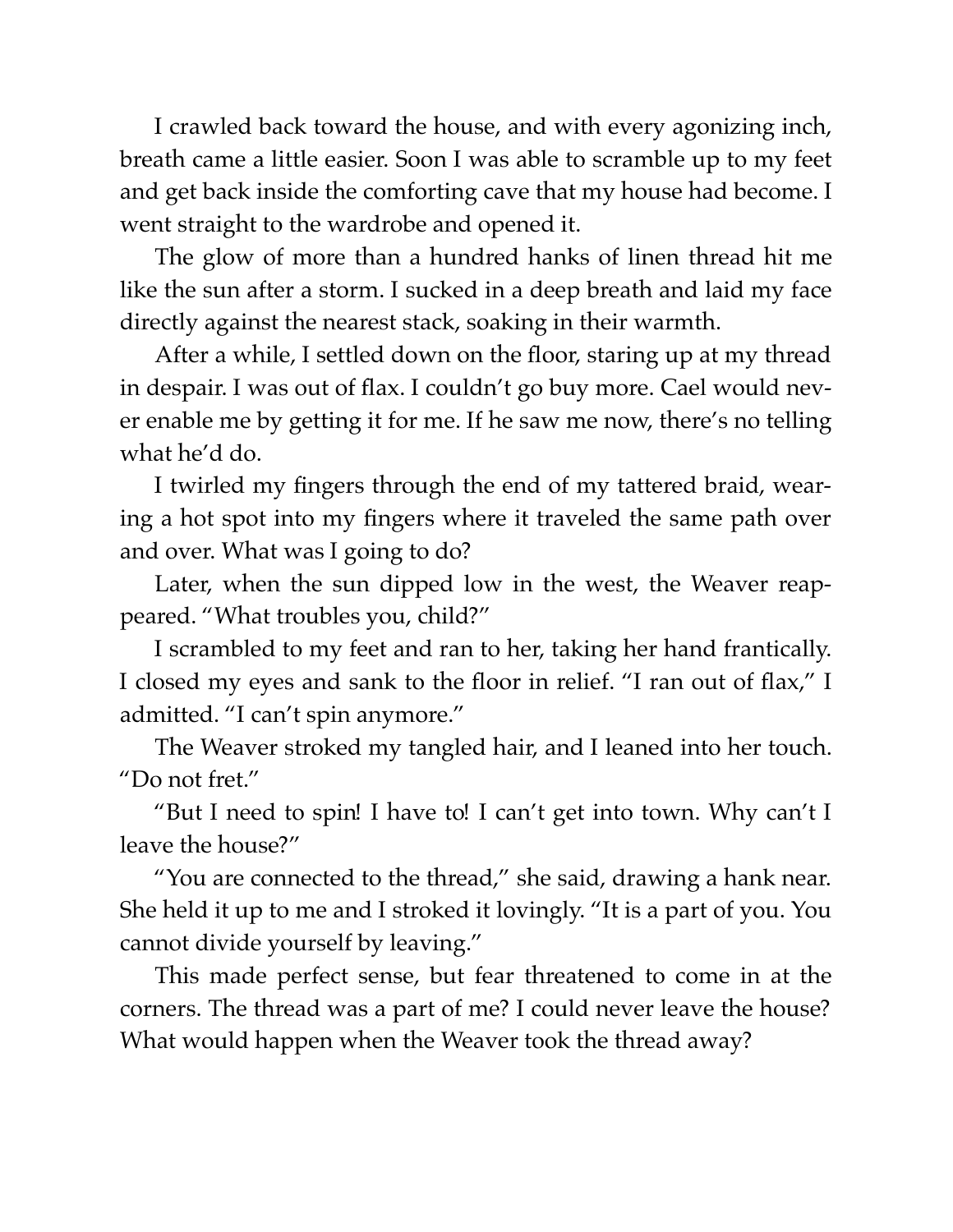But I clung to her hand, and I banished the fear away. That was another problem for another day. The Weaver would never let me come to harm. I focused on the heavenly emptiness that her touch gave me, and I forgot to fear.

"What do I do?"

The Weaver stroked my hair, running my ratty braid through her hand from root to tip. "It does not matter what you spin," she said, catching my eye meaningfully. "It only matters that you spin."

She held up my braid.

I stared at the braid in my hands, like dark, thin flax fibers. My father had always said my hair shone like flax. Maybe, just maybe it would be close enough? If the Weaver said so, it must be true.

With aching hands, I undid my braid and finger combed through the length of it, pulling out a good amount of loose strands. These I took to the wheel, and after a steadying breath, began treadeling.

The hairs spun up together just like flax, and with a gasp of delight, they began to glow as they passed through my fingers. The smooth, perfect thread wound onto the bobbin, identical to real linen.

"It worked!" I said, and the Weaver smiled in response.

Then, without hesitation, I ran to my dresser, dug through the scattered contents on top, and found my comb in the debris. I combed my hair hastily, careful not to lose a single loose strand, and then took my sheers and cut it right off close to my scalp.

The heavy strands fell into my hands, shining despite the weeks of accumulated dirt. It felt like the silkiest flax I'd ever handled. I went straight to the table and dressed my distaff with it.

My hair spun up beautifully. Once I'd spun all three singles and plied them together, I compared the hair yarn to the linen in the closet. Identical.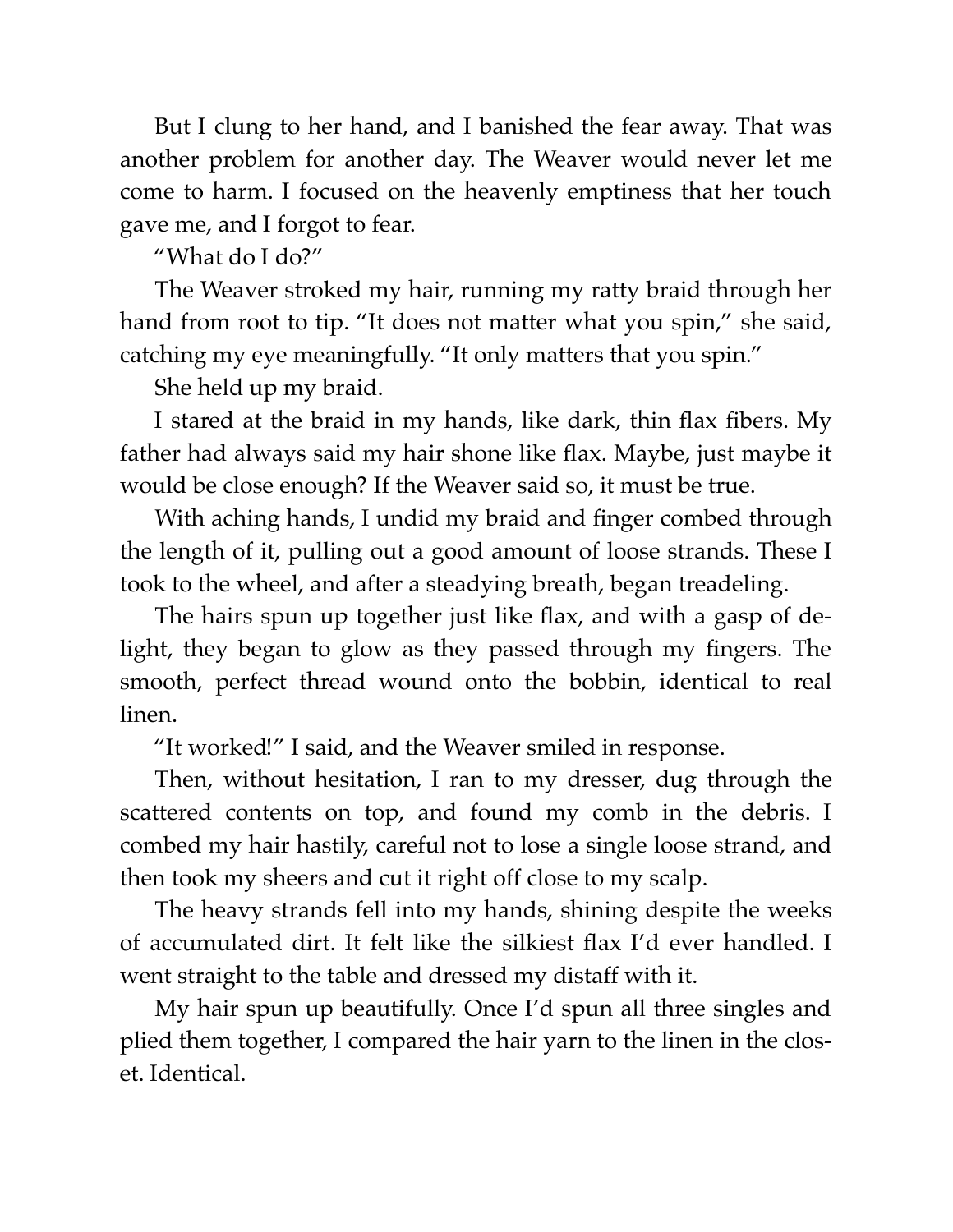But of course that had only taken two days. I still had months to go before our deal was up and I had no more hair left to spin.

"It doesn't matter what I spin?" I asked the Weaver.

"It does not matter," she confirmed, her voice a whisper in the dark.

My house was a treasure trove of fiber. Curtains, bedsheets, clothes, washrags. I cut it all into strips, which took a frustrating amount of time, but it was worth it. I attached it to the leader on the glass wheel, and as the fraying fabric strips passed through my fingers and onto the wheel, it became a perfect, glowing thread. Fine, shining filament, strong and beautiful as the best linen.

I relaxed into my chair, the wheel turning steadily on, and I spun every last scrap of fiber in my house.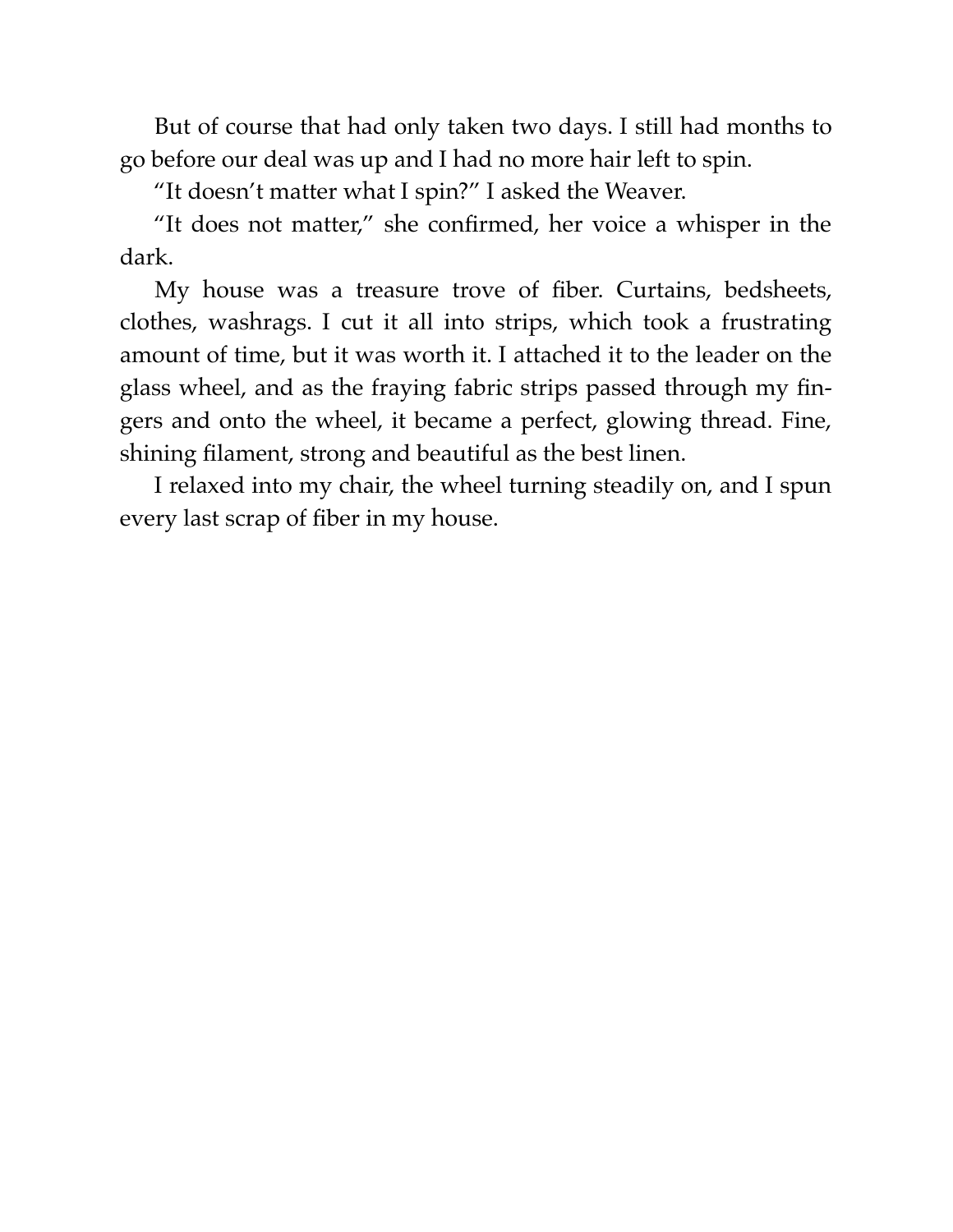### <span id="page-44-0"></span>CHAPTER 8

AND SO THE LAST OF SUMMER PASSED AWAY IN <sup>A</sup> BLUR OF SHREDDING, spinning, washing, and drying. I took to spending nights on the floor in front of my wardrobe, staring at my golden hoard between fleeting hours of fitful sleep. I ran out of canned food, and I'd never bothered to plant a new garden in the spring. I relied on the weekly baskets that Mariah still sat on my front porch and the steady supply of eggs that my chickens gave every afternoon.

But I didn't care so much. I didn't get hungry anymore. I only ate because Cael came by every day, sat on my porch with his back against my door, and talked to me through the wood. I sat on the other side, listening in silence as he told me about the progress in his new fields, about the good prices he expected at the market in a few weeks, about the pair of goats he'd bought from someone traveling through to the capital.

The more time I spent eating and sleeping, the less time I had for spinning. And so I stopped eating and sleeping, and just spun. My only company was the Weaver, and my only balm was her calming touch. My body ached and groaned, but I ignored it. It felt like it belonged to someone else now. It belonged to the thread in the wardrobe.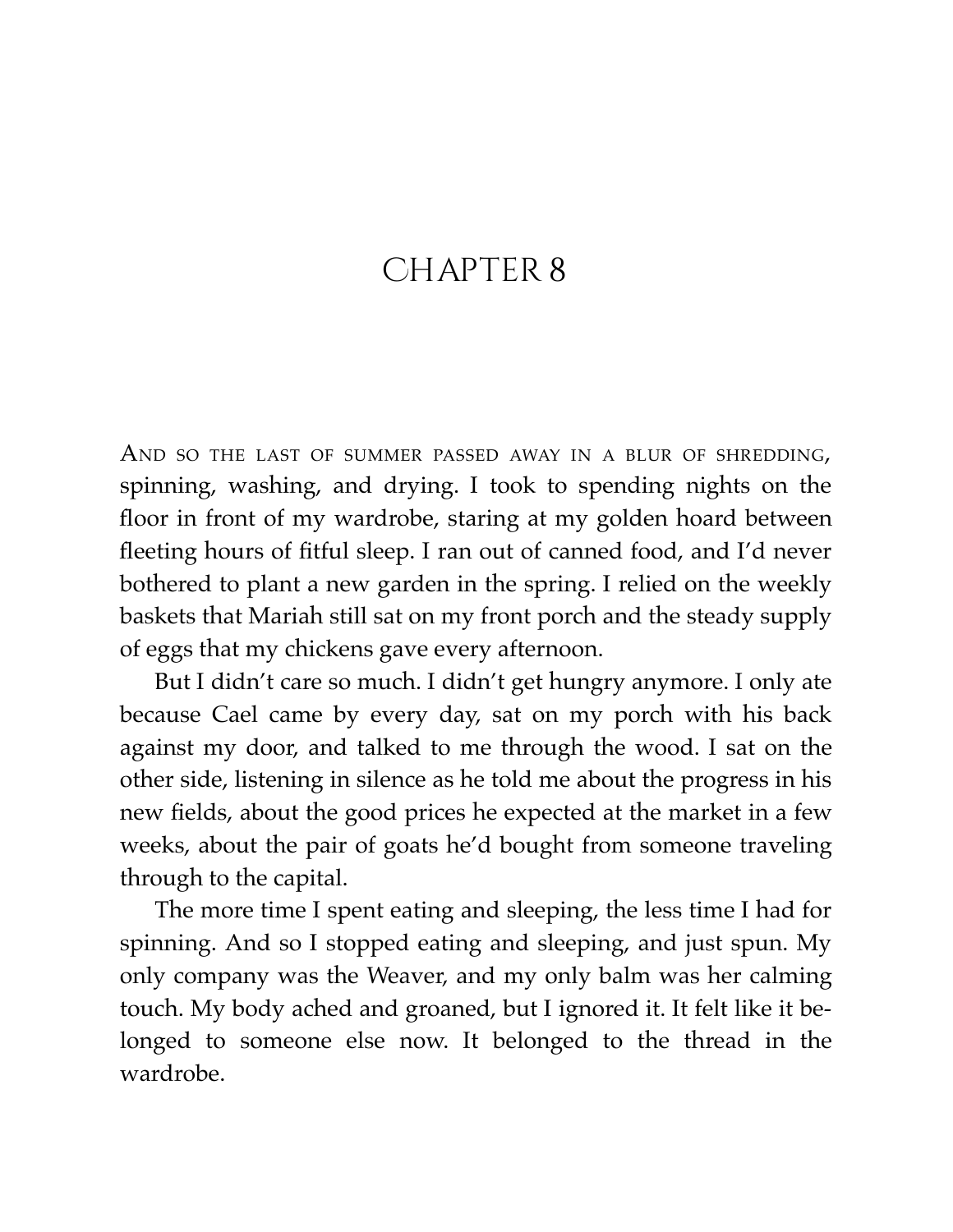Then one fall night, as I sat spinning in the light of the thread, my leg cramped. Usually I would just take a break, stretch my ankle, and get back to work in a few minutes, but this was unlike any cramp I'd ever had.

It started with an ache, which I ignored. But then came stabbing pains, like someone cut into my leg with a knife.

I yanked up my skirt, expecting to see a wound, blood, anything. But everything was as it should be. Smooth, fair skin from ankle to knee. It wasn't even red.

"Weaver!" I cried. "What's happening?"

"There is a sibyl in the village," the Weaver said, melting back into the darkness. "She is injured, but she will move on soon. You need not worry. But I cannot stay while she is nearby."

A sibyl, or a mindwalker, as we called them in this part of the world. A telepath and a mind reader. One heard of them from time to time, but I'd only ever seen them in passing. They mostly kept to themselves.

I rubbed my calf furiously, trying and failing to ease the phantom pain. "Help me!"

"I cannot."

"Weaver!"

But she had completely disappeared. I couldn't feel her at all. She'd abandoned me. All because of some mindwalker passing through the village.

The pain continued. Horrible, breath-stealing agony that radiated from my leg up into my trunk like fire. I cried out in pain, scrabbling at my leg desperately. I snatched down a hank of glowing thread and pressed it against my calf, but it didn't help. I threw it aside and ran for the front door. I hopped to the well in the yard and hauled on the rope.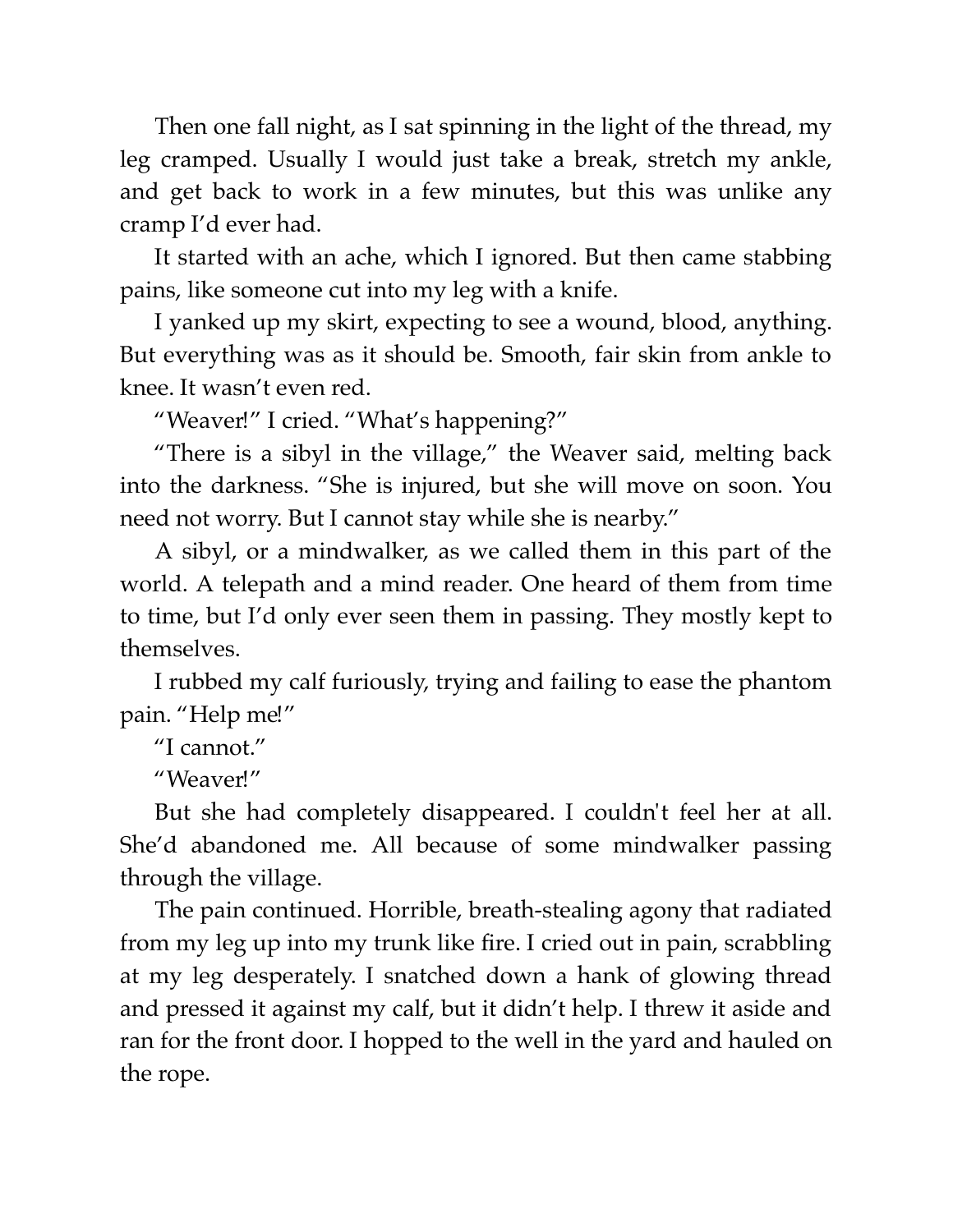"Come on, come on!" I said through gritted teeth, but my arms were weak and it took every ounce of effort I had in me to get the half-full bucket up.

I splashed the cold water on my leg, desperate for relief, but nothing. The phantom pain continued. Nothing I did helped.

So I hobbled back inside, whimpering, clutching at my leg, to lay down in my nest of blankets in front of the wardrobe. I curled up, gripping my calf as tight as I could, and cried.

An hour later, the pain stopped as suddenly as it began. I sat up and examined my leg, but no mark marred the smooth skin. I looked around at the house. With the Weaver gone, my head cleared for the first time in a long time, and I saw the state of the place.

My bed was stripped and shredded, my clothes entirely ruined, my curtains all gone. Dirty dishes had been piled up for so long, even the flies had abandoned them. I'd dragged in a huge mound of straw when I'd run out of fabric to spin, and it skittered here and there with barn mice.

With the shutters closed and the lamps all cold, the place was a dismal cave. The only light came from the wardrobe and the magical thread stored inside.

What had happened? How had I let things get this bad? I should have stopped when I ran out of flax. I had long since spun enough to be wealthier than any queen. Why did I keep going? When was the last time I ate?

I hauled myself onto shaking legs, shocked at how thin I'd become. How long since I'd gathered eggs? I started to move toward the kitchen, determined to wash something finally, but fatigue hit me hard. How long since I'd slept? I couldn't recall.

I collapsed back onto the floor, dragging a torn blanket over myself, and passed out.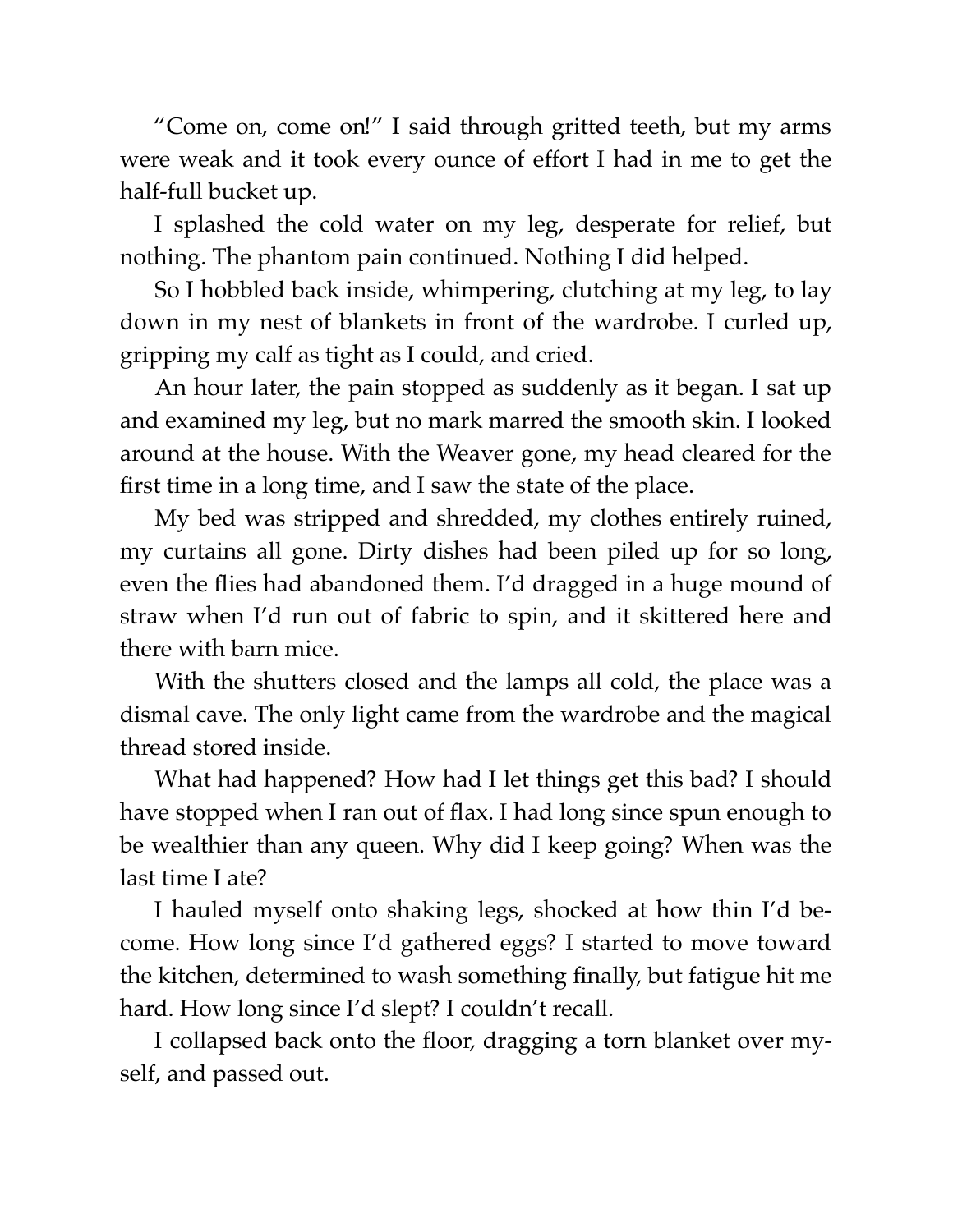### <span id="page-47-0"></span>CHAPTER 9

"AURORA, WAKE UP."

Someone shook my shoulder. I rolled away, grumbling, "Sleeping."

"It's time to get up." Mariah's voice. How had she gotten in? She shook me again, and this time I opened my eyes.

Her haggard face swam into view. Her usually tidy hair was askew this morning, with the gray streak spilling out in a windblown tangle like she'd been running her hands through it obsessively.

"How did you get in here?" I asked, giving voice to the one thought that my foggy brain could hold onto.

"Your front door was open." She hooked a thumb at the door. My muddy footprints from the night before led a direct path to where I lay sprawled out on the floor. I must have left it open after I'd gone to the well to ease the pain in my leg.

"And as surprising as that is," she continued in a deadpan tone, "I'm more shocked by the huge pile of glowing thread you've got in your wardrobe. And the weird glass spinning wheel you've got by the window. And the huge mound of straw you've filled up the house with. If I didn't know any better, I'd say there was something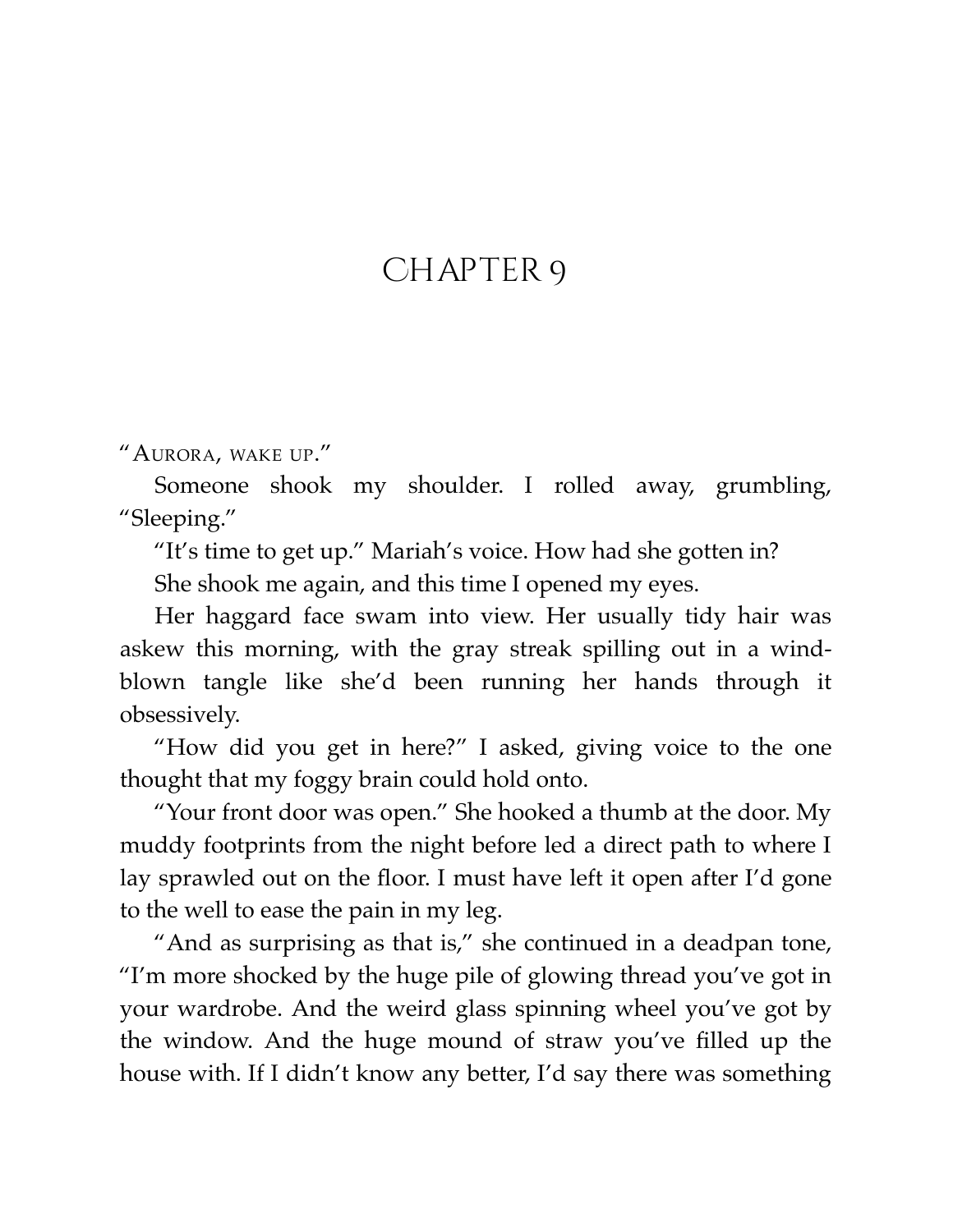strange going on here. And what in god's name did you do to your hair?"

I glared in response to her sarcasm, and flopped back down on the floor.

"I don't think so," she said, grabbing me by the arm. "You're going to get up, and we're going to have a chat. But not here. It stinks. The front porch."

She pulled me up and led me outside, and I didn't have the strength to stop her. She sat me down on the bench by the front door and pulled her usual milk crate of food closer. She passed me a pitcher of goat's milk and a crock of grits, and I proceeded to eat directly from the containers.

She raised an eyebrow at me. "Well that's manners if ever I saw them," she said with a sniff.

I ignored her and tipped the pitcher up to drink heavily.

Once I'd eaten, Mariah sat staring at me in silence, one eyebrow still raised in expectation. "Talk," she said.

And finally, the fight went out of me. I didn't have the energy or the desire to push back anymore. So I leaned back against the bench, and I talked.

I told her about the argument Cael and I had, about getting lost in the woods and meeting the Weaver. I told her about the deal we'd made and finding the glass wheel in my house when I got home. I told her about my growing obsession with the thread, and about Cael coming every day to talk to me through the door when I wouldn't let him in.

"I didn't realize how bad it got," I said, finally. "I was so excited when I found the wheel would spin anything, and that I could keep going. I just couldn't stop."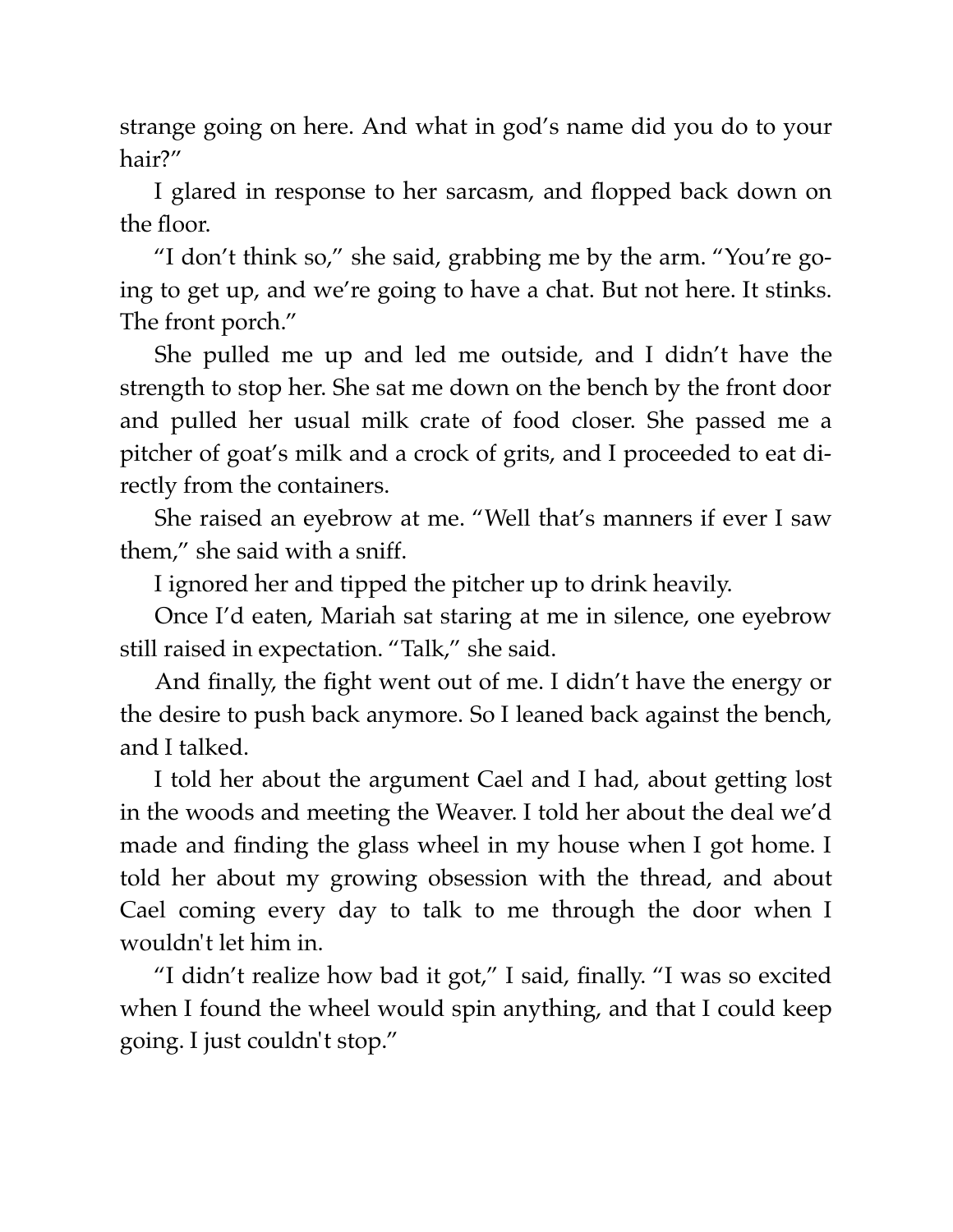I sucked in a heavy breath and fell silent, staring down at my grubby hands. Had I been spinning with dirt and grease all over my hands? My father would be horrified.

"So what are you going to do now?" she asked.

I shrugged. "Keep spinning."

"Aurora…"

"Why not?" I asked. "What difference does it make at this point? I've already come this far. Why not keep going?"

"Why not?" she repeated, incredulous. "Because you're going to kill yourself if you keep going like this. What if I hadn't been bringing you food all this time? I almost stopped, you know."

"No you didn't," I said with a scowl.

"Don't sass me, girl!"

I crossed my arms and stared out over the overgrown field. We both fell into mutinous silence.

Finally, Mariah spoke low, troubled. Like she was scared to speak at all.

"Last night—" she hesitated, then tried again. "Last night a man brought a teenage girl to my house with her leg all torn up."

I glanced at her, then averted my eyes to stare at the dead petunias in the pot by the porch rail. The memory of the phantom pain from the night before sent shivers down my spine. I remembered the Weaver's words from the night before. *There is a sibyl in town. She is injured.*

"It was bad, all infected and swollen," Mariah continued. "He sent everyone else away and convinced me to clean it up. Said if I didn't, she'd die. He was right of course. The girl had a bad fever already."

"He had to talk you into saving her?" I asked, confused. Mariah had been a local doctor for decades. She'd never turned anyone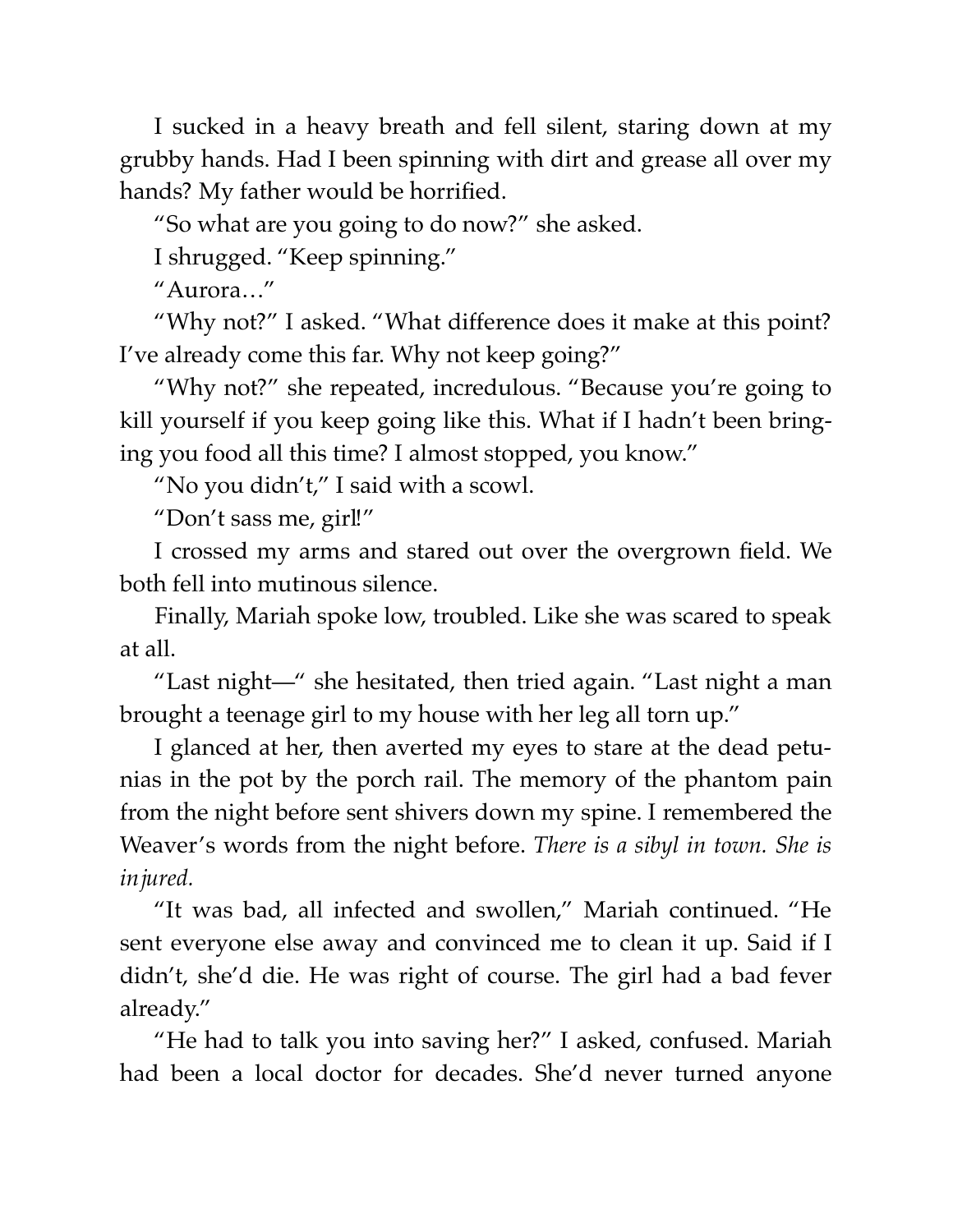away in all the time I'd known her.

Mariah kicked her toe through the dead leaves that I'd never bothered to sweep off the porch. "She was one of them. A mindwalker."

I clenched the edge of the bench in sudden alarm. A mindwalker? That confirmed it. The Weaver had been afraid of Mariah's mindwalker. The pain hadn't been mine at all. It had been sent from her.

"I almost didn't do it," she said. "I almost turned her away, but when I looked at her, it made me think of you. Here alone, suffering. How I'd left you here so long. How I've been enabling… whatever this is." She waved vaguely at the house behind us. "Of course I had no idea what was really going on here. I thought you were simply depressed."

"I was," I said. And with shuddering clarity, I realized that's exactly what had been going on the past year.

"Come home with me, Aurora," she said. "Right now. Lock up the house and let's go. We'll send Cael back for the chickens tomorrow. Come with me and don't look back."

I sighed heavily. Wouldn't that be nice? All this could be over. I'd already earned enough gold to last me a lifetime. I didn't have to spin another inch of thread for the rest of my life if I didn't want to.

For one shining instant, I thought maybe I could get up and leave all this behind. Never look at this damned house again.

But then I remembered why I had resorted to cutting off my own hair when I ran out of flax. The pounding heart, the loss of breath. The wheel wouldn't let me leave.

"I can't."

"Of course you can," she said, turning toward me. "Just get up and start walking."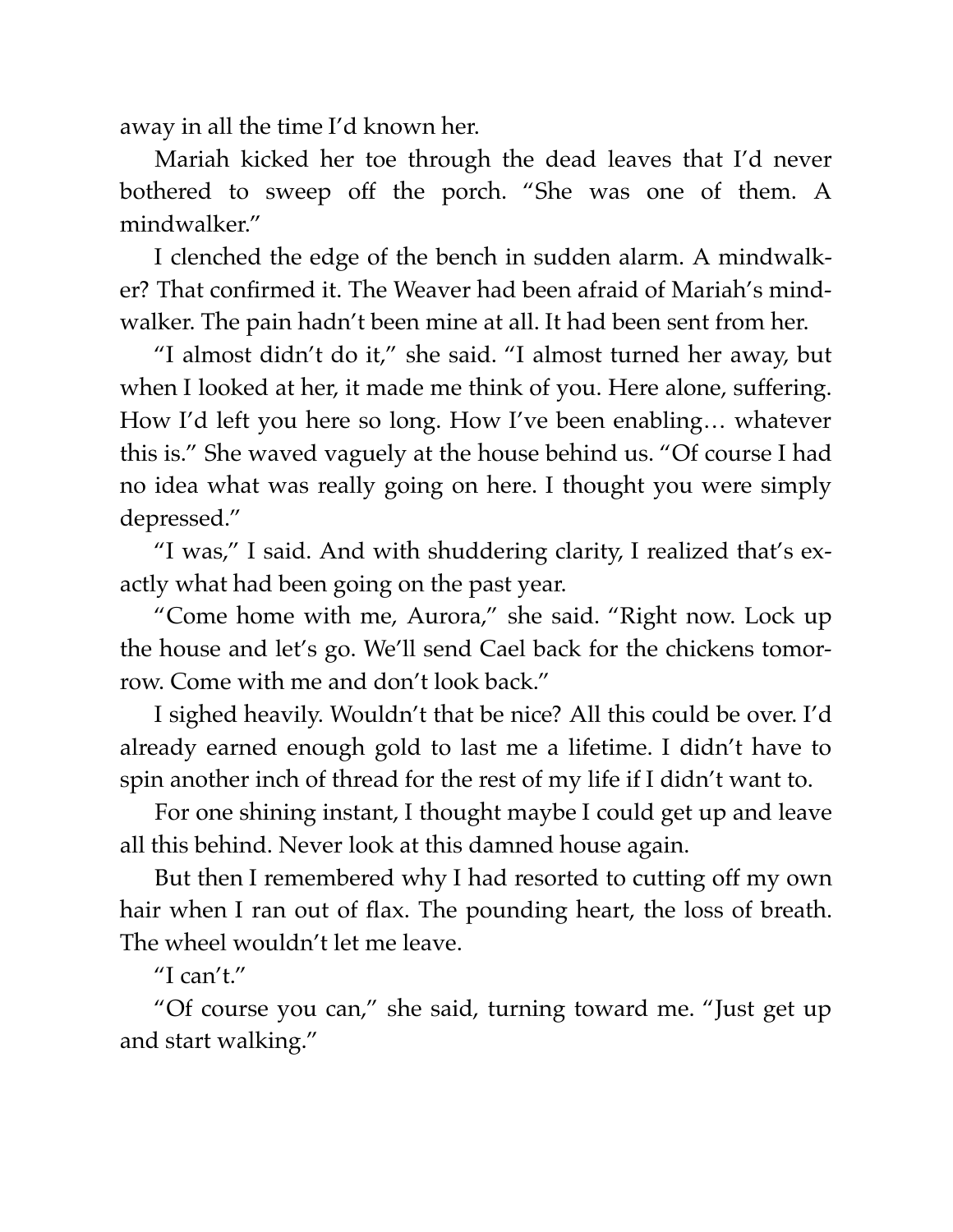"It's time for you to go home, Mariah," I said, standing up and shaking out my skirt.

"Come with me!"

"I can't!"

"Well, I know better than to waste time trying to help someone who refuses to help themselves." She stood abruptly and marched down the steps, then turned back with a staid expression. "The offer stands. Come stay with me whenever you like. But I won't be bringing you any more food. Come or stay, it's up to you."

I clenched my teeth and watched her steady progress down my lane.

No more food. Only eggs left, and the hens would stop laying long before my year was up. I couldn't leave the house to buy supplies. I couldn't get help from Cael without letting him in. Mariah was cutting me off.

I watched Mariah until she reached the road, turned south, and disappeared behind a stand of elm trees

All this for a bit of gold. This isn't what my father wanted.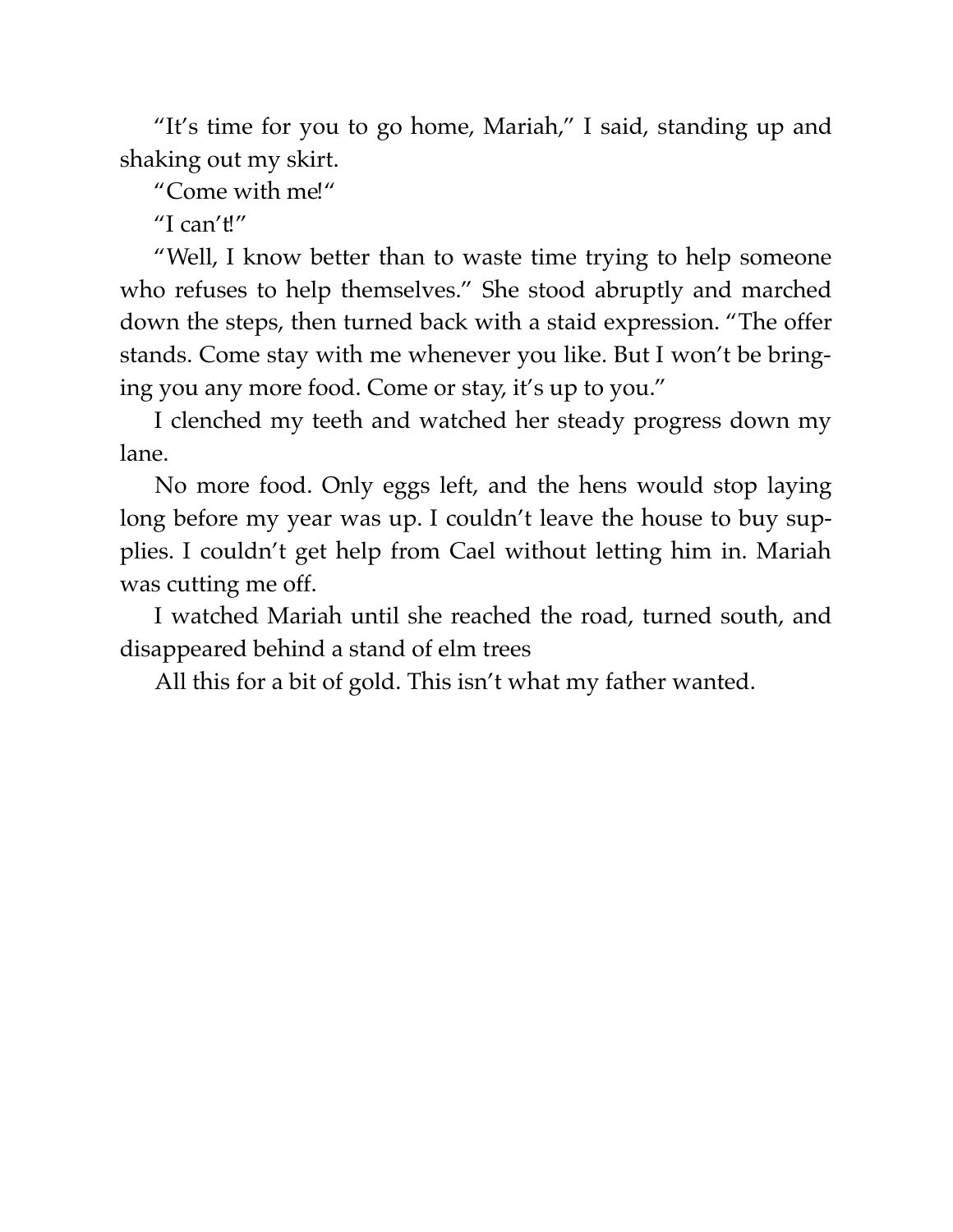#### <span id="page-52-0"></span>CHAPTER IO

I WENT BACK INTO THE HOUSE AND GLARED AT THE WHEEL, SHINING DULly in the light of the one open window. The thread on it glowed like the morning sun, spun out of old moldy straw from the barn.

"Why do you hover, Aurora?" the Weaver asked from her dark corner. She cradled several hanks of thread in her arms as usual, illuminating her face from the underside and distorting her fair features into a grim mask.

"You're back," I said.

"The sibyl has moved on."

I nodded my understanding.

"There is work to be done," she said.

"Don't you think this is enough thread?" I asked, gesturing at the wardrobe.

"The more you spin, the more gold you will earn," she said. "Was that not your wish?"

"Yes, but…" I trailed off, looking around at my ruined house. "I think I've earned enough. And this is more than enough thread to make a cloak. It's enough to make three cloaks."

The Weaver unfolded herself from her corner. "You wish to go home with the healer."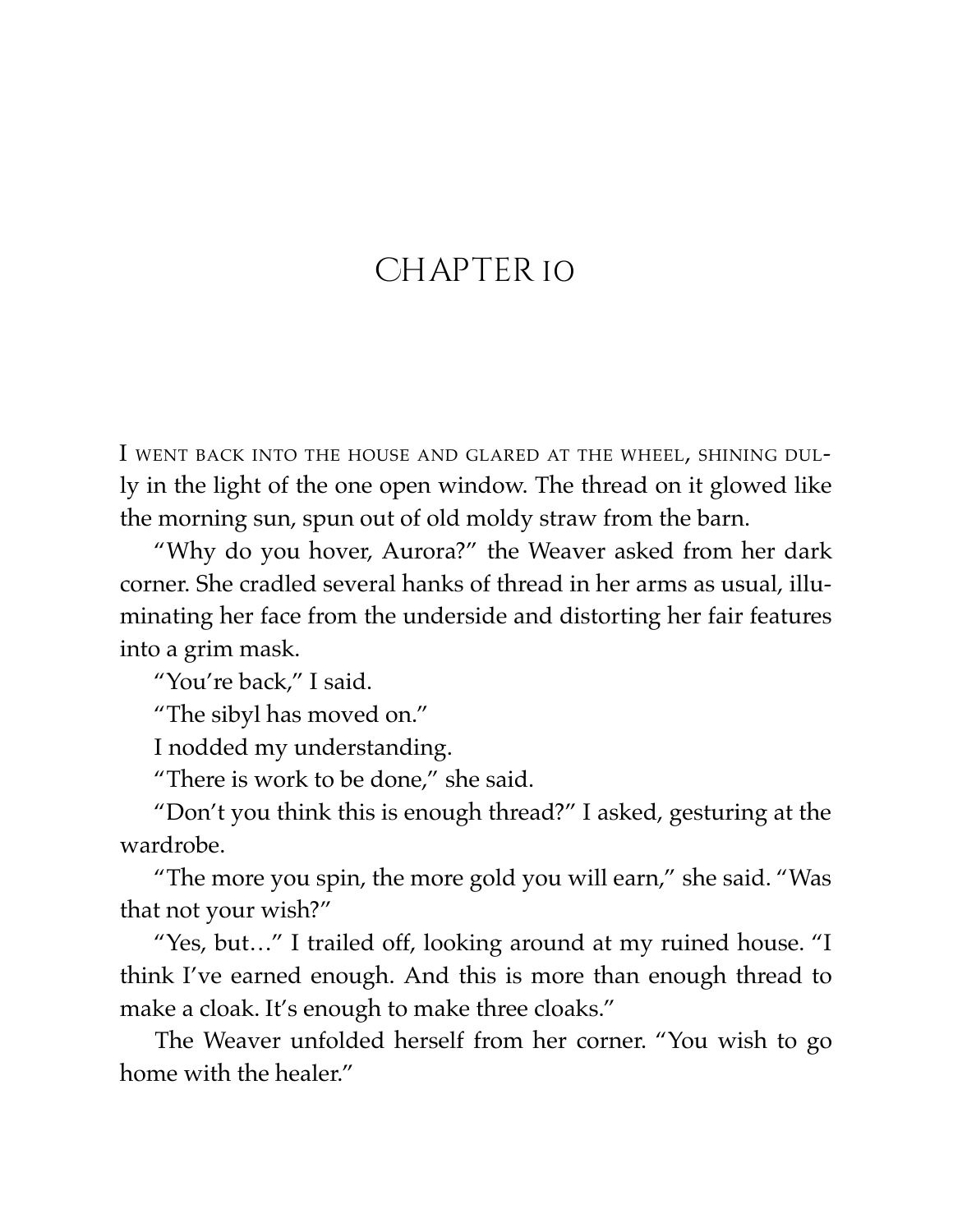"I want this to be over."

"Our contract was for one year and one day," the Weaver reminded me gently. She took my arm, and warmth spread through me. My joints eased, my shoulders relaxed. She guided me toward the wheel. "We still have two months to go. You've come this far."

I sat down in the chair, my thoughts pleasantly vacant and warm. My sore hands reached for more straw and my feet landed on the treadles like clubs.

Wait, no. This wasn't right. I had been saying something. Who had I been talking to before?

"Someone was here?" I asked, turning to look up at the Weaver.

"No one was here," she assured me, guiding my hands back to the straw. "Only you and I."

"Right," I breathed, but though I managed to pick up a handful of straw, I let it rest in my lap as confusion took over. What was that taste on my tongue? Heavy, creamy, smooth. Goat's milk. I didn't have goats. Where had I gotten milk?

*Come home with me.*

"Mariah was here," I said, rising up off the chair.

The Weaver put a hand on my shoulder and pushed me back down firmly. "The healer is gone now. It's time to work."

"But…" I began.

"But nothing, Aurora!" the Weaver said in a commanding tone.

I shrank away from her and turned obediently toward the wheel, clutching the straw in my lap. She was right. It was time to work. I had come this far and survived. The Weaver would help me, just like I was helping her.

Then I looked up and saw Cael coming down the road toward my lane. He was so small from this distance, so far away. He would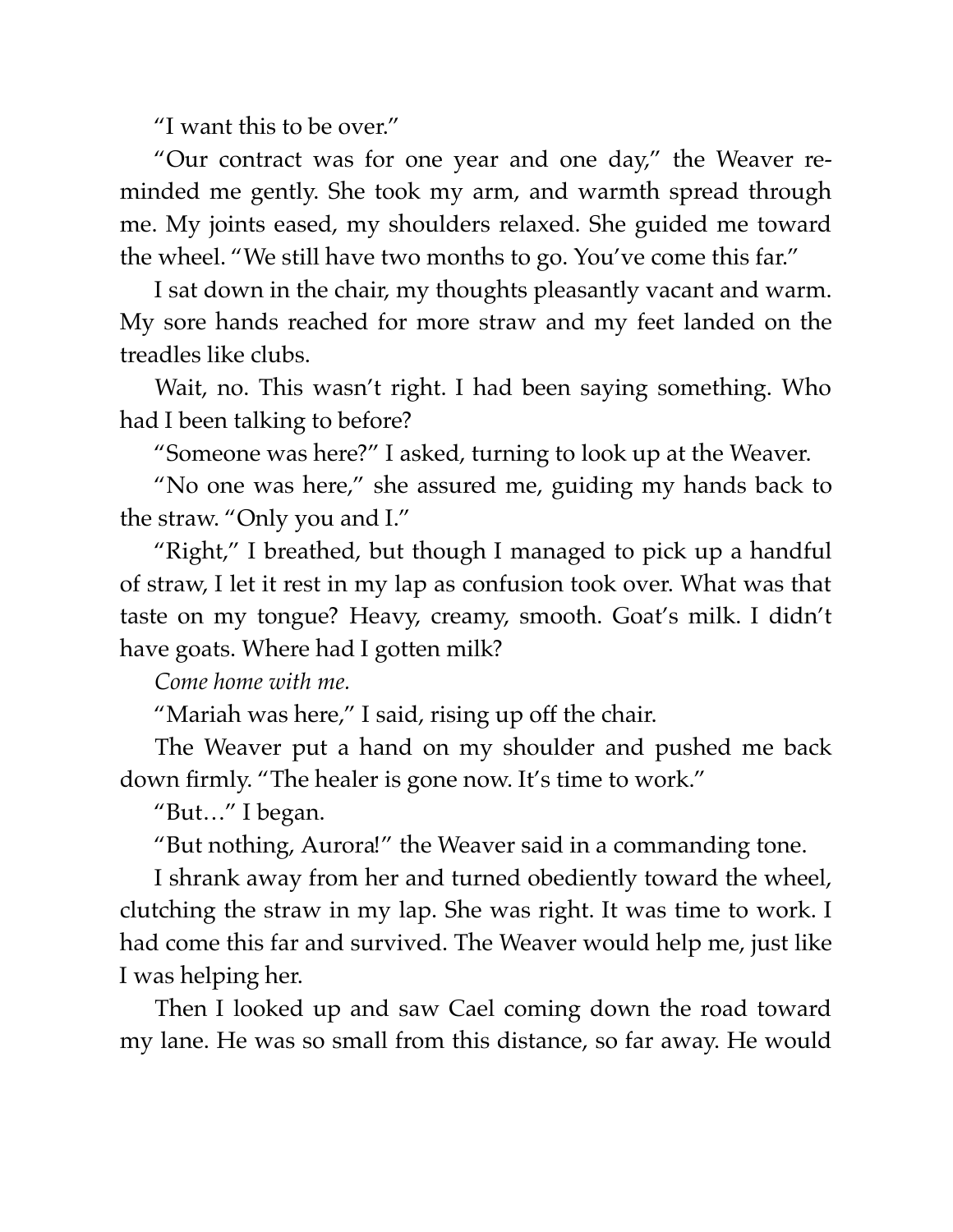come and sit on my porch and talk to me through the front door as usual. A few moments of happiness.

But I'd left the front door open after Mariah had left. He wouldn't sit outside. He'd come right in. He'd probably touch me, hold me. I ran my fingers over my own hand, remembering the way it had felt nearly a year ago when he'd kissed me. Had it really been that long?

Maybe Mariah was right. It was time to stop all this. It was time to remember what it felt like to want him.

I almost glanced toward the open door, but forced myself to turn back to the wheel instead. If the Weaver realized I'd left it open, she'd remind me to shut it. She'd *make* me shut it. But she kept her focus solely on the wheel and the hanks of thread in her arms.

He reached my lane and turned toward the house, his eyes on his feet. Still so far away, but getting closer with every step.

With a rush of determination, I hauled myself to my feet. The straw tumbled out of my lap and onto the floor.

"Aurora!" the Weaver said in shock. She reached for my shoulder once more.

I stumbled away from her. By all the gods, what was I supposed to do now? I couldn't make her leave. I couldn't make her do anything. She had complete control. She was going to make me spin until I died. Mariah had been right about all of it. That gods damned glass wheel was going to be the death of me.

"No," I said.

She stepped closer, bent awkwardly to avoid hitting her head on the ceiling. "Aurora, my dear," she said in placating tones.

"No!" I repeated. Cael was halfway up the lane, now.

The Weaver followed my glance, then darted her ice white eyes at the open door. "I see," she said. "You think the farmer will save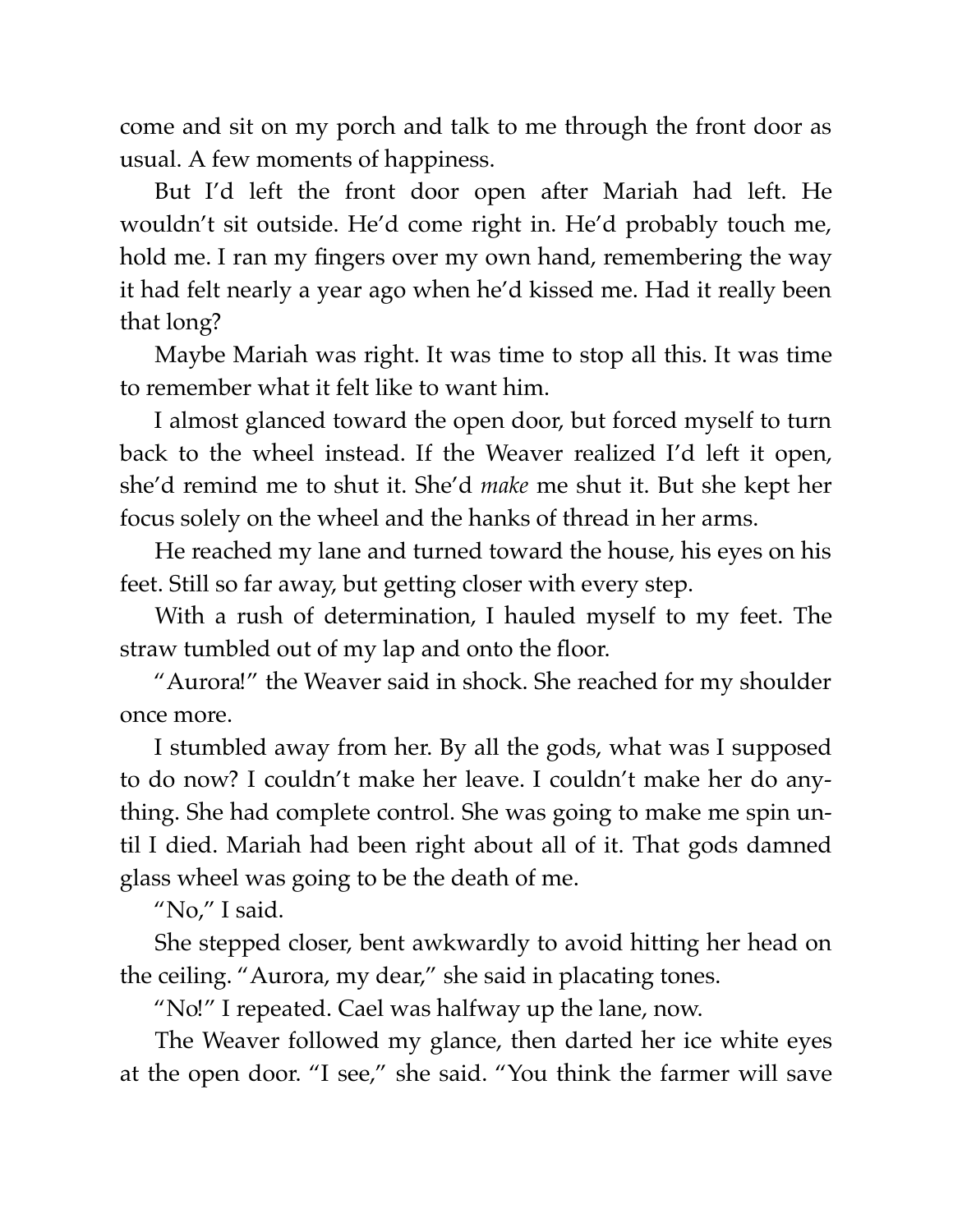you."

"I don't need saving," I said. I gripped the back of my chair, maneuvering to keep it between myself and her. "I've completed our bargain. When the time is up, you will purchase my thread at the cost of one gold ingot per fifty yards. But I'm done spinning, Weaver. I'm done."

Her face distorted into something altogether ugly. A snarl peeled up her lip, exposing blindingly white, elongated teeth. Her eyes shone in the darkness, throwing the sunlight back at me like a cat in the dark.

"You're not done until you've spun every last bit of life you have, child," she hissed. She reached for me again, lunging with innate speed and grace. Her fingers brushed my shoulder as I lurched to one side, sending a wisp of her blissful emptiness through me.

I stumbled, gasping, desperate to hold onto what was real.

Mariah. Cael. Father. A flax field in spring. A rosy sunset. Mariah. Cael. Father.

"Cael!" I cried out. I backed toward the window, away from the Weaver, dragging the chair with me. It scraped across the floor, catching on the pile of straw.

"Aurora?" he called from the yard.

Running footsteps clunked up the stairs and across the porch. Cael appeared framed in the doorway, shocked at the display before him. The destroyed house, the moldy straw, the glowing thread. But the most imposing image by far was the impossibly tall Weaver in her sheer, barely-there dress. He stared up in wonder at her, mouth ajar.

"By all the gods," he breathed.

A vicious smile spread across the Weaver's beautiful face. "Ah. The farmer," she said. "We meet at last."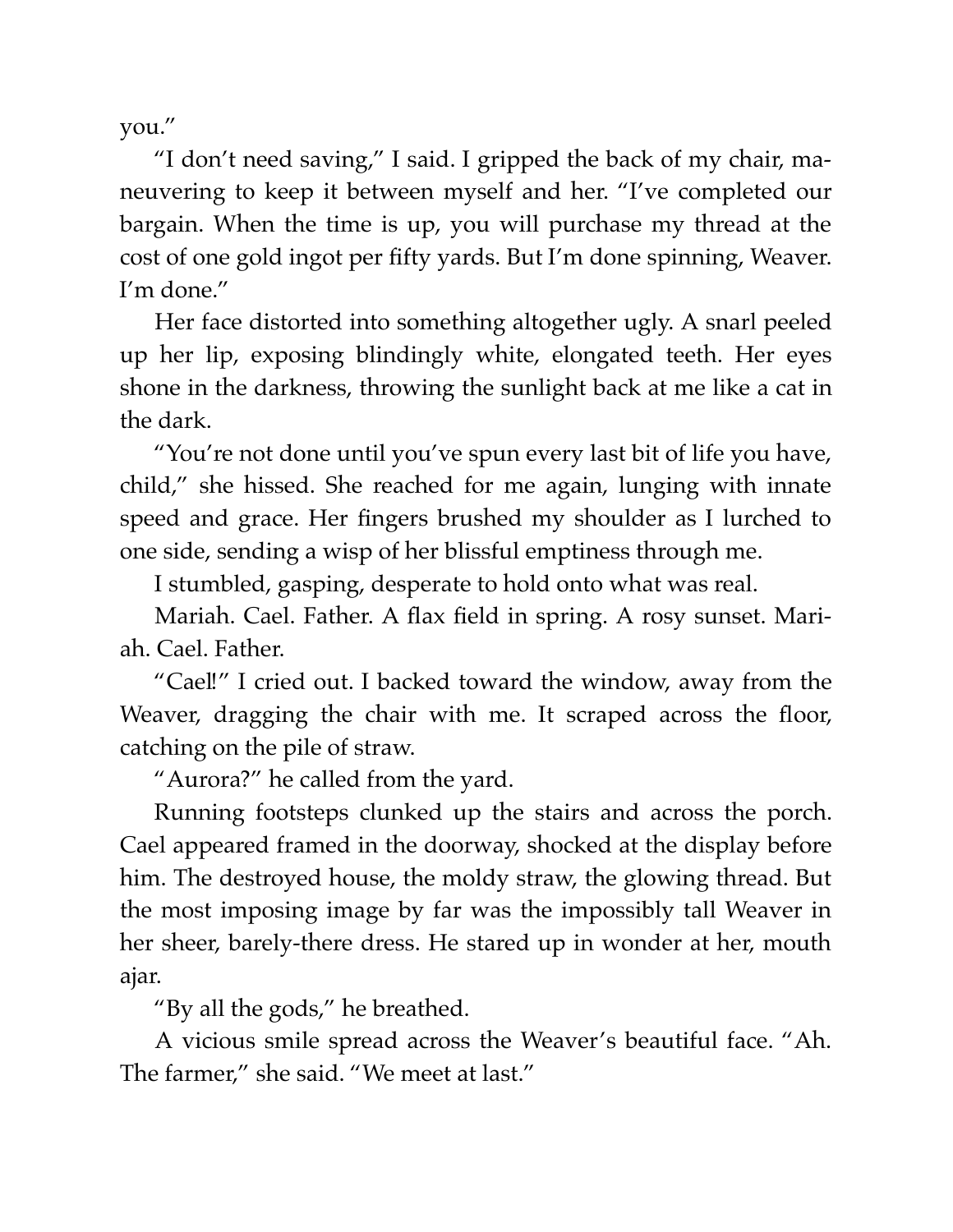It happened in slow motion. She extended her hand toward Cael, who was too shocked to move away. And though he'd seen how far I'd fallen over the past year, he couldn't know what her touch would do to him. I'd always welcomed the emptiness, the bliss of not caring. But Cael didn't deserve that.

The Weaver couldn't be allowed to touch him. Not ever. But there was nothing I could do to stop her. Nothing at all. Her long fingers stretched toward him, too fast. Too close.

In a burst of madness, I tried to lift my father's heavy chair. But I had grown too weak. I had given all my life to that damned thread, and I had become a ghost of myself.

The Weaver's fingers wrapped around Cael's arm, and he stared up at her, eyes blank. Peaceful. Empty.

"No!" I screamed, my voice paper thin. With a grunt of fury and frustration, I pushed the chair over, just hoping it was heavy enough to do the job on its own.

The chair tipped up on two legs, teetered for a second or two, then toppled over. Its back smashed into the glass wheel, shattering it into a million shining pieces. The bits of glass scattered across the floor, mixing with the straw and sparkling across the dingy floor. The distaff hit a second later, shattering likewise and sending glass shards everywhere.

"What have you done!" the Weaver cried, releasing Cael. Her hands hovered over the ruins of her wheel for a few seconds before she staggered, breathless to the wardrobe.

All the light had gone out of the thread. Every single hank had reverted to mundane, ordinary linen, recycled fabric, hair, and straw. The Weaver clutched it to her chest, grasping and grabbing as much as she could. But it did nothing for her. All the magic was gone.

"What have you done?" she repeated on a sob.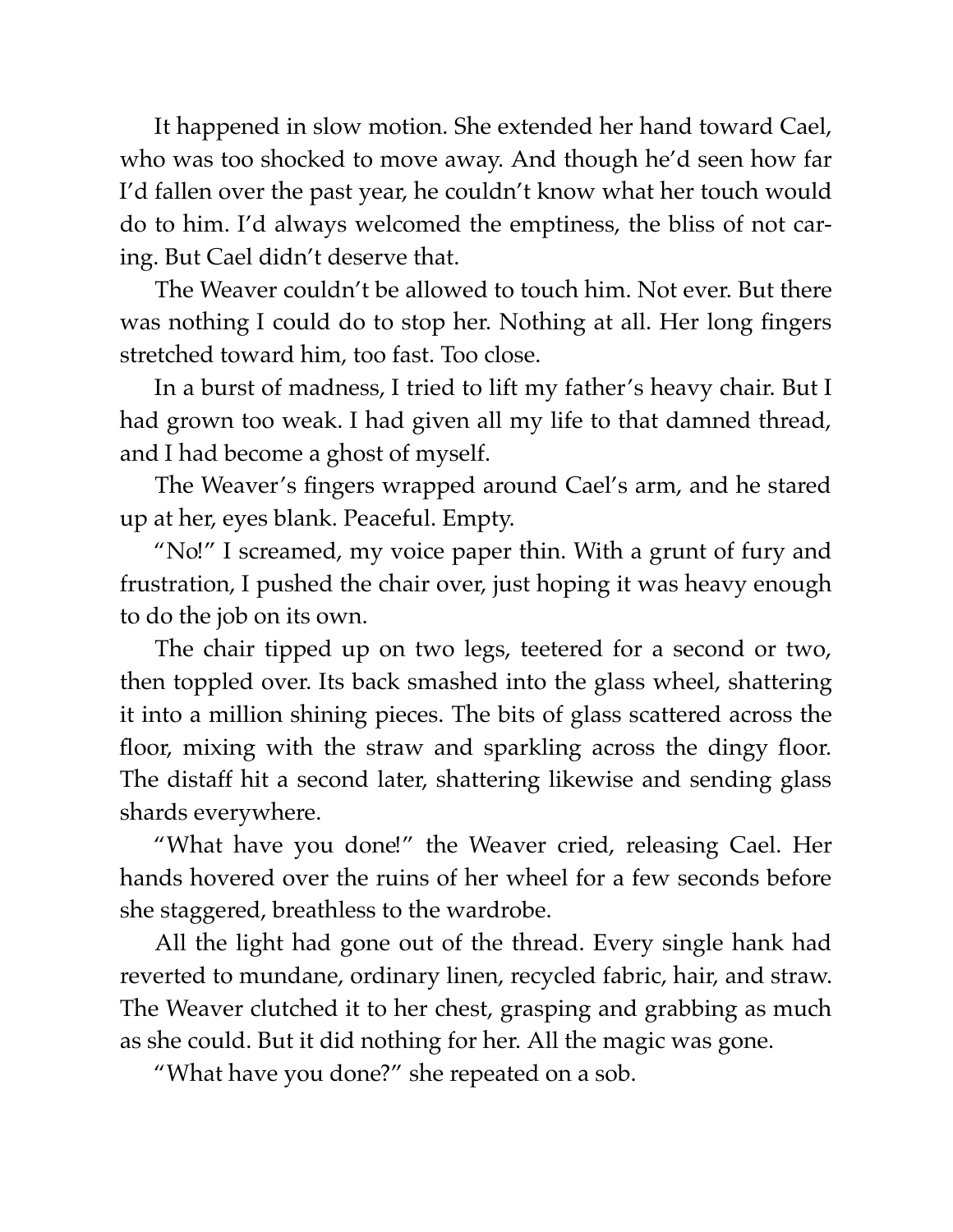I jumped when a warm hand grabbed my arm, but it was only Cael.

"Let's go, Aurora," he said under his breath.

I nodded, backing away from the sobbing Weaver. As we watched, she grew paler and thinner, until she was almost as transparent as her dress.

"What have you done?" she asked again.

I stepped in glass immediately, stumbling against Cael with a gasp of pain. He picked me up and marched me out of the house, his boots crunching through the remains of the glass wheel.

As he carried me out, I stole one last glance at the Weaver. She met my eyes, tears pooling in the corners. She mouthed, "What have you done?" one last time, though I couldn't hear her properly. She faded to the barest outline, then disappeared. The hanks of plain thread fell to the floor in a heap.

She was gone.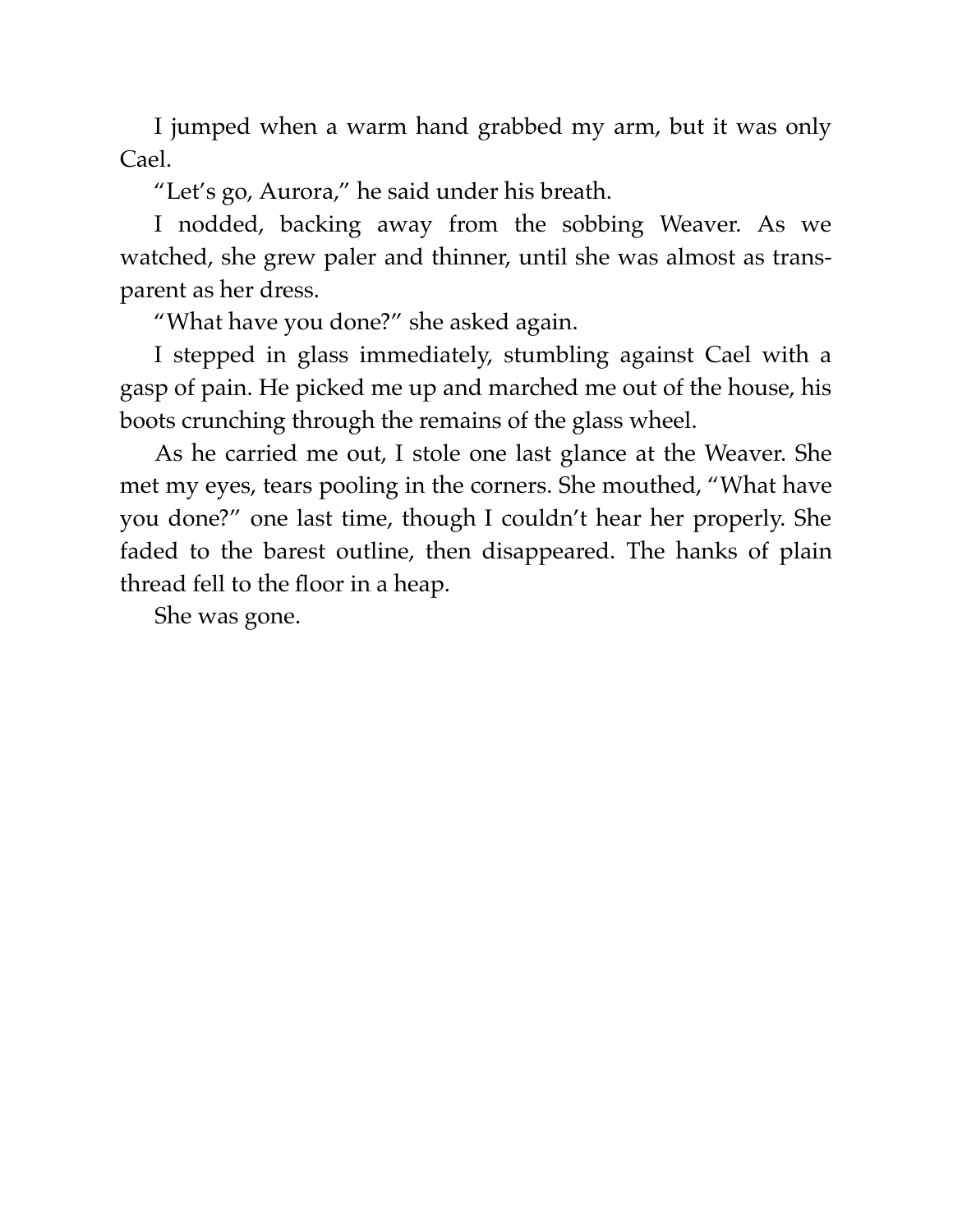### <span id="page-58-0"></span>CHAPTER II

A WEEK LATER, MARIAH, CAEL, AND I WENT TO THE GRAVEYARD TO VISIT my father. I stood between them, my hand held firmly in Cael's, and breathed in the fresh air.

After a few days of good food and rest at Mariah's house, I felt more like myself than I had in a long, long time.

"I'm sure breaking that wheel didn't hurt, either," Mariah said in a dry tone when I mentioned it.

I grimaced. "Yes, probably so."

I knelt down and brushed away some fallen leaves that had covered my father's stone.

"He'd be right proud of you, you know," Mariah said. "Not many could have scrapped with one of the Old Kind and lived to tell about it."

I stood up with a heavy sigh and slipped my hand back into Cael's. He pressed my fingers against his mouth and kissed them.

"So have you decided what you're going to do next?" Cael asked.

"Not yet," I said. "I can't go back to that house any time soon. Maybe I will sell it after all."

I fingered the five gold ingots in my pocket. The Weaver had never paid for the thread I'd spun for her, but she'd given me these five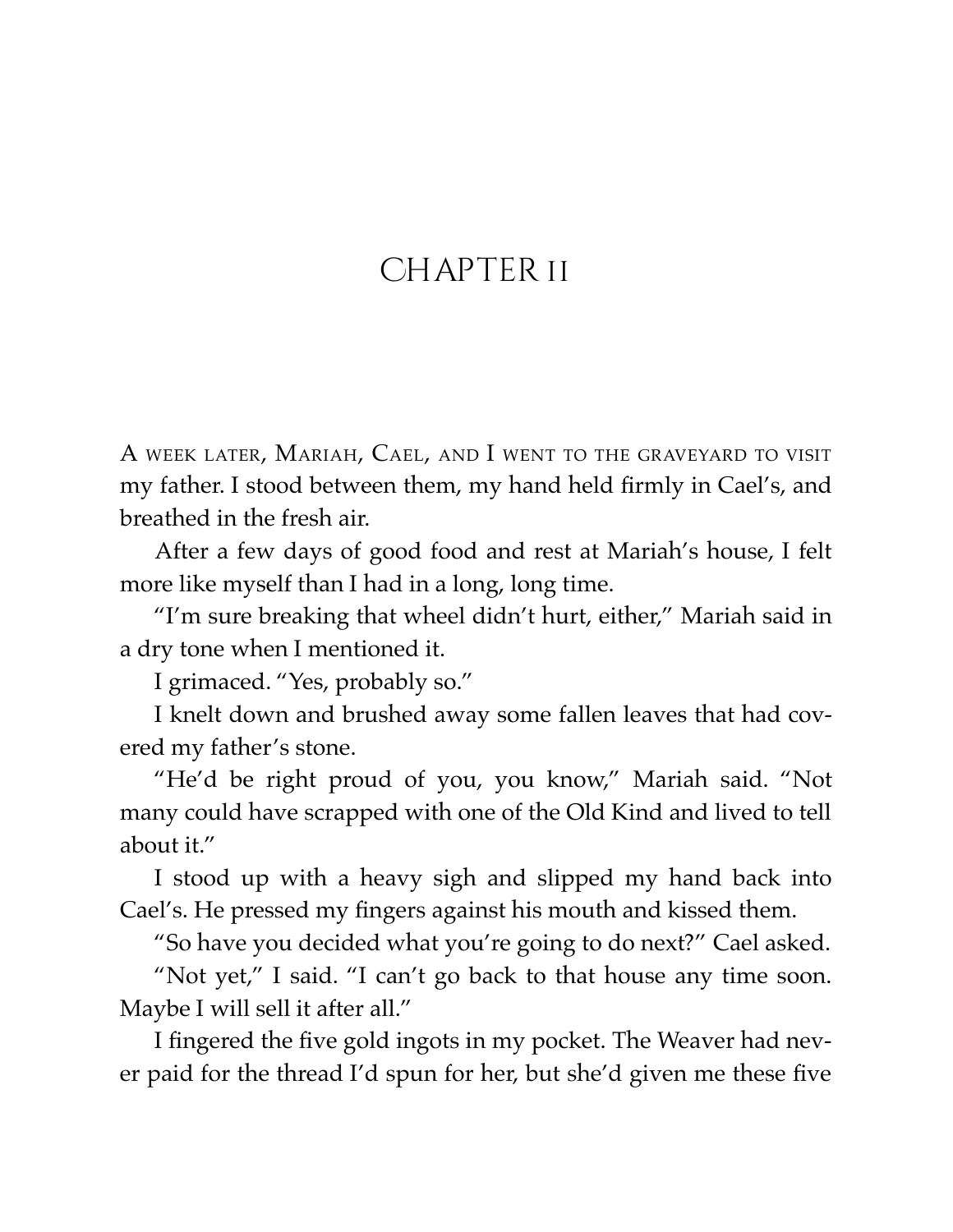free and clear. With them, and with the money from selling my farm, I could do anything at all.

Mariah patted me on the arm. "You stay with me as long as you like. My house has been empty for far too long."

"Thank you." I looked between them, a small smile on my face. It felt like going home, standing here with these two. Mariah, with her practical frown and gray-streaked, dark hair, and Cael with his broad shoulders and heavy eyes. These two had never given up on me, and it was time I made the most of that gift.

"Do you mind giving me a minute?" I asked.

"Of course, dear," Mariah said. "We'll be just down at the gate."

"Take as long as you need," Cael said.

Once alone, I sat down in the grass in front of my father's stone. I ran my fingers over his name, reveling in the ache that sat in the pit of my heart. I had gone so long without feeling anything at all, it was a relief to finally feel this pain.

What would he say now? Would he congratulate me for defeating the Weaver? Would he admonish me for getting caught in her trap in the first place? Would he say anything at all?

Yes, he would say something. He'd put one arm around me and squeeze me tight against his side. Then he'd kiss me on top of the head and say, "Time flies like the wheel, Aurora."

"Time flies like the wheel," I whispered back with a small smile, and a single tear slid down my cheek. I kissed my fingers and pressed them against his stone.

I sniffed hard, wiped under my eye, and started down the hill after Mariah and Cael.

"You done already, child?" Mariah asked as I approached.

I went straight to Cael's side and leaned into his warmth. He put his arm around my shoulders and squeezed.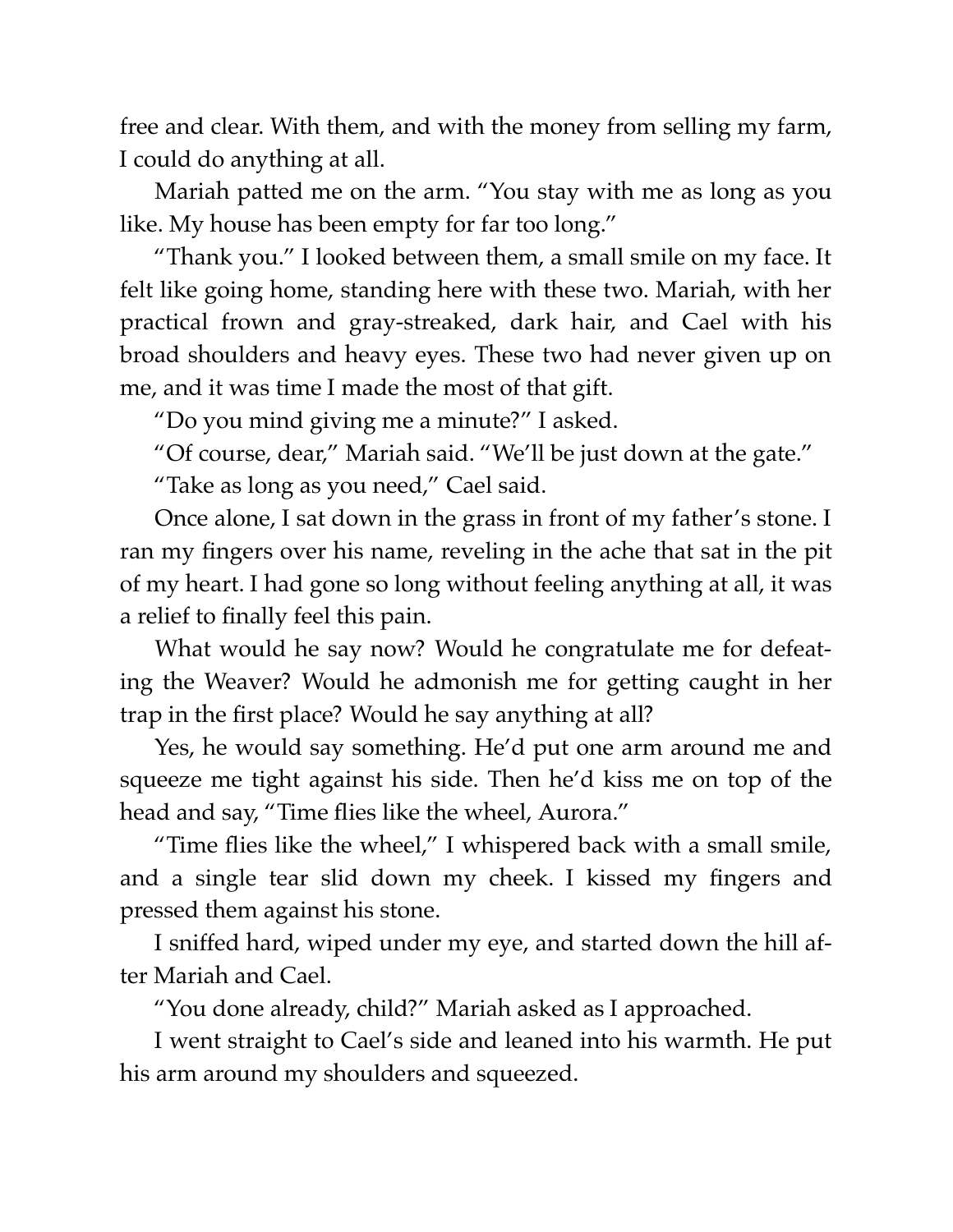"Yes," I said, smiling up at him. "Let's go home."

The End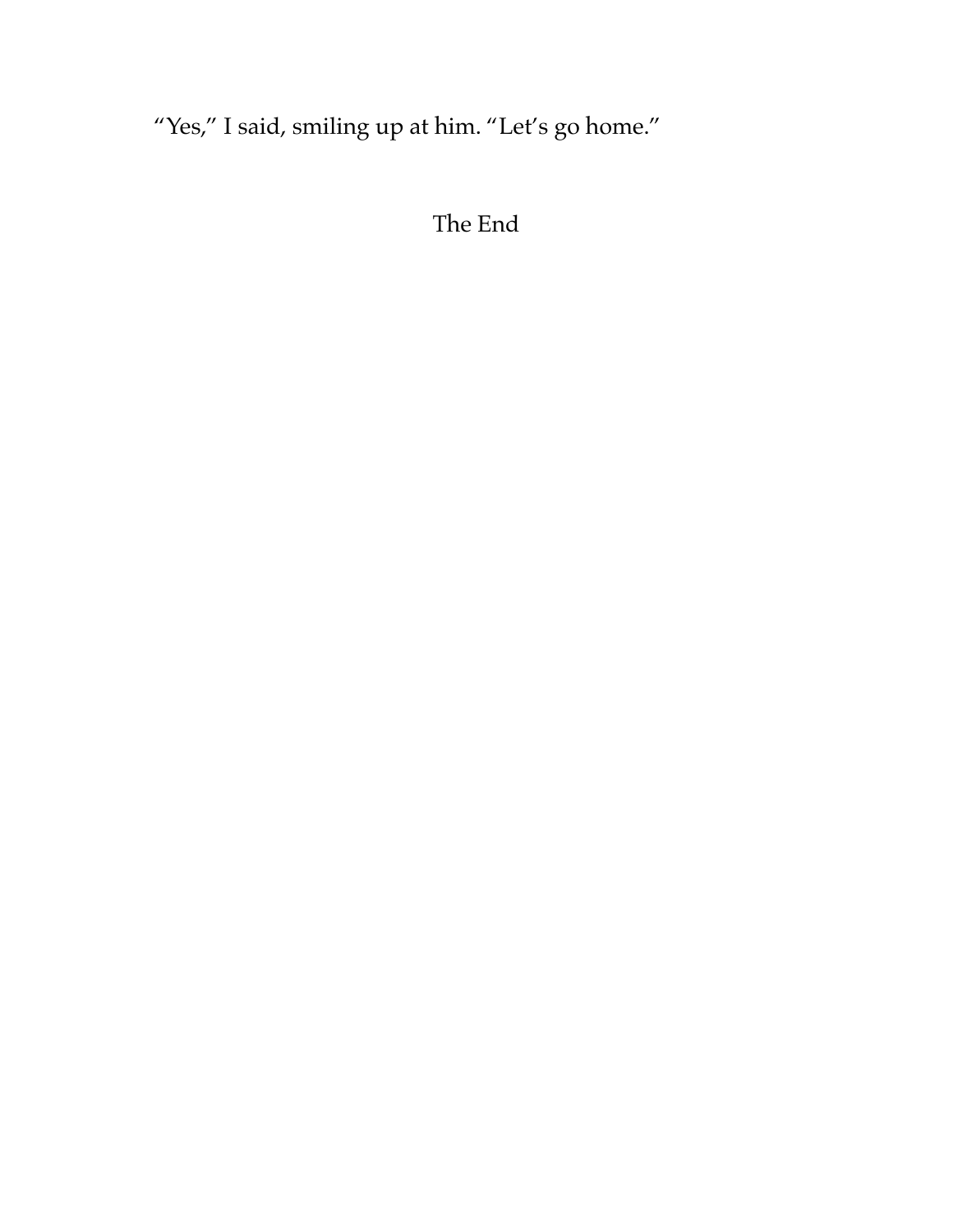# <span id="page-61-0"></span>**AFTERWORD**

I hope you enjoyed reading The Glass Wheel as much as I enjoyed writing it. This story is my love letter to spinning, which is a favorite hobby of mine. I never understood why so many main characters in historical fiction hate spinning, because I've always loved it. The Glass Wheel is my answer to those stories. It is for the quiet ones, who find peace in repetitive activities and in creating beautiful things.

To find bonus material for The Glass Wheel and sneak peaks at upcoming books, visit my website: [annacackler.com.](http://annacackler.com/) Subscribers to my newsletter will receive all of my short stories as they are completed.

I am also on [Facebook](https://www.facebook.com/acackler) and [Instagram,](https://www.instagram.com/annacackler/) so click like and follow to stay in touch! I'd love to hear from you.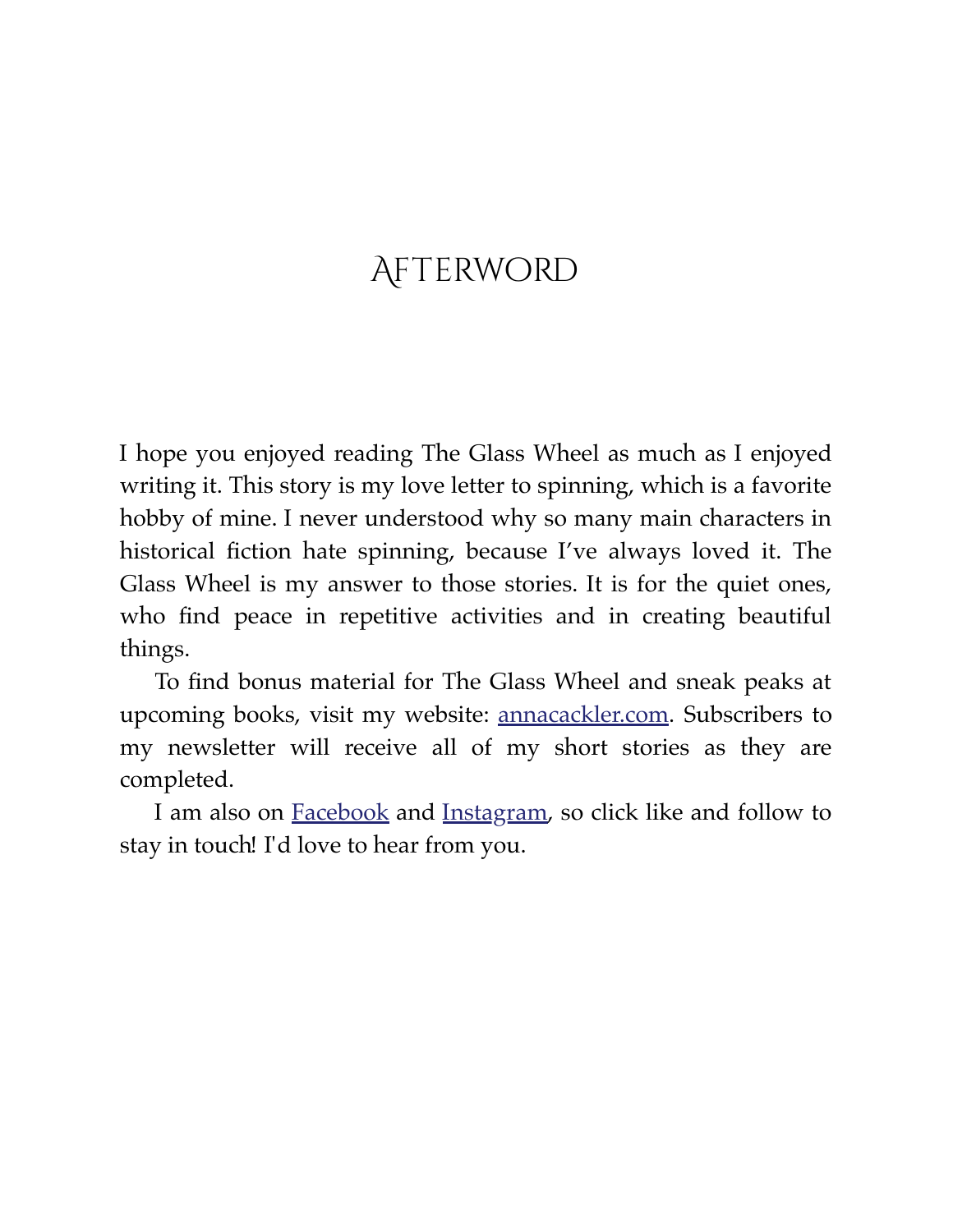# <span id="page-62-0"></span>**ACKNOWLEDGMENTS**

Many thanks to those who helped me get this story done! Kim Meeks and Cassie Swindon, thank you for reading the early drafts. I wouldn't have been able to do this without you.

And as always, thank you Kevin for all the unfailing support. Thanks love!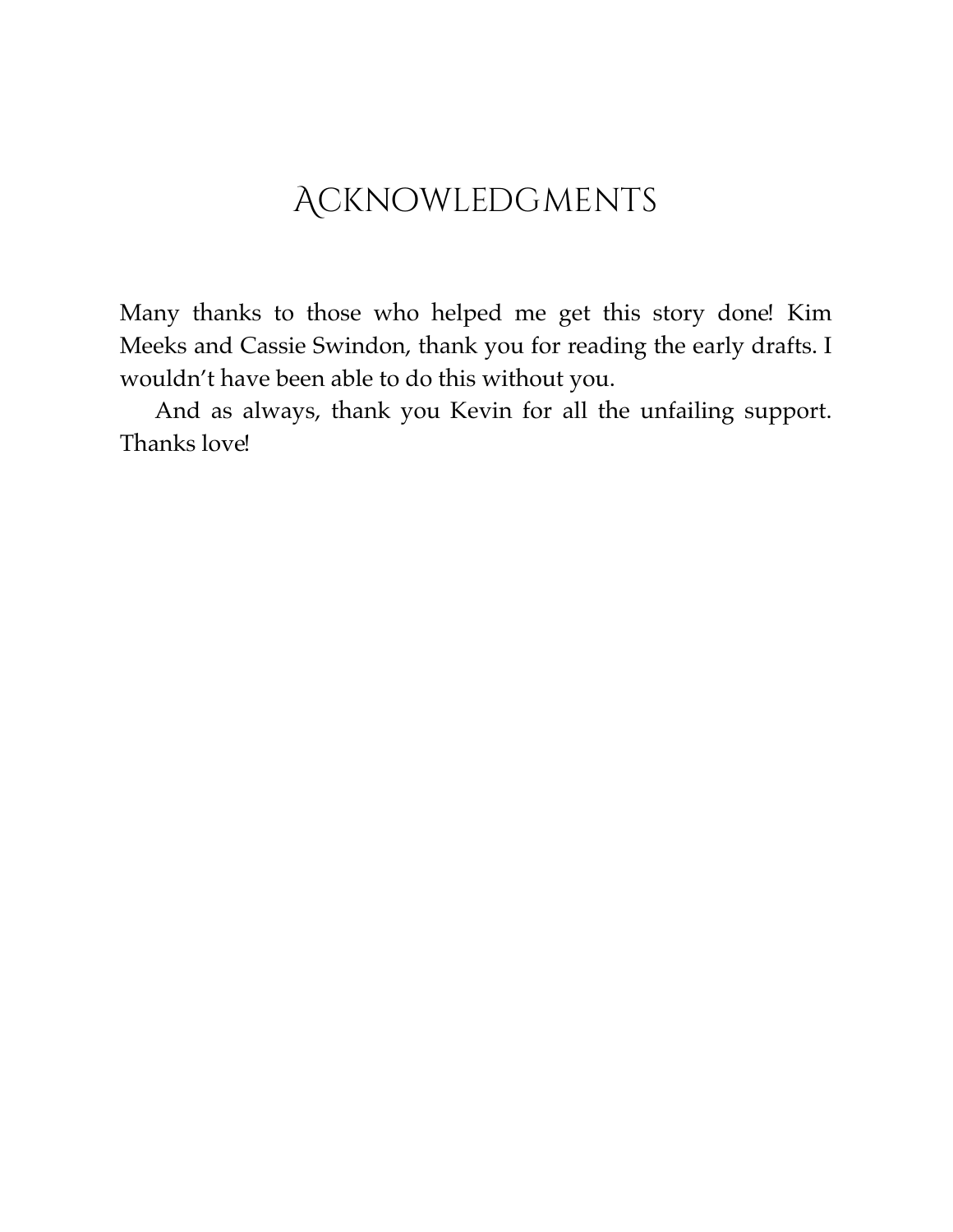#### <span id="page-63-0"></span>Also by Anna Cackler

#### COMING SOON:

#### [Little Owl](https://annacackler.com/the-little-owl/)

*Adult | Fantasy, Romance | Word count ~118k*

 No listening in. No coercion. No lies. When danger advances, Gwen must decide how much of a monster she $\hat{a} \in \mathbb{N}$ s willing to become in order to save the people she loves.



#### FREE SHORT STORIES:

[Waking Up the Giants](https://annacackler.com/subscribe/)

*Adult | Fantasy | Word count ~13.5 k*

Eoghan is certain the old legends about the Giants are just stories from his childhood. But when they find the fabled Clarion, he begins to believe the impossible.

His job is to get Nora safely to the peak. But if the Giants are real, it may be safer to go back down.



[The Dragon's Wife](https://annacackler.com/subscribe/)

*Adult | Fantasy | Word count ~1500*

Calliope is a cave spirit who dreams of becoming human. When a small boy called Arlo seeks sanctuary in her dim caverns, she may finally find the key to success.

*If an Owl could become human, then so could I.*

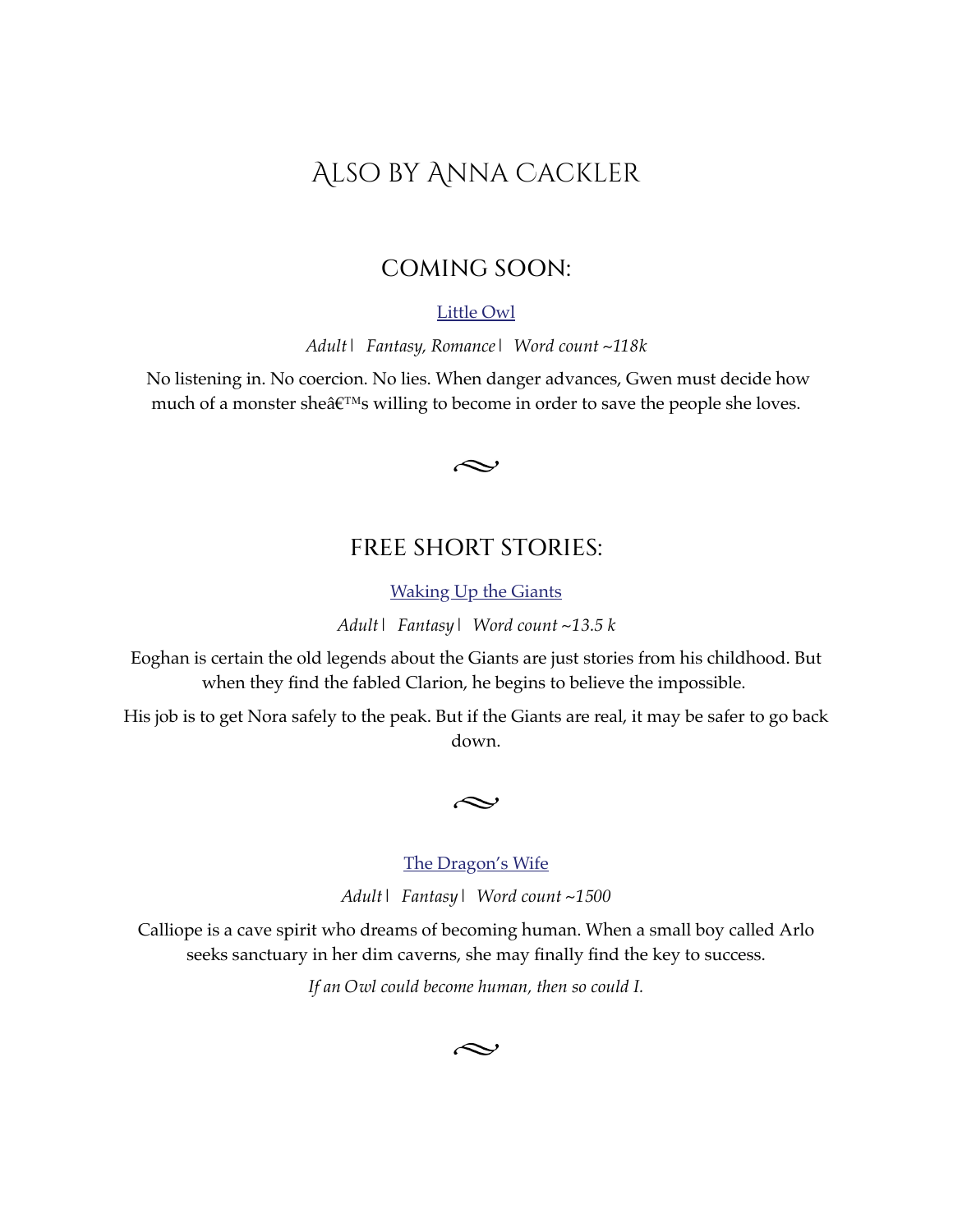[The List - A Table Five Prequel](https://annacackler.com/subscribe/)

*Adult | Romance, Comedy | Word Count ~5k*

Mae Norris is in a rut. After catching her boyfriend cheating, she's back home with her parents, working in their bookstore, and unsure how to start over.

But when a sexy stranger catches her eye, she decides it's high time to sort herself out. Now to work up the nerve to speak to him…



.

#### AVAILABLE NOW:

#### [Table Five](https://annacackler.com/table-five/)

*Adult Contemporary | Erotica, Comedy | Word count ~51.5k*

Mae Norris has a plan. Actually, what she has is a to-do list. She has been loyal to the wrong man her whole life, and now she's ready to find out what she's been missing.

First on the list: Have sex with a stranger.



#### [The Ordinary Life of Emily P. Bates](https://annacackler.com/the-ordinary-life-of-emily-p-bates/)

*Young Adult | Romance, Comedy | Word count ~76k*

Emily just wants to keep her head down and get through her junior year without failing calculus, but instead she finds herself dropped head first in the deep end of the dating pool.